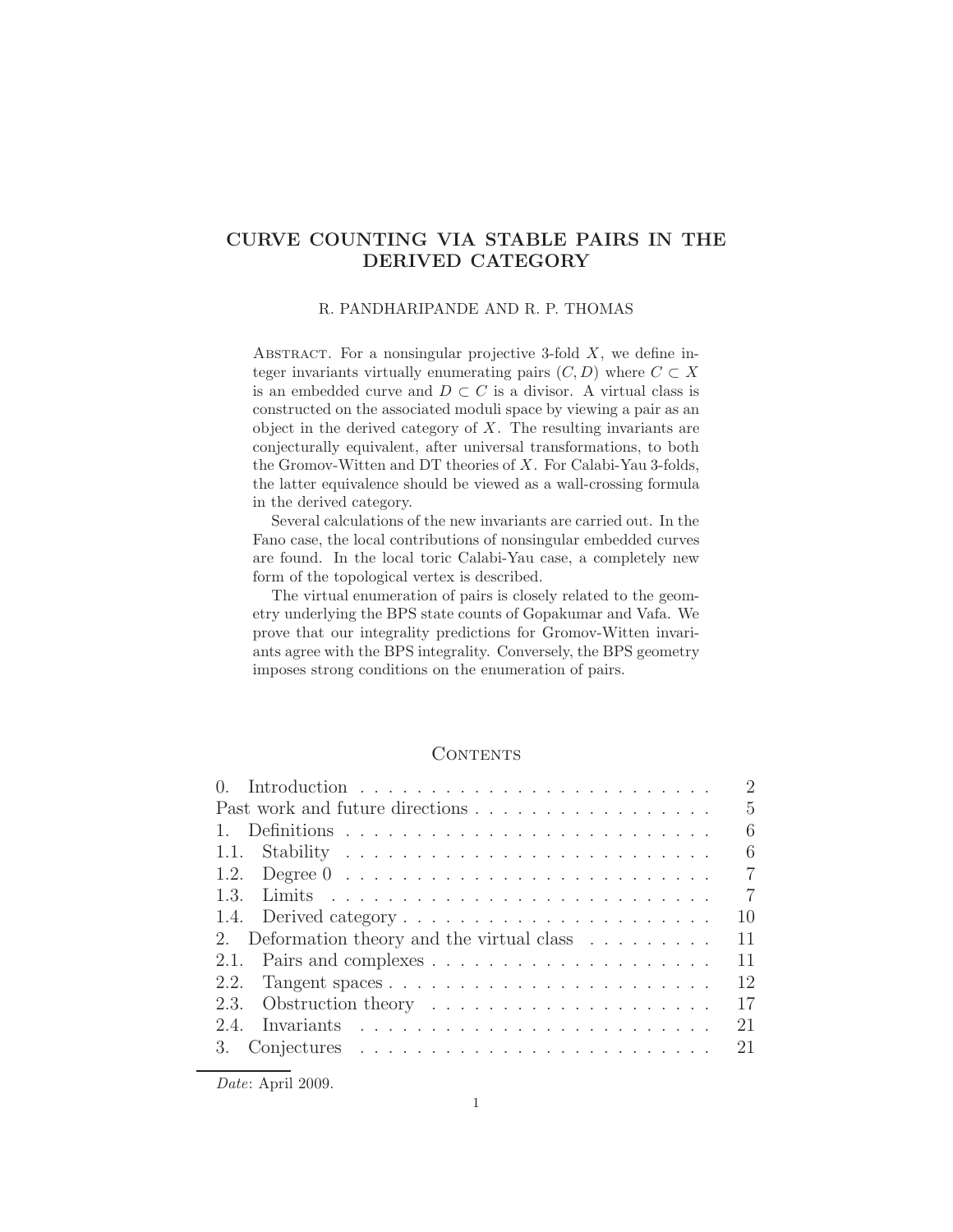#### 2 R. PANDHARIPANDE AND R. P. THOMAS

| $GW/DT$ for Calabi-Yau 3-folds $\ldots \ldots \ldots \ldots \ldots$<br>21<br>3.1.      |
|----------------------------------------------------------------------------------------|
| Stable pairs conjectures for Calabi-Yau 3-folds<br>23<br>3.2.                          |
| 3.3.<br>23                                                                             |
| 25<br>3.4.                                                                             |
| 3.5.<br>BPS integrality $\dots \dots \dots \dots \dots \dots \dots \dots$<br>29        |
| 31<br>3.6.                                                                             |
| 33<br>3.7                                                                              |
| 34<br>4.                                                                               |
| 34<br>4.1.                                                                             |
| Contribution of an isolated curve<br>36<br>4.2                                         |
| 40<br>The vertex $\ldots \ldots \ldots \ldots \ldots \ldots \ldots \ldots$<br>5.       |
| 40<br>5.1.                                                                             |
| 5.2<br>40                                                                              |
| 42<br>5.3.                                                                             |
| 43<br>Example $\ldots \ldots \ldots \ldots \ldots \ldots \ldots \ldots \ldots$<br>5.4. |
| 44                                                                                     |

#### 0. INTRODUCTION

There are several ways to compactify the space of embedded curves in a nonsingular projective variety X. The moduli of stable maps  $M(X)$ provides one such compactification.<sup>1</sup> The Gromov-Witten invariants of X are defined via integration against the virtual class of  $\overline{M}(X)$ . Because of nontrivial automorphisms,  $\overline{M}(X)$  is a Deligne-Mumford stack, and the Gromov-Witten invariants are rational numbers. Underlying these rational numbers should be integers which, in a regularized sense, count embedded curves.

Curve counting problems take special form for 3-folds since the expected dimension of  $M(X)$  is independent of the genus of the map domain. For Calabi-Yau 3-folds, the expected dimension of  $M(X)$  is always 0. The study of the underlying integer invariants in the Calabi-Yau case appears already in the quintic 3-fold calculations of Candelas, de la Ossa, Green, and Parks [12] via the Aspinwall-Morrison formula [3] in genus 0.

A second compactification of the space of embedded curves is provided by the Hilbert scheme  $I(X)$ . For 3-folds,  $I(X)$  carries a virtual class [50] and yields invariants via integration. The resulting theory is integer valued. However, since 1-dimensional subschemes of X contain 0-dimensional subschemes which roam over all of  $X$ , the invariants do

<sup>&</sup>lt;sup>1</sup>The locus of embedded curves need not be dense in any of the compactifications we consider here.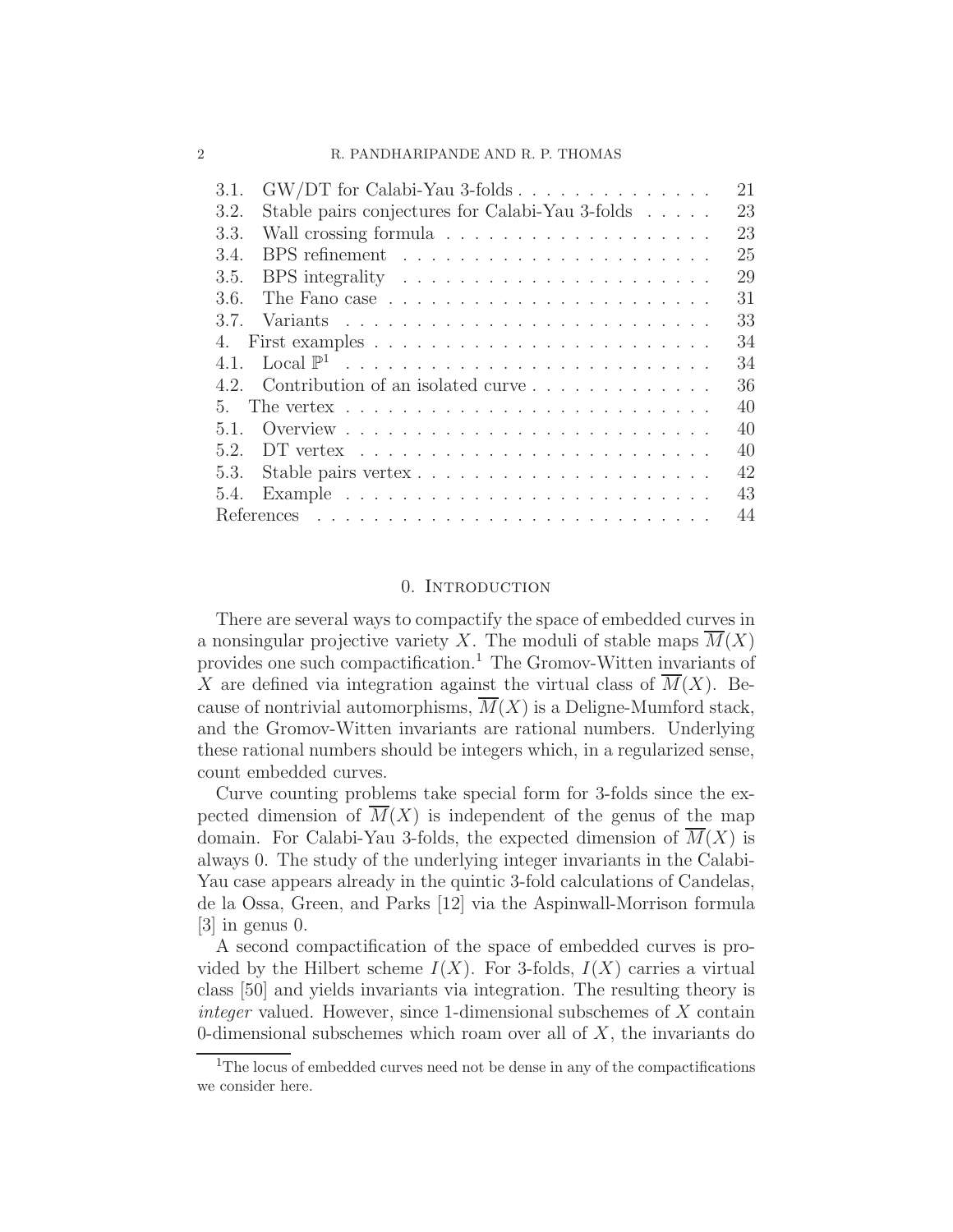not directly count curves. In [43, 44], a formal reduced theory is defined by dividing by the generating series of 0-dimensional invariants. For many reasons, a direct geometrical approach to the reduced theory would be preferable.

A more recent compactification of the space of embedded curves is provided by the work of Honsen [21]. Honsen defines a proper algebraic space  $H(X)$  parameterizing Cohen-Macaulay curves<sup>2</sup> with finite maps to X which are generically embeddings. There are no automorphisms of the map and no roaming 0-dimensional subschemes. However, a finite number of points of the curve may be identified in the image in X. Unfortunately, even for 3-folds, Honsen's space does not appear to carry a natural virtual class.

Honsen's space provides a connection to a fourth compactification. The push-forward  $f_*\mathcal{O}_C$  of the structure sheaf associated to an element

$$
[f: C \to X] \in H(X)
$$

is a sheaf on X. What distinguishes  $f_*\mathcal{O}_C$  from arbitrary sheaves is the canonical section  $s \in H^0(X, f_*\mathcal{O}_C)$  obtained from  $1 \in H^0(C, \mathcal{O}_C)$ . The section s may have cokernel at a finite number of points where the curve is not embedded.

We are led to consider the moduli space  $P(X)$  of stable pairs  $(F, s)$ where  $F$  is a sheaf of fixed Hilbert polynomial supported in dimension 1 and  $s \in H^0(X, F)$  is a section. The two stability conditions are:

(i) the sheaf  $F$  is pure,

(ii) the section  $\mathcal{O}_X \stackrel{s}{\rightarrow} F$  has 0-dimensional cokernel.

By definition, *purity* (i) means every nonzero subsheaf of  $F$  has support of dimension 1 [23]. In particular, purity implies the (scheme theoretic) support  $C_F$  of F is a Cohen-Macaulay curve. A projective moduli space of stable pairs can be constructed by a standard GIT analysis of Quot scheme quotients [32]. The relationship between our stability (i)-(ii) and GIT stability is discussed in Section 1.

The nicest stable pairs are obtained from the data of an embedded Cohen-Macaulay curve

$$
\iota:C\hookrightarrow X
$$

together with a Cartier divisor  $D \subset C$ . The associated stable pair is

$$
(0.1) \qquad \qquad (\iota_* \mathcal{O}_C(D), s_D)
$$

where  $s_D \in H^0(X, \iota_* \mathcal{O}_C(D))$  is the canonical (up to isomorphism) section determined by D. We will often use the abbreviated notation

 ${}^{2}$ A Cohen-Macaulay curve is of pure dimension 1 and possibly nonreduced, but with no embedded points.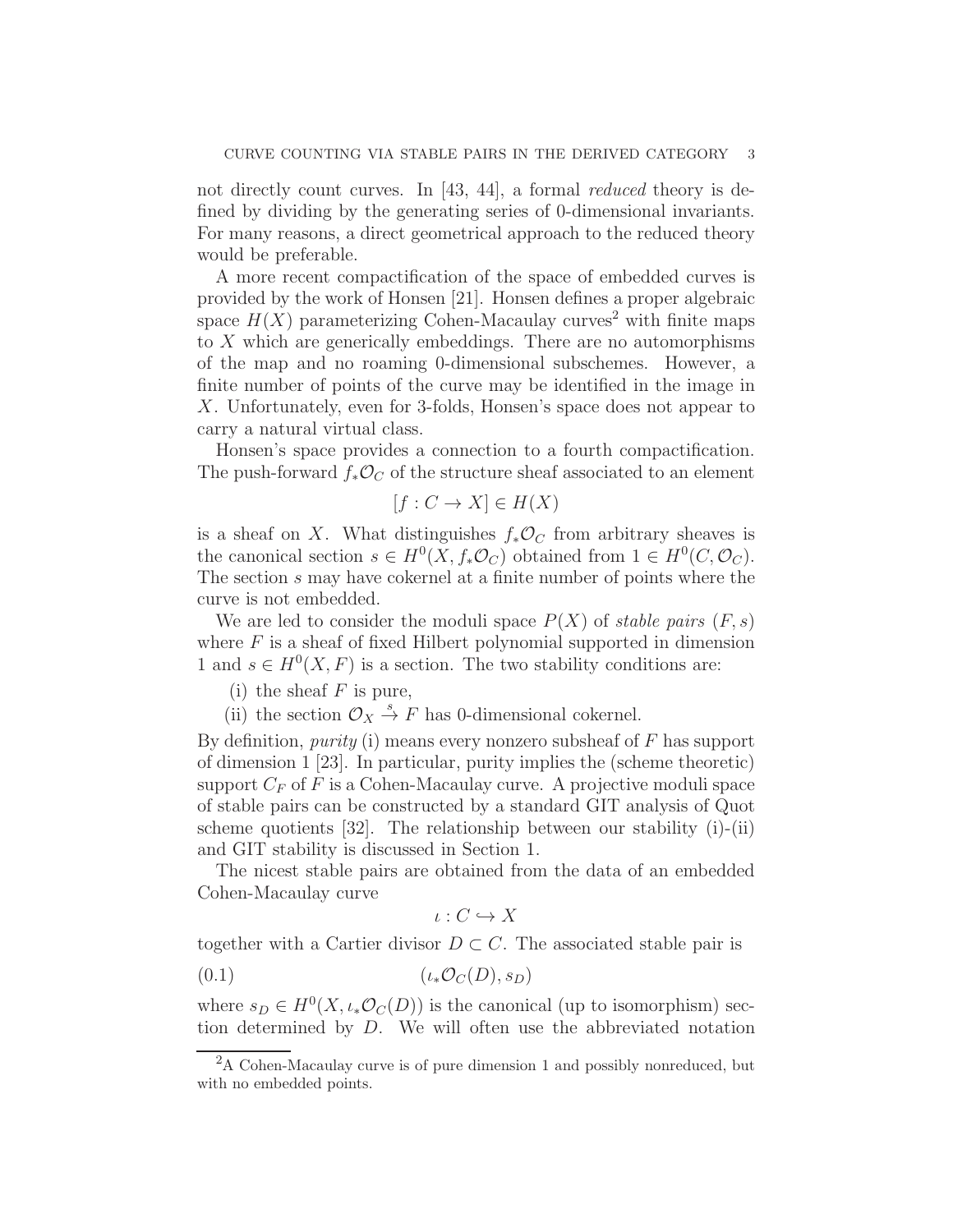$(\mathcal{O}_C(D), s_D)$  to denote the pair (0.1). A characterization of all stable pairs is provided by Proposition 1.8.

In case D is empty, we obtain the pair  $(\mathcal{O}_C, 1)$  associated to a Cohen-Macaulay subcurve  $C$  alone. Here, the pair data is equivalent to the kernel of the section

$$
\mathcal{O}_X \stackrel{1}{\rightarrow} \mathcal{O}_C,
$$

which is the ideal sheaf  $\mathcal{I}_C$  of C. In fact in  $D^b(X)$ , the bounded derived category of coherent sheaves on X, the *complex*  $\{O_X \to O_C\}$  formed from the pair is quasi-isomorphic to  $\mathcal{I}_C$ . More general stable pairs give rise to more complicated 2-term complexes

$$
I^{\bullet} = \{ \mathcal{O}_X \stackrel{s}{\to} F \} \in D^b(X)
$$

which may be viewed as Cohen-Macaulay curves  $C_F$  obtained from the kernel of s decorated with a finite number of points obtained from the cokernel. The points replace the 0-dimensional subschemes which appear in [43, 44, 50]. However, they are now constrained to lie on the curve C rather than being free to wander over all of X.

For a 3-fold X, the natural obstruction theory of stable pairs  $(F, s)$ fails to be 2-term and does not admit a virtual class. However, in Section 2, we show that the fixed-determinant obstruction theory of the complex  $I^{\bullet}$  in the derived category provides an *alternative* obstruction theory for  $P(X)$ . The moduli space  $P(X)$  may be naturally viewed as a well-behaved component of the generally ill-behaved moduli space of complexes in  $D^b(X)$  [41]. Indeed,  $P(X)$  provides a rare example where a component of the moduli of complexes is explicitly constructed as a projective variety.<sup>3</sup> Arguments parallel to [50] then show the alternative obstruction theory of  $P(X)$  does admits a virtual class of the correct dimension.

Integration against the virtual class of  $P(X)$  provides a theory of 3folds which is deformation invariant and integer valued. We conjecture our pair theory for a 3-fold  $X$  to be equivalent to the Gromov-Witten theory and equal to the reduced DT theory. Integrality constraints on the Gromov-Witten theory of 3-folds have been predicted by the conjectural BPS invariants [19, 20, 45]. The integrality predicted by the pair theory and the BPS invariants are entirely equivalent.

No direct cohomological definition of BPS invariants satisfying all expected properties has yet been proposed.<sup>4</sup> Amongst other technical

<sup>&</sup>lt;sup>3</sup>Earlier examples of well-behaved components of the moduli space of complexes in the derived category can be found in [10, 25].

 ${}^{4}$ For example, the remarkable cohomological and motivic proposals of [22, 51] are unlikely to be deformation invariant and almost certainly do not satisfy the Gopakumar-Vafa relationship with Gromov-Witten theory.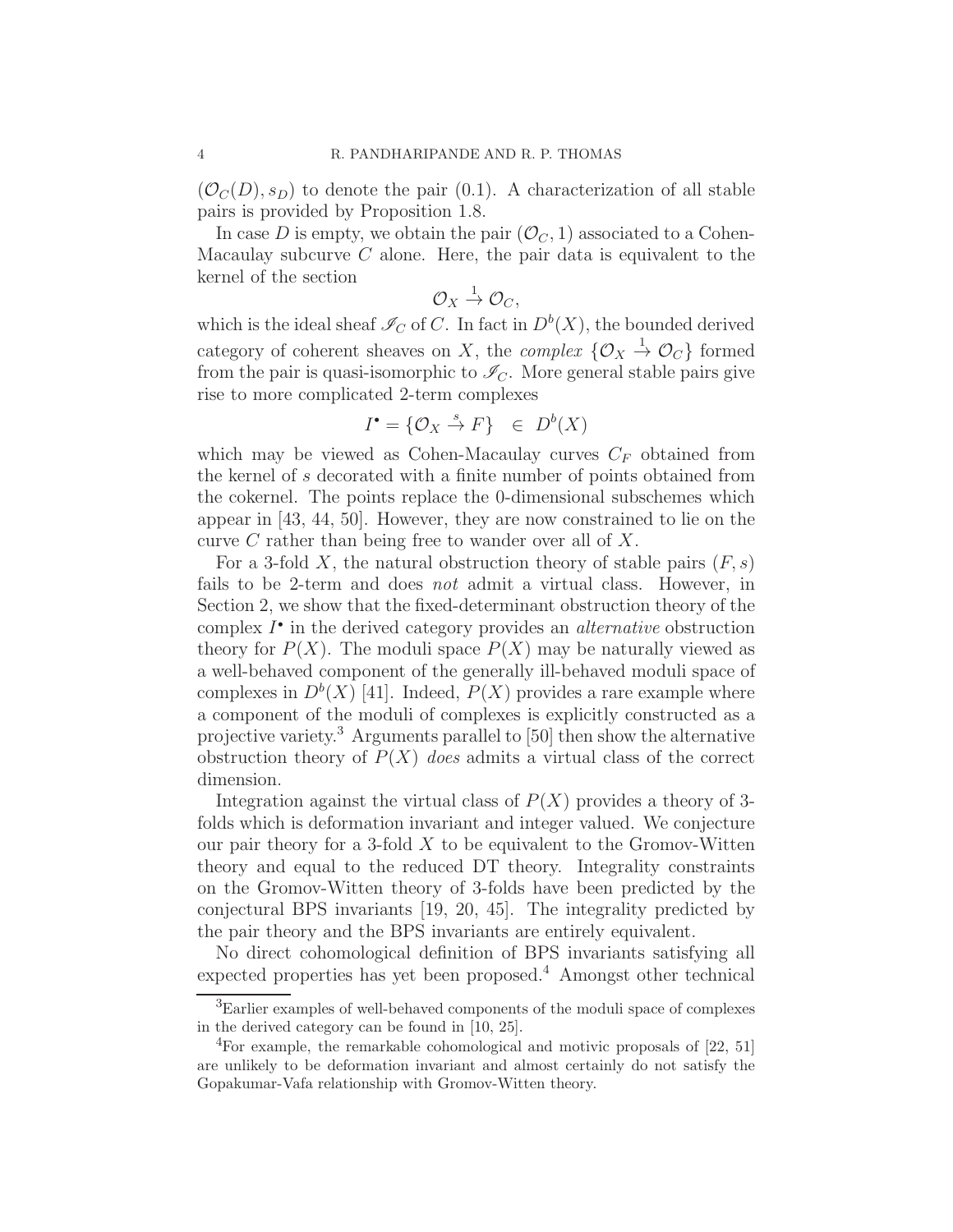issues, problems with semistability of sheaves on reducible curves are difficult to overcome. Our moduli problem stabilizes such sheaves by picking a section. The stable pairs invariants are closely related to the heuristic interpretation of BPS counts given in [29]. Indeed, we provide a rigorous definition of BPS counts via virtual Euler characteristics modulo a conjectured vanishing in Section 3.

In Section 4, we calculate the contribution of a nonsingular embedded curve to the pair theory in complete agreement with the Gromov-Witten calculations of [45]. In Section 5, we present the topological vertex for our invariants. The 3-legged topological vertex takes a completely new form from the pairs point of view. The agreement with Gromov-Witten theory is still conjectural.

Past work and future directions. A special case of the moduli space of pairs  $P(X)$  arises naturally in Diaconescu's work on local curves [14]. He compactifies a rank 2 vector bundle over a curve  $C$  to a P 2 -bundle and then uses a relative Beilinson transform on the fibers to map ideal sheaves of curves (flat over  $C$ ) to certain quiver sheaves. An appropriate stability condition for quiver sheaves then translates into ours for stable pairs on the  $\mathbb{P}^2$ -bundle.

The branch maps of Thaddeus and Alexeev-Knutsen [1] are reduced curves with finite maps to X. The moduli space of branch maps  $B(X)$ is a proper algebraic space, providing yet another compactification of the space of embedded curves in  $X$ . As in the case of Honsen's space, even in dimension 3, the moduli space  $B(X)$  seems to lack a natural virtual class.

Following the connection of Honsen's space to  $P(X)$ , we may pushforward the structure sheaf of a branch map

$$
[f: C \to X] \in B(X).
$$

The result  $f_*\mathcal{O}_C$  together with the canonical section  $s \in H^0(X, f_*\mathcal{O}_C)$ suggests considering pairs on  $X$  consisting of sheaves of possibly higher rank supported on curves with sections whose cokernel may be supported in dimension 1. While the construction of such moduli spaces is easily obtained by varying the stability condition on the space of pairs [33], we have been unable to prove the existence of an appropriate virtual class. In particular, the approach to the virtual class of  $P(X)$  via derived category deformations discussed in Section 2 does not immediately succeed for higher rank pairs. Perhaps some variant can be pursued.

Finally, we point out the Gromov-Witten theory of Calabi-Yau 4 and 5-folds is also known conjecturally to be governed by integers [30, 48].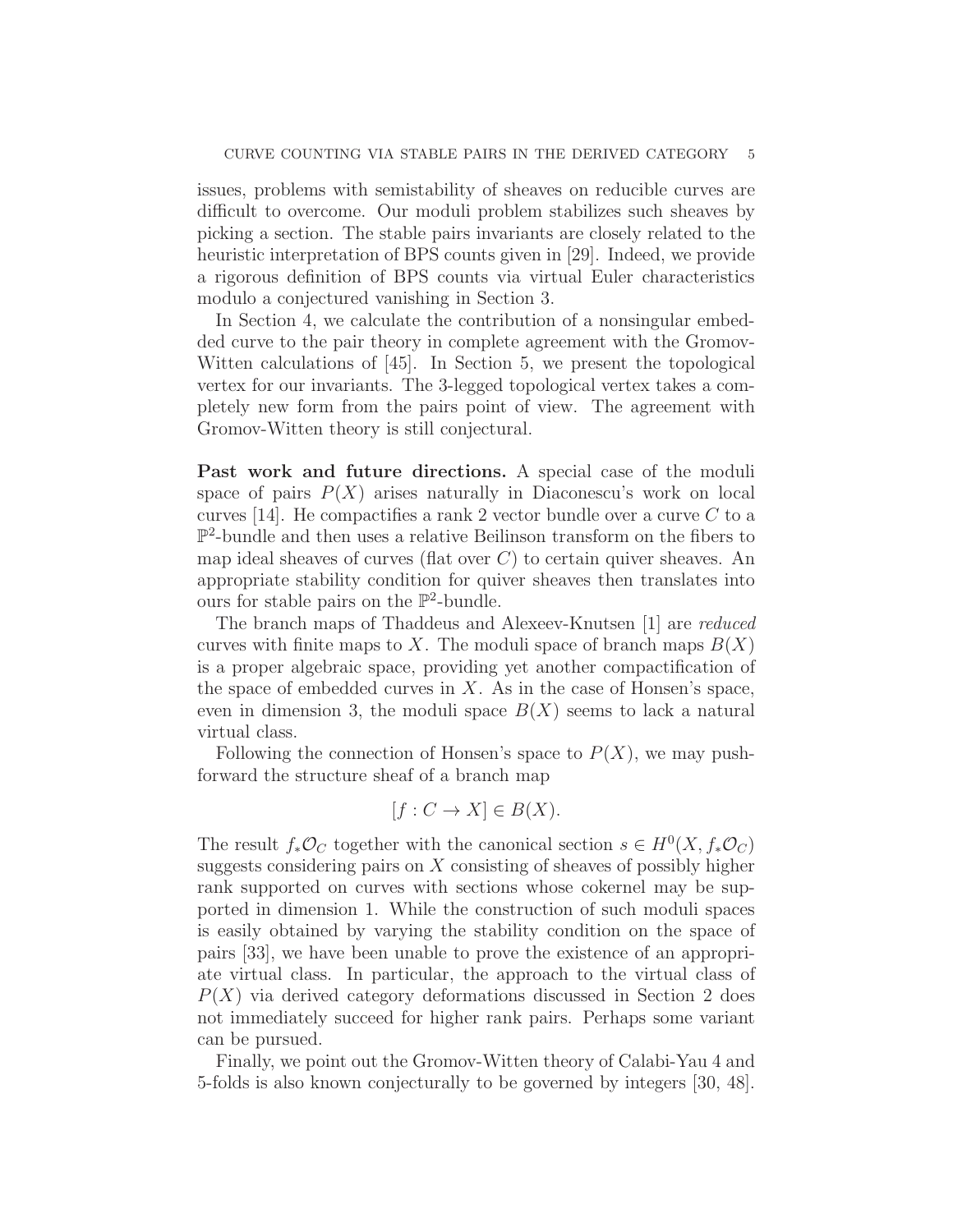Finding equivalent integer valued sheaf theories in higher dimensions is an interesting problem.

Acknowledgments. We thank A. J. de Jong for explaining to us the work of his student M. Honsen, and M. Drézet for pointing out the work of Le Potier. Conversations with B. Conrad and M. Lieblich about the deformation theory of complexes were very helpful. We are grateful to E. Diaconescu, D. Joyce, and G. Moore for conversations about wall crossing formulae in derived categories. We thank J. Bryan, S. Katz, A. Klemm, D. Maulik, and A. Okounkov for conversations about BPS states and the topological vertex, and the referees for a thorough reading of the paper and some useful suggestions.

R.P. was partially supported by NSF grant DMS-0500187 and a Packard foundation fellowship. R.T. was partially supported by a Royal Society University Research Fellowship. R.T. would like to thank the Leverhulme Trust and Columbia University for a visit to New York in the spring of 2007 during which much of the work was done.

## 1. Definitions

1.1. Stability. Let X be a nonsingular projective 3-fold over  $\mathbb C$  with a fixed polarization  $L$ . As usual, for sheaves  $F$  on  $X$ ,

$$
F(k) = F \otimes L^k.
$$

Let  $q \in \mathbb{Q}[k]$  with positive leading coefficient be a stability parameter. For  $n \in \mathbb{Z}$  and nonzero  $\beta \in H_2(X, \mathbb{Z})$ , let  $P_n^q(X, \beta)$  denote the moduli space of semistable pairs

$$
\mathcal{O}_X \stackrel{s}{\longrightarrow} F,
$$

where  $F$  is a pure sheaf with Hilbert polynomial

$$
\chi(F(k)) = k \int_{\beta} c_1(L) + n
$$

and s is a nonzero section. The moduli space  $P_n^q(X, \beta)$  can be constructed by GIT [33].

The stability condition for the GIT problem of pairs is defined as follows. For a sheaf G with support of dimension at most 1, we let  $r(G)$  denote the coefficient of k in

$$
\chi(G(k)) = r(G)k + c.
$$

A proper subsheaf  $G \subset F$  is nonzero and not equal to F. Since F is pure, G has 1-dimensional support and therefore  $r(G) > 0$ . The pair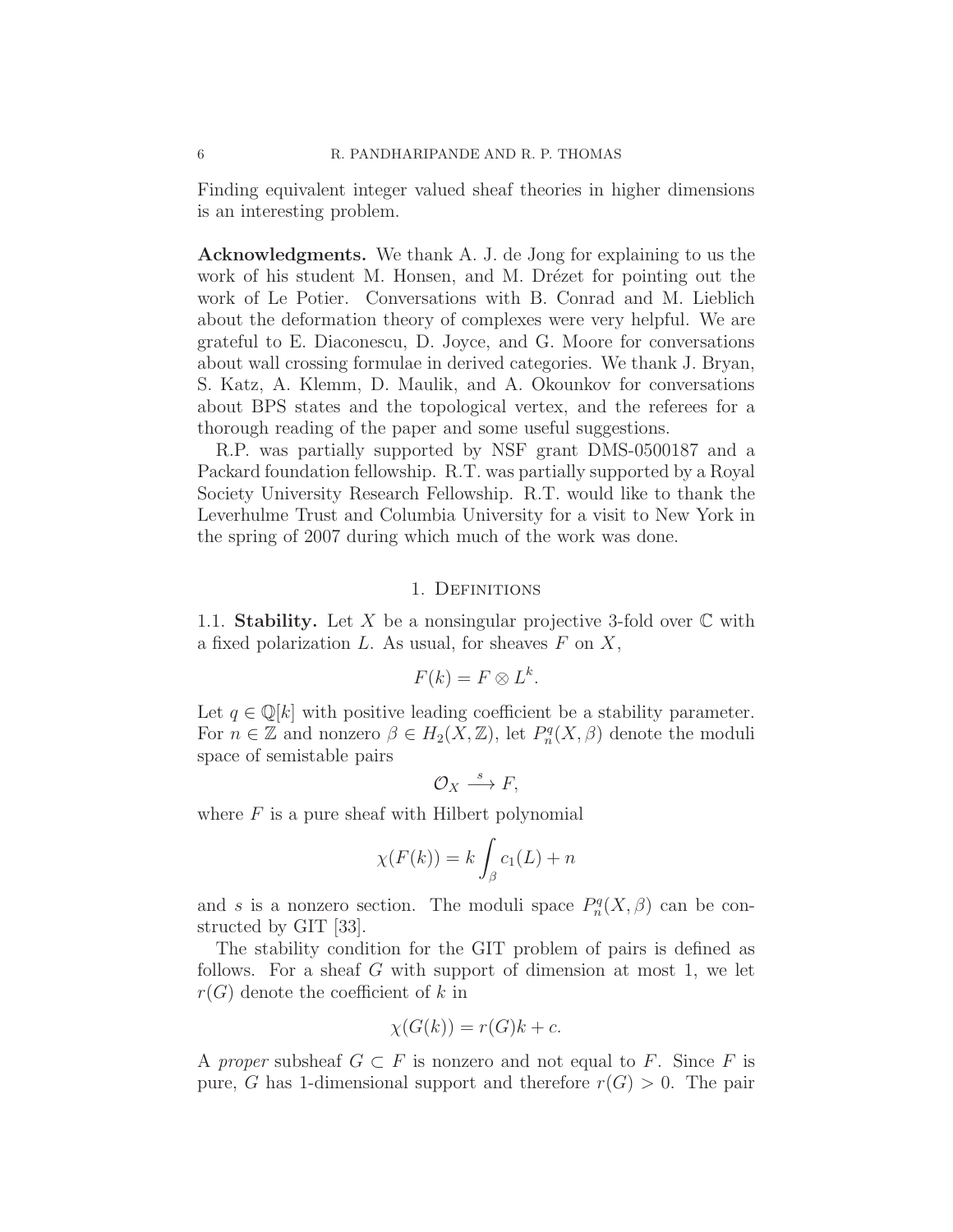$(F, s)$  is q-stable if, for every proper subsheaf  $G \subset F$ ,

$$
(1.1) \qquad \frac{\chi(G(k))}{r(G)} < \frac{\chi(F(k)) + q(k)}{r(F)}, \qquad k \gg 0
$$

holds, and for every proper subsheaf G through which s factors,

(1.2) 
$$
\frac{\chi(G(k)) + q(k)}{r(G)} < \frac{\chi(F(k)) + q(k)}{r(F)}, \qquad k \gg 0
$$

holds. The q-semistability conditions are obtained from  $(1.1)$ - $(1.2)$  after replacing  $\lt$  with  $\leq$ .

1.2. Degree 0. Le Potier's treatment of the moduli of pairs

$$
\mathcal{O}_X \stackrel{s}{\to} F
$$

is undertaken for arbitrary Hilbert polynomial<sup>5</sup> of F. If the class  $\beta$  is taken to be 0,  $\chi(F(k))$  is a constant n. Setting the top order coefficient  $r(F)$  to be n, we obtain (semi)-stability conditions identical to (1.1)- $(1.2)$  on proper subsheaves  $G \subset F$ .

The q-stable pairs with  $\beta = 0$  are precisely those obtained from the structure sheaf of a length n subscheme  $S \subset X$  with canonical section,

$$
\mathcal{O}_X \stackrel{1}{\rightarrow} \mathcal{O}_S.
$$

Indeed, condition (i) is always satisfied and condition (ii) is excluded since the section 1 generates  $\mathcal{O}_s$ . The converse is left to the reader. Hence,  $P_n^q(X,0)$  is simply the Hilbert scheme Hilb $(X,n)$  of n points.

1.3. Limits. Let  $\beta \neq 0$ . We are interested in the moduli space of pairs  $P_n^q(X, \beta)$  in the large q limit. In the degree 1 case,

$$
q(k) = Ak + B,
$$

the limit is achieved for  $A$  and  $B$  sufficiently large (for fixed Hilbert polynomial of F). The limit is always achieved if q to has degree at least 2.

**Lemma 1.3.** For q sufficiently large, as described above, stability and semistability coincide. A pair  $(F, s)$  is limit stable if and only if

- (i) the sheaf  $F$  is pure,
- (ii) the section  $\mathcal{O}_X \stackrel{s}{\rightarrow} F$  has 0-dimensional cokernel.

*Proof.* For q sufficiently large the inequality  $(1.1)$  is always strictly satisfied. After rearranging inequality (1.2) for semistability, we obtain

(1.4) 
$$
(r(F) - r(G))(\chi(F(k)) + q(k)) \le r(F) \chi((F/G)(k)),
$$

<sup>5</sup>Le Potier also treats arbitrary numbers of sections, not just 1.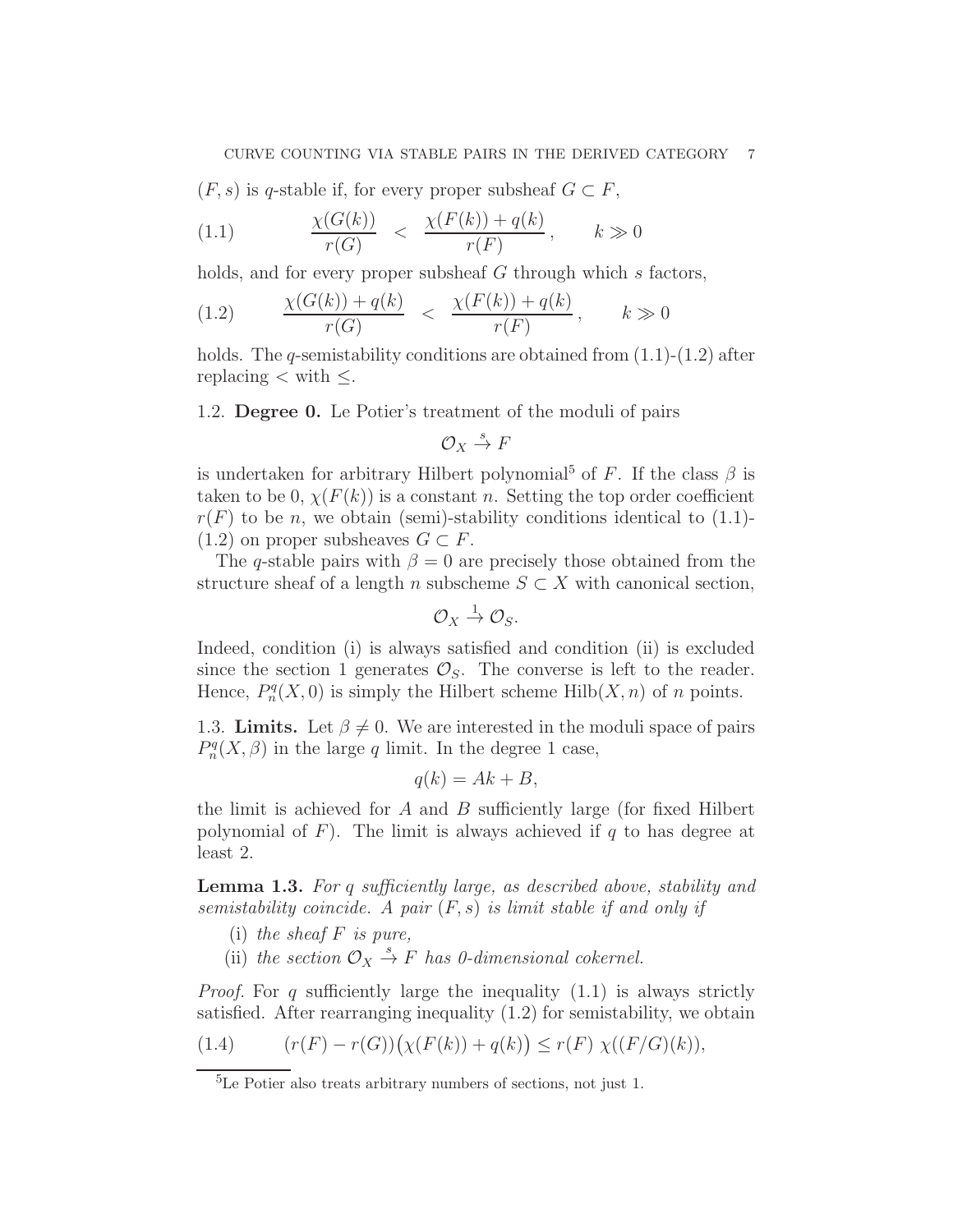which, for  $q$  large, shows both that

$$
(1.5) \t\t\t r(F) - r(G) = 0
$$

and that equality can never occur. Setting  $G = \text{Im}(s)$  in (1.5) implies that s has 0-dimensional cokernel.  $\Box$ 

We define a *stable pair*  $(F, s)$  to be limit stable. Then,  $P_n(X, \beta)$  is the moduli space of stable pairs. Let

$$
C_F = \operatorname{Supp}(F) \subset X
$$

be the scheme theoretic support of  $F$ . By condition (ii) of Lemma 1.3, F is isomorphic to the structure sheaf of  $C_F$  away from finitely many points, and so has rank 1 on  $C_F$ .

## **Lemma 1.6.** For a stable pair  $(F, s)$ , the support of  $\text{Im}(s)$  is  $C_F$ .

*Proof.* The issue is local on  $X$ , so we may consider the geometry on an affine open on which F is a module. The supports of F and  $\text{Im}(s)$  are defined by the annihilators of  $F$  and  $s$  respectively. The annihilator of F certainly annihilates s. Conversely, let  $a \in Ann(s)$  be a function. If  $a \notin Ann(F)$ , let  $f \in F$  be a section for which  $af \in F$  does not vanish. Then, the submodule of F generated by  $af$  has dimension 0 support (away from the nonempty open set on which s generates  $F$ guaranteed by condition (ii) of pair stability). Hence, the purity of  $F$ is violated.  $\Box$ 

Since Im(s) is a quotient of  $\mathcal{O}_X$ , Im(s) is a structure sheaf. By Lemma 1.6,  $\text{Im}(s) \cong \mathcal{O}_{C_F}$ . As a subsheaf of a pure sheaf,  $\text{Im}(s)$  is also pure. Therefore,  $C_F$  is Cohen-Macaulay.

The following kernel/cokernel exact sequence is associated to the stable pair  $(F, s)$ ,

(1.7) 
$$
0 \to \mathscr{I}_{C_F} \to \mathcal{O}_X \stackrel{s}{\longrightarrow} F \to Q \to 0.
$$

The cokernel Q has dimension 0 support by stability. The reduced support scheme, Supp<sup>red</sup> $(Q)$ , is called the *zero locus* of the pair. The zero locus lies on  $C_F$ .

Let  $C \subset X$  be a fixed Cohen-Macaulay curve, and  $\mathfrak{m} \subset \mathcal{O}_C$  the ideal of a finite union of closed points. We now characterize stable pairs with support C and zero locus supported at these points.

Since

 $\mathscr{H}\hspace{-1pt}\mathit{om}(\mathfrak{m}^r/\mathfrak{m}^{r+1},\mathcal{O}_C)=0$ 

by the purity of  $\mathcal{O}_C$ , we obtain an inclusion

$$
\mathscr{Hom}(\mathfrak{m}^r, \mathcal{O}_C) \subset \mathscr{Hom}(\mathfrak{m}^{r+1}, \mathcal{O}_C).
$$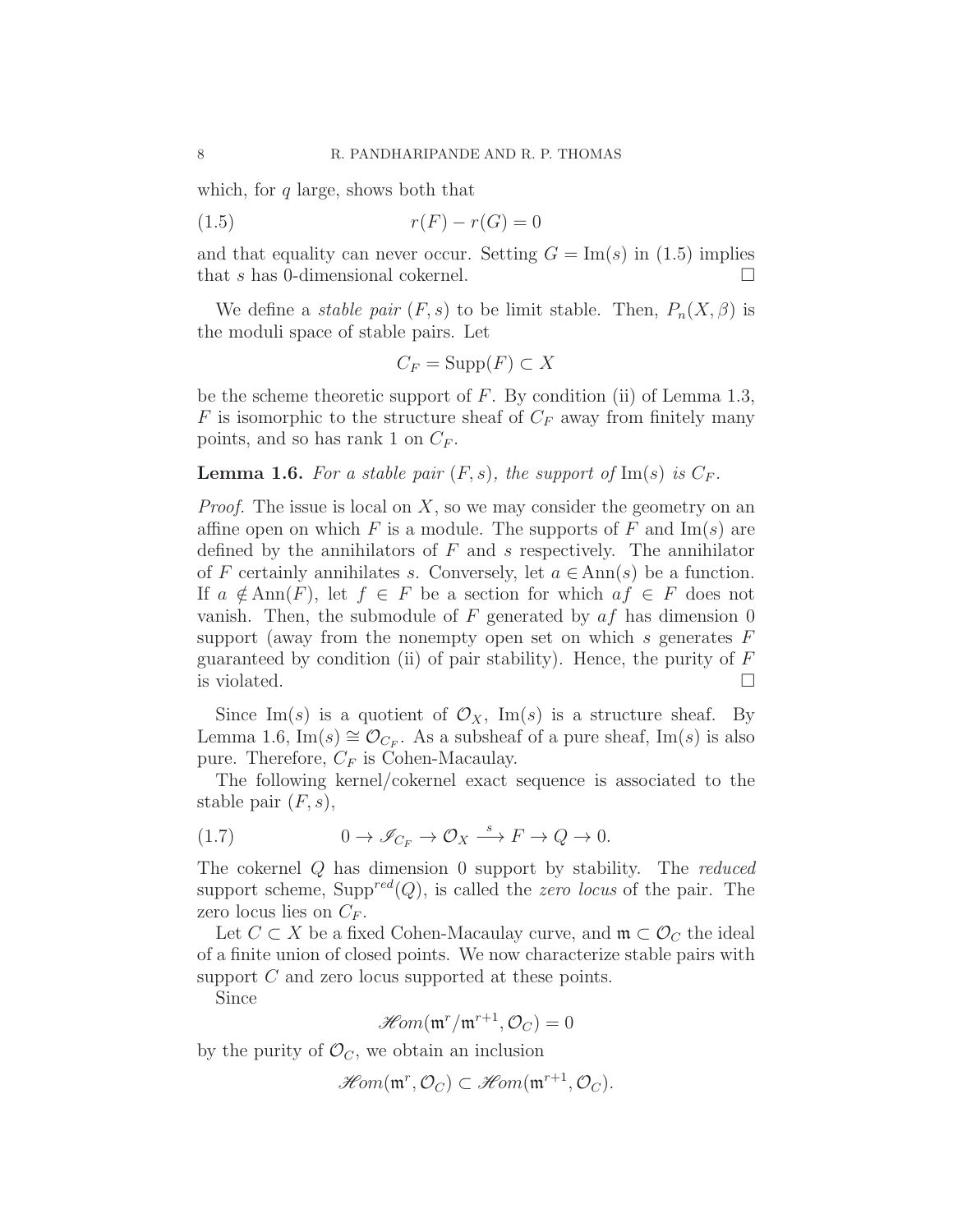The inclusion  $\mathfrak{m}^r \hookrightarrow \mathcal{O}_C$  induces a canonical section

$$
\mathcal{O}_C \hookrightarrow \mathscr{H}\!om(\mathfrak{m}^r, \mathcal{O}_C).
$$

**Proposition 1.8.** A stable pair  $(F, s)$  with support C satisfying

$$
\operatorname{Supp}^{red}(Q) \subset \operatorname{Supp}(\mathcal{O}_C/\mathfrak{m})
$$

is equivalent to a subsheaf of  $\mathscr{H}om(\mathfrak{m}^r, \mathcal{O}_C)/\mathcal{O}_C$ ,  $r \gg 0$ .

Alternatively, we may work with coherent subsheaves of the quasicoherent sheaf  $\lim_{m \to \infty} \mathcal{H}om(\mathfrak{m}^r, \mathcal{O}_C) / \mathcal{O}_C$ .

Proof. Let Q denote the 0-dimensional cokernel of the stable pair. Its dual  $\mathcal{H}om(Q, \mathcal{O}_C)$  vanishes, since  $\mathcal{O}_C$  is pure. Therefore, applying  $\mathscr{H}\!\mathit{om}(\cdot\, , \mathcal{O}_C)$  to

$$
(1.9) \t\t 0 \to \mathcal{O}_C \to F \to Q \to 0
$$

yields the inclusion

(1.10) 
$$
0 \to \mathscr{H}\!\mathit{om}(F, \mathcal{O}_C) \to \mathcal{O}_C.
$$

Hence,  $\mathcal{H}om(F,\mathcal{O}_C)$  is the pushfoward to X of an ideal sheaf  $\mathcal{I}_Z$  on C. Since (1.10) is a generic isomorphism, Z is 0-dimensional and

$$
Z^{red} \subset \text{Supp}^{red}(Q).
$$

Dualizing on  $C$  again gives

(1.11) 
$$
0 \to \mathcal{O}_C \to \mathscr{H}\!om(\mathscr{I}_Z, \mathcal{O}_C).
$$

The obvious double dual map

$$
F \to \mathscr{H}\!om(\mathscr{H}\!om(F,\mathcal{O}_C),\mathcal{O}_C) = \mathscr{H}\!om(\mathscr{I}_Z,\mathcal{O}_C)
$$

is generically an isomorphism, so is an injection by the purity of F. The map (1.11) factors through the original section  $\mathcal{O}_C \to F$ . Thus, we have the data

$$
\mathcal{O}_C \to F \subseteq \mathscr{H}\!om(\mathscr{I}_Z, \mathcal{O}_C),
$$

with the composition being the canonical section of  $\mathscr{H}\!om(\mathscr{I}_Z,\mathcal{O}_C)$ .

For  $r \gg 0$ , there is an inclusion  $\mathfrak{m}^r \subset \mathscr{I}_Z$  with 0-dimensional cokernel. Therefore by purity we get inclusions

$$
\mathscr{H}\!\mathit{om}(\mathscr{I}_Z,\mathcal{O}_C)\subset \mathscr{H}\!\mathit{om}(\mathfrak{m}^r,\mathcal{O}_C)\subset \mathscr{H}\!\mathit{om}(\mathfrak{m}^{r+1},\mathcal{O}_C).
$$

We obtain the subsheaf

(1.12) 
$$
F \subset \lim_{\longrightarrow} \mathcal{H}om(\mathfrak{m}^r, \mathcal{O}_C),
$$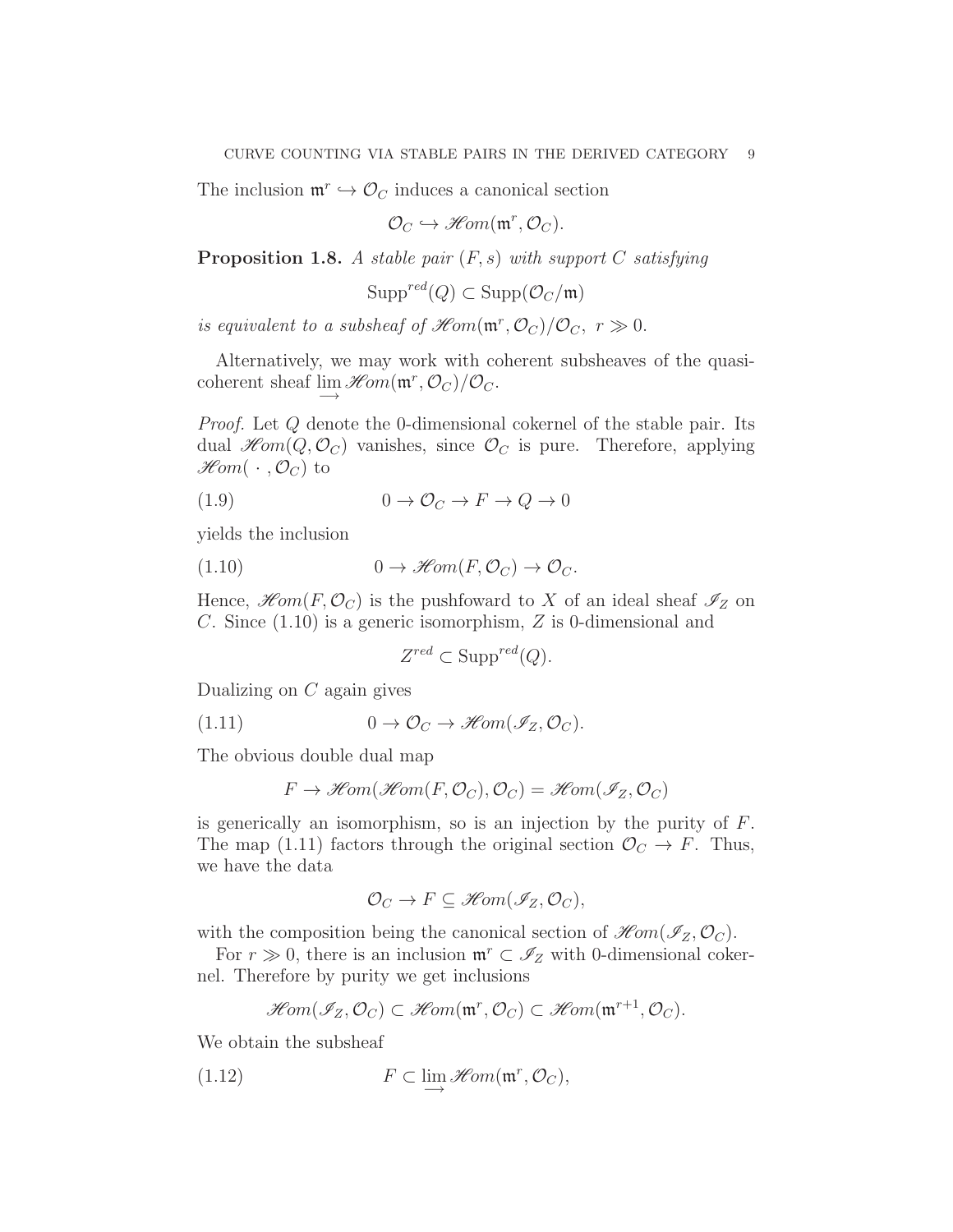containing the canonical section of  $\mathscr{H}\!om(\mathfrak{m}^r, \mathcal{O}_C)$ . Dividing by the canonical section gives a coherent subsheaf

$$
Q\subset\lim\limits_{\longrightarrow}\mathscr{H}\hspace{-1pt}\mathit{om}(\mathfrak{m}^r,\mathcal{O}_C)/\mathcal{O}_C.
$$

Conversely, given such a Q in  $\mathcal{H}om(\mathfrak{m}^r, \mathcal{O}_C)/\mathcal{O}_C$ , the sheaf F is recovered as its inverse image (1.12) in  $\mathscr{H}om(\mathfrak{m}^r, \mathcal{O}_C)$ . Moreover, F has a section s fitting into an exact sequence  $(1.9)$ . As a subsheaf of  $\mathscr{H}\!\mathit{om}(\mathfrak{m}^r, \mathcal{O}_C)$ , which is pure since C is Cohen-Macaulay, F is also pure. The pair  $(F, s)$  supported on C is stable by Lemma 1.3.

1.4. Derived category. Let  $D^b(X)$  be the bounded derived category of coherent sheaves on X. Let  $I^{\bullet} \in D^b(X)$  be determined by the complex

$$
\{\mathcal{O}_X \stackrel{s}{\longrightarrow} F\}
$$

associated to the stable pair  $(F, s)$  with  $\mathcal{O}_X$  in degree 0. In what follows, all Hom and Ext groups are considered in  $D^b(X)$ .

We have the following exact triangles in  $D^b(X)$  associated to  $I^{\bullet}$ :

(1.13) 
$$
F[-1] \to I^{\bullet} \to \mathcal{O}_X \stackrel{s}{\to} F \to \dots,
$$

(1.14) 
$$
\mathscr{I}_C \to I^{\bullet} \to Q[-1] \to \mathscr{I}_C[1] \to \dots,
$$

the second coming from (1.7).

Lemma 1.15.  $\mathscr{E}xt^{\leq -1}(I^{\bullet}, I^{\bullet}) = 0$  and  $\mathscr{H}\!om(I^{\bullet}, I^{\bullet}) = \mathcal{O}_X$ .

*Proof.* Applying  $\mathscr{H}om(\cdot,\mathcal{O}_X)$  to (1.13) yields

(1.16) 
$$
\mathscr{H}om(F, \mathcal{O}_X) \to \mathscr{H}om(\mathcal{O}_X, \mathcal{O}_X) \to \mathscr{H}om(I^{\bullet}, \mathcal{O}_X) \to \mathscr{E}xt^1(F, \mathcal{O}_X).
$$

The first and last terms vanish since  $F$  has support of codimension 2. The identity generates the second term, and maps in the third term to the canonical map  $I^{\bullet} \to \mathcal{O}_X$  of (1.13). This canonical map therefore generates

$$
(1.17) \t\t \mathscr{H}om(I^{\bullet}, \mathcal{O}_X) \cong \mathcal{O}_X.
$$

It is the image of the identity in the exact sequence

(1.18) 
$$
\mathscr{E}xt^{-1}(I^{\bullet}, F) \to \mathscr{H}\!om(I^{\bullet}, I^{\bullet}) \to \mathscr{H}\!om(I^{\bullet}, \mathcal{O}_X)
$$

obtained from (1.13) by applying  $\mathscr{H}\!om(I^{\bullet}, \cdot)$ .

Therefore to show that  $\mathscr{H}\!om(I^{\bullet}, I^{\bullet}) = \mathcal{O}_X$  we need only prove the vanishing of  $\mathscr{E}xt^{-1}(I^{\bullet}, F)$ . But  $\mathscr{H}\!om(\cdot, F)$  applied to  $(1.14)$  gives

$$
\mathscr{E}xt^{-1}(I^{\bullet}, F) \cong \mathscr{H}\!om(Q, F),
$$

which vanishes by the purity of F.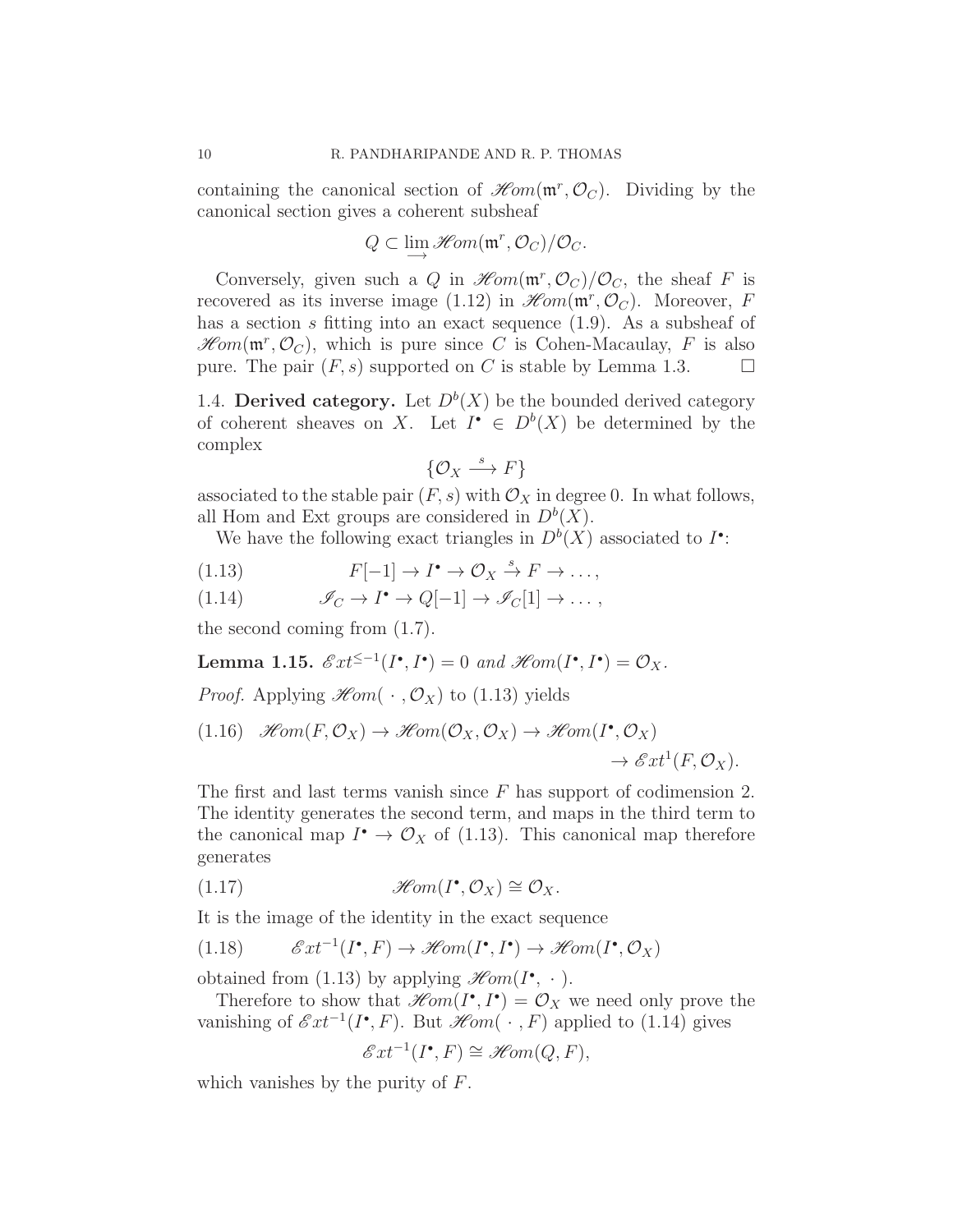The same sequences in lower degrees prove the vanishing of the sheaves  $\mathscr{E}xt^{\leq -1}(I^{\bullet}, I^{\bullet})$ ).

After tensoring the result of Lemma 1.15 by  $K_X$ , we obtain

(1.19) 
$$
\mathscr{E}xt^{\leq -1}(I^{\bullet}, I^{\bullet} \otimes K_X) = 0
$$
 and  $\mathscr{H}om(I^{\bullet}, I^{\bullet} \otimes K_X) = K_X$ .

**Lemma 1.20.**  $\mathscr{E}xt^{\leq -1}(I^{\bullet}, \mathcal{O}_X) = 0$  and  $\mathscr{H}\!om(I^{\bullet}, \mathcal{O}_X) = \mathcal{O}_X$ .

*Proof.* The second claim is (1.17). The vanishing of  $\mathscr{E}xt^{\leq -1}(I^{\bullet}, \mathcal{O}_X)$  is obtained from (1.16) in lower degrees.

By the local-to-global spectral sequence and Lemma 1.20, we obtain

$$
\operatorname{Hom}(I^{\bullet}, \mathcal{O}_X) = \mathbb{C}.
$$

The exact triangle (1.13) is obtained canonically from the unique (up to scalars) nonzero element  $Hom(I^{\bullet}, \mathcal{O}_X)$  with F quasi-isomorphic to the mapping cone  $M$ . The pair  $(F, s)$  can be recovered from the complex  $I^{\bullet} \in D^b(X)$  from the  $0^{th}$  cohomology of the induced map

$$
\mathcal{O}_X \to M.
$$

Hence, by considering  $I^{\bullet} \in D^b(X)$ , no information about the original pair is lost. We have proven the following result.

**Proposition 1.21.** The stable pairs  $(F, s)$  and  $(F', s')$  are isomorphic if and only if the complexes  $\{ \mathcal{O}_X \stackrel{s}{\longrightarrow} F \}$  and  $\{ \mathcal{O}_X \stackrel{s'}{\longrightarrow} F' \}$  are quasiisomorphic.

## 2. Deformation theory and the virtual class

2.1. Pairs and complexes. Let  $X$  be a 3-fold. As before, to each stable pair

$$
[\mathcal{O}_X \stackrel{s}{\to} F] \in P_n(X, \beta)
$$

we associate a complex

$$
I^{\bullet} = \{ \mathcal{O}_X \to F \} \in D^b(X).
$$

The first order deformation theory of the moduli space  $P_n(X, \beta)$  of stable pairs is governed by the tangent space  $\text{Ext}^0(I^{\bullet}, F)$  and the obstruction space  $\text{Ext}^1(I^{\bullet}, F)$  [32]. The deformation theory of the complex  $I^{\bullet}$ with fixed determinant  $\mathcal{O}_X$  in  $D^b(X)$  is governed by  $\text{Ext}^1(I^{\bullet}, I^{\bullet})_0$  and  $\text{Ext}^2(I^{\bullet}, I^{\bullet})_0$  [25, 41]. The subscript 0 in the latter two groups denotes trace-free Ext.

Since a deformation of the pair  $(F, s)$  induces a deformation of the complex  $I^{\bullet}$  with trivial determinant, there is a map from the first pair of groups to the second,

$$
Ext^i(I^{\bullet}, F) \to Ext^{i+1}(I^{\bullet}, I^{\bullet})_0,
$$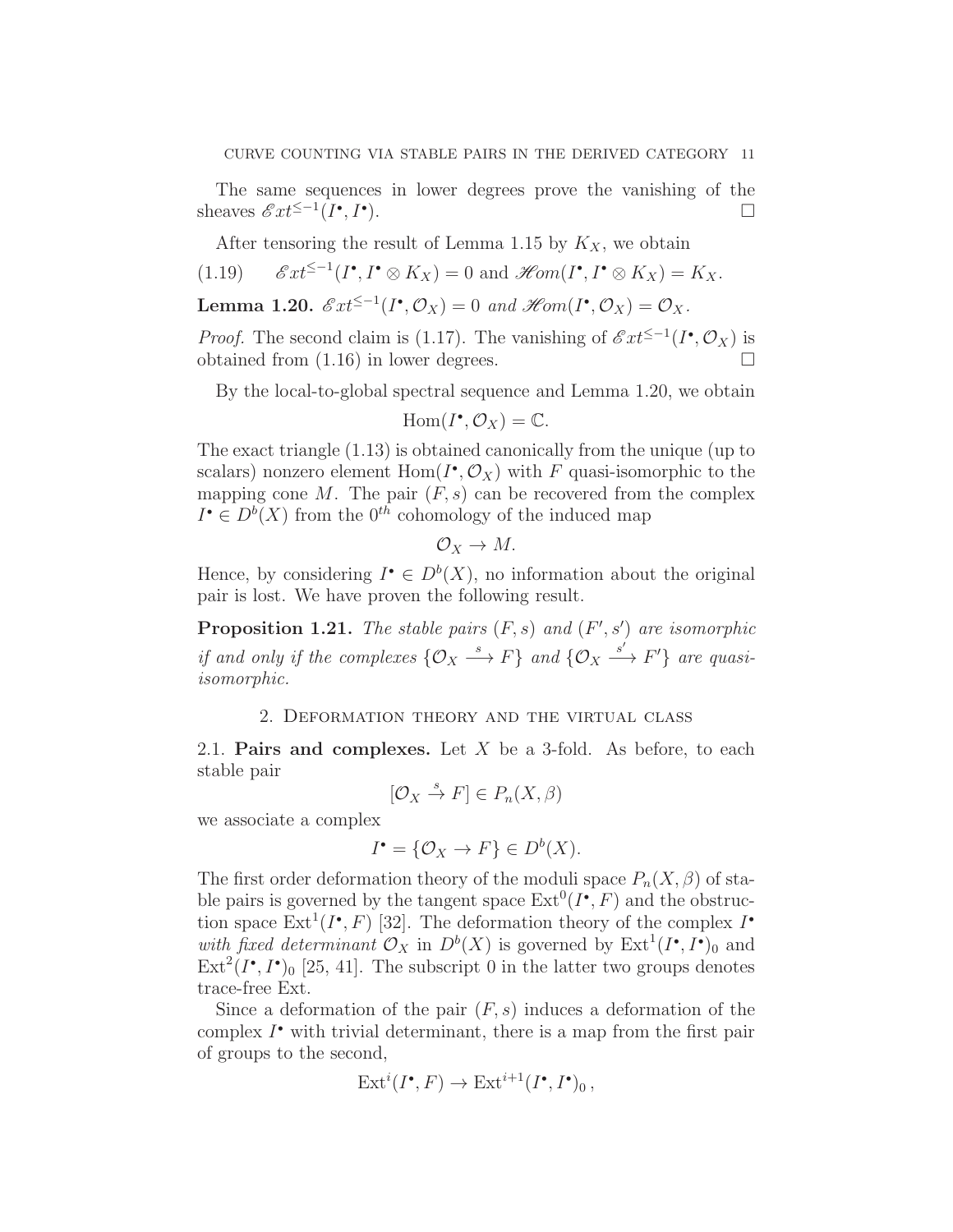obtained by applying  $Hom(I^{\bullet}, \cdot)$  to the canonical map  $F[-1] \to I^{\bullet}$  of (1.13) and showing the image is in the trace-free part of  $\text{Ext}^*(I^{\bullet}, I^{\bullet})$ .

2.2. Tangent spaces. We first show that to all orders the deformations of pairs  $(F, s)$  equal the deformations of complexes  $I^{\bullet}$  of fixed determinant. Hence,  $P_n(X, \beta)$  is a locally complete moduli space of complexes  $I^{\bullet}$  of fixed determinant and the map

$$
\text{Ext}^0(I^\bullet, F) \to \text{Ext}^1(I^\bullet, I^\bullet)_0
$$

is an isomorphism.

A family of stable pairs over a quasi-projective base scheme  $B$  is a pair

$$
\mathcal{O}_{X\times B}\stackrel{s}{\to}F,
$$

on  $X \times B$ , for which

- (i)  $F$  is flat over  $B$ ,
- (ii) for all closed points  $b \in B$ , the restriction  $(F_b, s_b)$  to the fiber  $X \times \{b\}$  is a stable pair.

Let  $Q$  be the cokernel of  $s$ . The sheaf  $Q$  is supported in relative dimension 0 over *B*.

A family of complexes over a base B is a perfect complex  $I^{\bullet}$  on  $X \times B$ . By definition, a perfect complex has a finite resolution by locally free sheaves.<sup>6</sup> No additional flatness condition over  $B$  is required.

For the deformation question, we study how families extend over nilpotent thickenings of the base. Let

 $B \supset B_0$ 

be a thickening of base schemes where  $B_0$  is defined by a nilpotent ideal J (satisfying  $J^N = 0$  for some  $N > 0$ ). A family of stable pairs  $(F, s)$ over B is a deformation of a family  $(F_0, s_0)$  over  $B_0$  if the restriction of  $(F, s)$  over  $B_0$  is isomorphic to  $(F_0, s_0)$ . A family of complexes  $I^{\bullet}$  over B is a deformation of a family  $I_0^{\bullet}$  over  $B_0$  if the derived restriction of  $I^{\bullet}$  to  $X \times B_0$  is quasi-isomorphic to  $I_0^{\bullet}$ .

Let  $(F_0, s_0)$  be a family of stable pairs over  $B_0$ . Let

$$
I_0^{\bullet} = \{ \mathcal{O}_X \to F_0 \}
$$

be the associated family of complexes over  $B_0$ . The flatness of  $F_0$ implies that  $I_0^{\bullet}$  is perfect.

**Lemma 2.1.** Every deformation  $I^{\bullet}$  over  $B$  of  $I_0^{\bullet}$  is quasi-isomorphic to a 2-term complex of sheaves  $\{A \to E^1\}$  satisfying

(i)  $E^1$  is locally free,

<sup>6</sup>Since  $X \times B$  is quasi-projective, the local and global existence of a resolution are equivalent.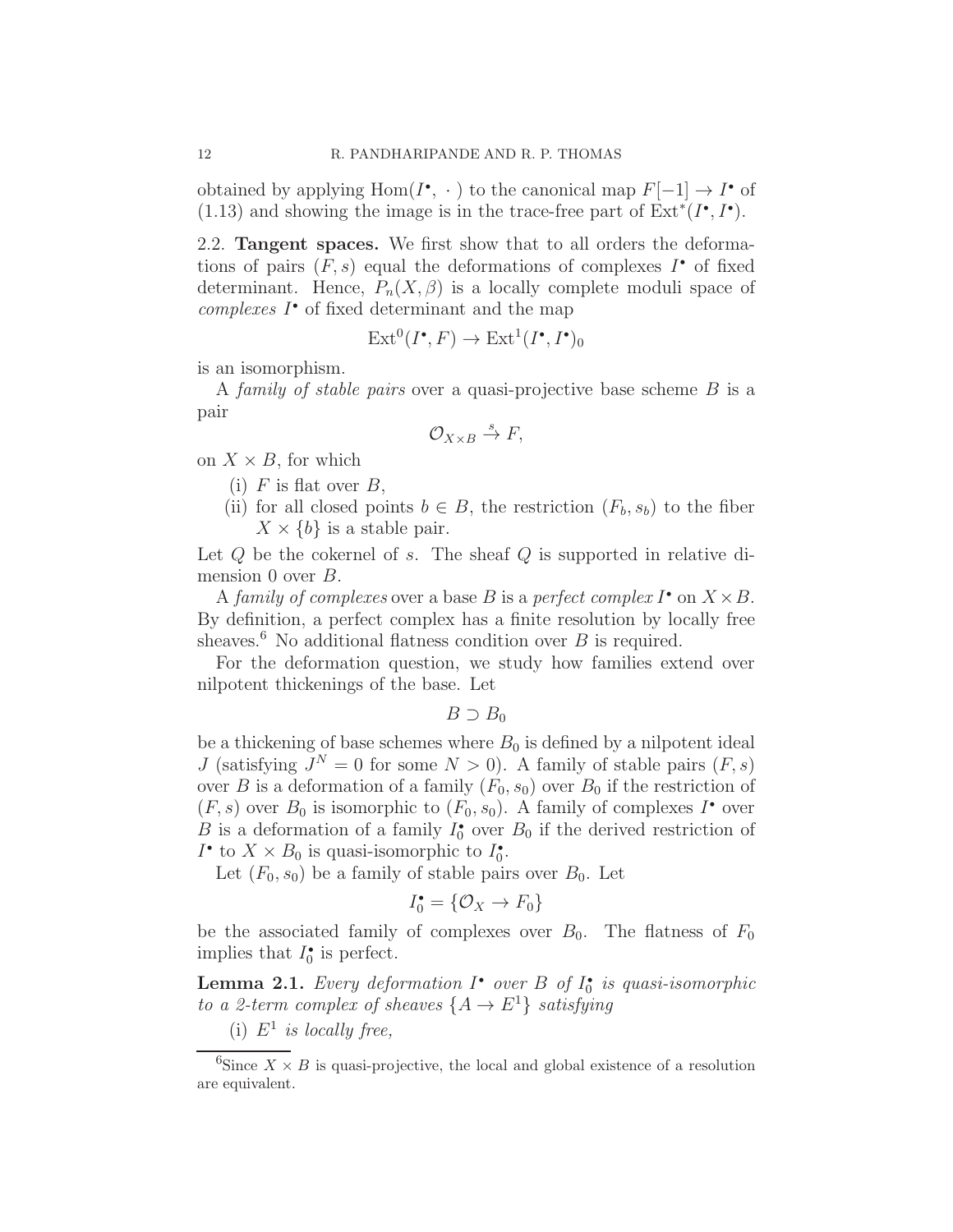(ii) A is a pure sheaf of local projective dimension at most 1,

- (iii)  $h^1(I^{\bullet})$  has support of relative dimension 0 over B,
- (iv)  $h^0(I^{\bullet})$ , away from the support of  $h^1(I^{\bullet})$ , is flat over B.

*Proof.* Since  $F_0$  is pure of relative dimension 1 on

$$
\pi_0\colon X\times B_0\to B_0,
$$

 $F_0$  has depth 1 on the fibers of  $\pi_0$ . By the Auslander-Buchsbaum formula,  $F_0$  has local projective dimension at most 2 on the fibers of  $\pi_0$ . Let

$$
K^\bullet \to F_0 \to 0
$$

be a locally free resolution of  $F_0$ . Consider the cut-off

$$
0 \to \text{Ker} \to K^{-1} \to K^0 \to F_0 \to 0.
$$

By flatness of  $F_0$  and the projective dimension computation, the restriction of Ker to each fiber  $\pi_0^{-1}(b_0)$  is locally free. Since Ker is also flat over  $B_0$ , we conclude Ker is locally free. Hence,  $F_0$  has a locally free resolution of length 3 on  $X \times B_0$ . Since  $\mathcal{O}_{X \times B_0}$  is already locally free,  $I_0^\bullet$  is quasi-isomorphic to a complex of locally free sheaves of length  $3$ on  $X$ .

Let  $E^{\bullet}$  be a finite complex of locally free sheaves on  $X \times B$  quasiisomorphic to  $I^{\bullet}$ . We will use standard base change, semicontinuity, and Nakayama Lemma arguments to trim the complex  $E^{\bullet}$  down to length 3.

Let  $E^n$  be the last nonzero term of  $E^{\bullet}$ . If  $n > 1$ , then

$$
E^{n-1}|_{X \times B_0} \to E^n|_{X \times B_0}
$$

is surjective. So  $E^{n-1} \to E^n$  is surjective in a neighbourhood of  $X \times B_0$ and thus on all of  $X \times B$ . The kernel of  $E^{n-1} \to E^n$  is then locally free, and  $E^{\bullet}$  can be trimmed. We can thus assume that  $E^1$  is the last term.

Similarly, let  $E^m$  be the first nonzero term. If  $m < -1$ , then

$$
E^m|_{X \times B_0} \to E^{m+1}|_{X \times B_0}
$$

is injective on *fibers* by base change and the 3 term result for  $I_0^{\bullet}$ . So

$$
E^m\to E^{m+1}
$$

is injective on fibers with locally free cokernel, and  $E^{\bullet}$  may be again trimmed. We therefore assume that  $E^{-1}$  is the first term.

We conclude that  $I^{\bullet}$  is quasi-isomorphic to a length 3 complex of locally free sheaves

$$
E^{-1} \to E^0 \to E^1
$$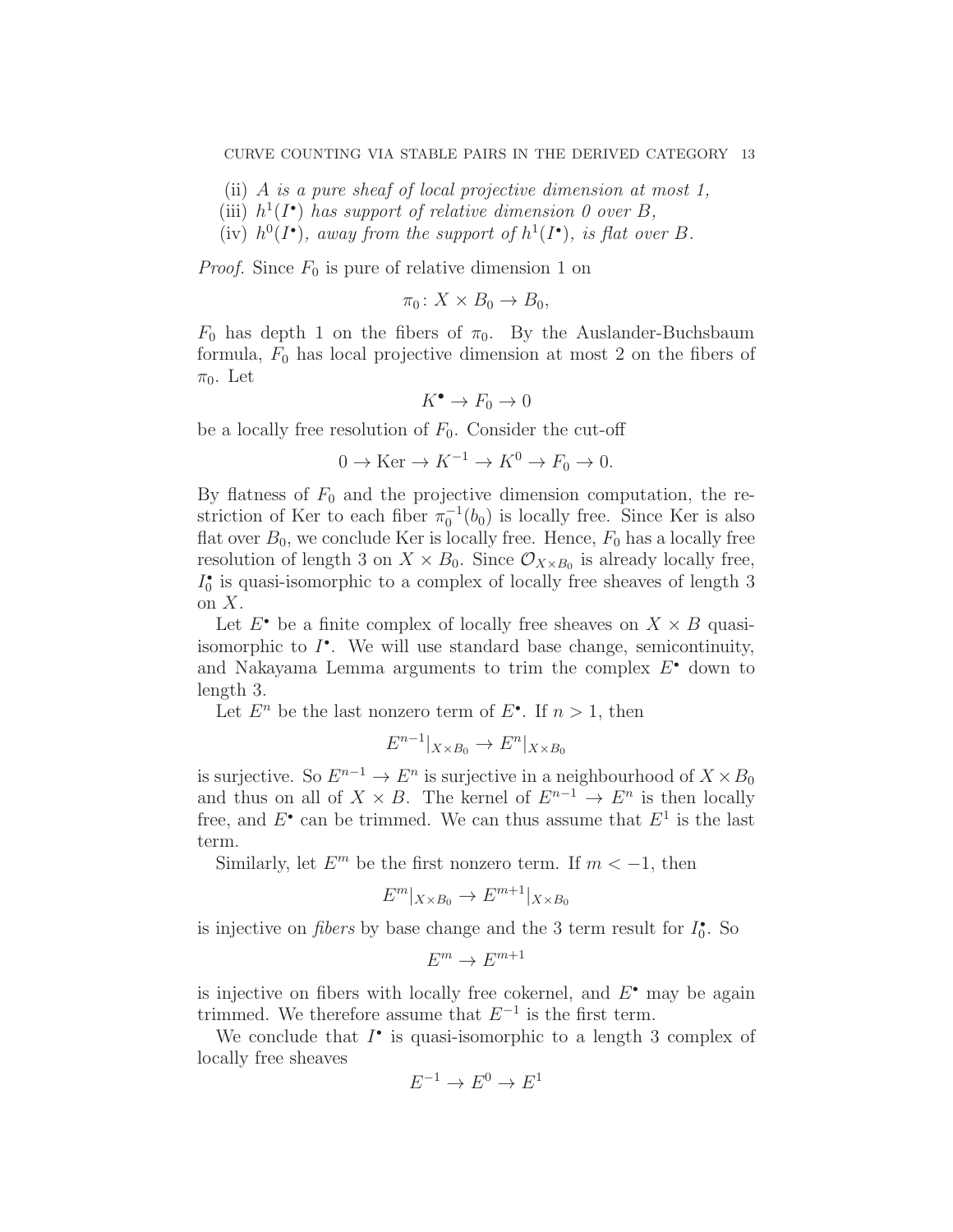on  $X \times B$ . The first map

$$
E^{-1}|_{X \times B_0} \to E^0|_{X \times B_0}
$$

is injective as a map of sheaves since  $h^{-1}(I_0^{\bullet}) = 0$ . Hence,  $E^{-1} \to E^0$  is injective in a neighbourhood of  $X \times B_0$  and thus on all of  $X \times B$ . So  $I^{\bullet}$  is quasi-isomorphic to

$$
A \to E^1
$$

for some sheaf  $A = E^0/E^{-1}$  of projective dimension at most 1. Moreover,  $E^{-1} \to E^0$  is actually injective on fibers away from the relative curve

$$
C_0 \times B_0 \subset X \times B
$$

on which  $F_0$  is supported. Hence, A is locally free away from  $C_0$ .

To establish the purity of A, we must show that any subsheaf  $A' \subset A$ with support of codimension at least 1 is in fact zero. Since A is locally free away from  $C_0$ , A' must be supported on  $C_0$  and so has codimension at least 2. Let  $\pi$  denote the projection

$$
\pi \colon X \times B \to B
$$

and let  $K_X$  be the relative dualizing sheaf. Then,

$$
Hom(A', A) = H^0(\pi_* \mathcal{H}om(A', A)),
$$

and we need only prove  $\pi_*\mathscr{H}\!\mathit{om}(A',A) = 0.$ 

By relative Serre duality for the smooth map  $\pi$ , the derived dual of  $R\pi_*R\mathscr{H}\!\mathit{om}(A',A)[3]$  is quasi-isomorphic to

$$
R\pi_*R\mathcal{H}om(R\mathcal{H}om(A',A),K_X)=R\pi_*(R\mathcal{H}om(A,A'\otimes K_X)).
$$

The latter's kth cohomology sheaf can be calculated by the local-toglobal spectral sequence with  $E_2$  term

(2.2) 
$$
R^i \pi_* \mathscr{E}xt^j (A, A' \otimes K_X), \qquad i + j = k.
$$

As A has projective dimension at most 1, we have vanishing for  $j \geq 2$ . Since  $A'$  is supported in relative dimension at most 1, we have vanishing for  $i \geq 2$ . Therefore, the sheaves (2.2) vanish for  $i + j \geq 3$ .

It follows that  $R\pi_*R\mathcal{H}om(A, A' \otimes K_X)$  is quasi-isomorphic to a complex supported in degrees 0, 1 and 2. Taking the derived dual gives a complex in degrees  $\geq -2$ . Shifting by [-3] then shows that  $R\pi_*R\mathcal{H}om(A',A)$  is supported in degrees  $\geq 1$ . Therefore its 0th degree cohomology sheaf  $\pi_*\mathcal{H}om(A',A)$  vanishes, and A is indeed pure.

The complement of the closed subscheme  $Z_0 = \text{Supp}(Q_0)$  determines open sets

$$
U_0 = (X \times B_0) \backslash Z_0, \quad U = (X \times B) \backslash Z_0.
$$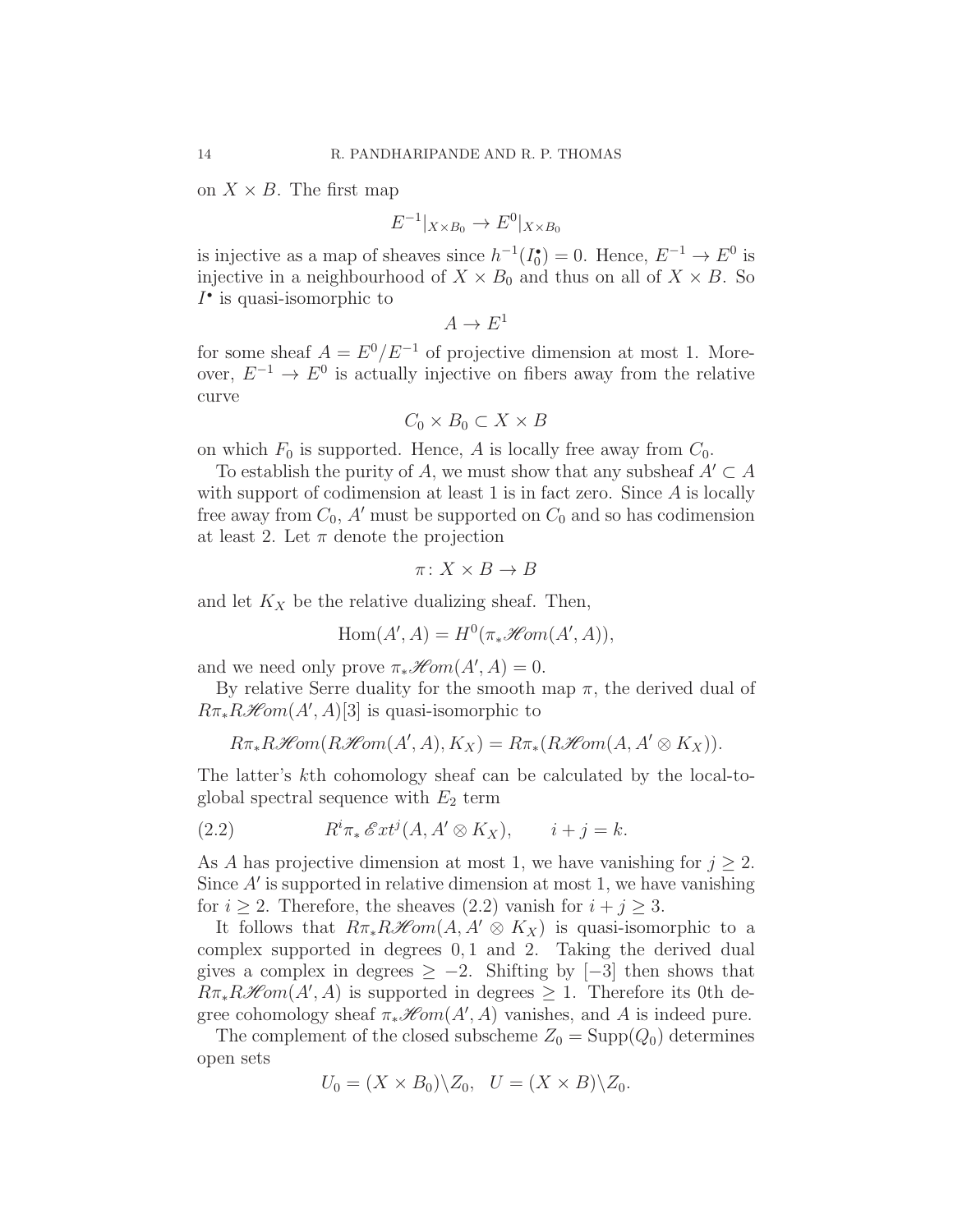Though  $U_0$  and U have the same closed points,  $U_0$  is a closed subscheme of U. Certainly,

$$
E^0|_{U_0}\to E^1|_{U_0}
$$

is surjective. By Nakayama's Lemma,

$$
(2.3) \t\t\t E0|U \to E1|U
$$

is also surjective. Thus,  $h^1(I^{\bullet})$  has relative dimension 0 support, which is property (iii).

Let  $K|_U$  be the locally free kernel of (2.3). The sheaf  $h^0(I^{\bullet})|_U$  is quasi-isomorphic to

$$
E^{-1}|_U \to K|_U
$$

by the established injectivity. The complex

$$
(2.4) \t\t\t E^{-1}|_{U_0} \to K|_{U_0}
$$

is the derived restriction of  $h^0(I^{\bullet})|_U$  to  $U_0$ . By repeating the argument for  $B_0$  instead of B, we find  $(2.4)$  is quasi-isomorphic to its cokernel

$$
h^0(I_0^{\bullet})|_{U_0} \cong h^0(I^{\bullet})|_{U_0}.
$$

Since  $h^0(I_0^{\bullet})|_{U_0}$  is the kernel of the surjection

$$
\mathcal{O}_{U_0}\to F_0|_{U_0}
$$

and  $F_0$  is flat over  $B_0$ , we see that  $h^0(I_0^{\bullet})|_{U_0}$  is flat over  $B_0$ . By Lemma 2.5 below,  $h^0(I^{\bullet})|_U$  is flat over B, which is (iv).

**Lemma 2.5.** Let  $\iota: B_0 \hookrightarrow B$  be a nilpotent thickening, and let F be a coherent sheaf on an open set

$$
U\subset X\times B.
$$

Let  $F_0 = \iota^* F$  be the restriction to  $U_0 = \iota^*(U)$ . Then, F is flat over B if and only if

- (i)  $L \iota^* F \cong F_0$  and
- (ii)  $F_0$  is flat over  $B_0$ .

Proof. Flatness clearly implies (i) and (ii). For the converse we must show that

$$
(2.6) \t\t F \stackrel{L}{\otimes} M \cong F \otimes M
$$

for any  $\mathcal{O}_B$ -module M. For  $M = \iota_* M_0$ , where  $M_0$  is an  $\mathcal{O}_{B_0}$ -module,  $(2.6)$  is clear:

$$
F\stackrel{L}{\otimes} \iota_* M_0 \cong \iota_*(L\iota^* F\stackrel{L}{\otimes} M_0) \cong \iota_*(F_0\stackrel{L}{\otimes} M_0) \cong \iota_*(F_0\otimes M_0) \cong F\otimes \iota_* M_0.
$$

Here, the second isomorphism comes from (i) and the third from (ii).

Since B is a nilpotent thickening of  $B_0$ , M can be written as a finite series of extensions of such  $\mathcal{O}_{B_0}$ -modules, which gives (2.6).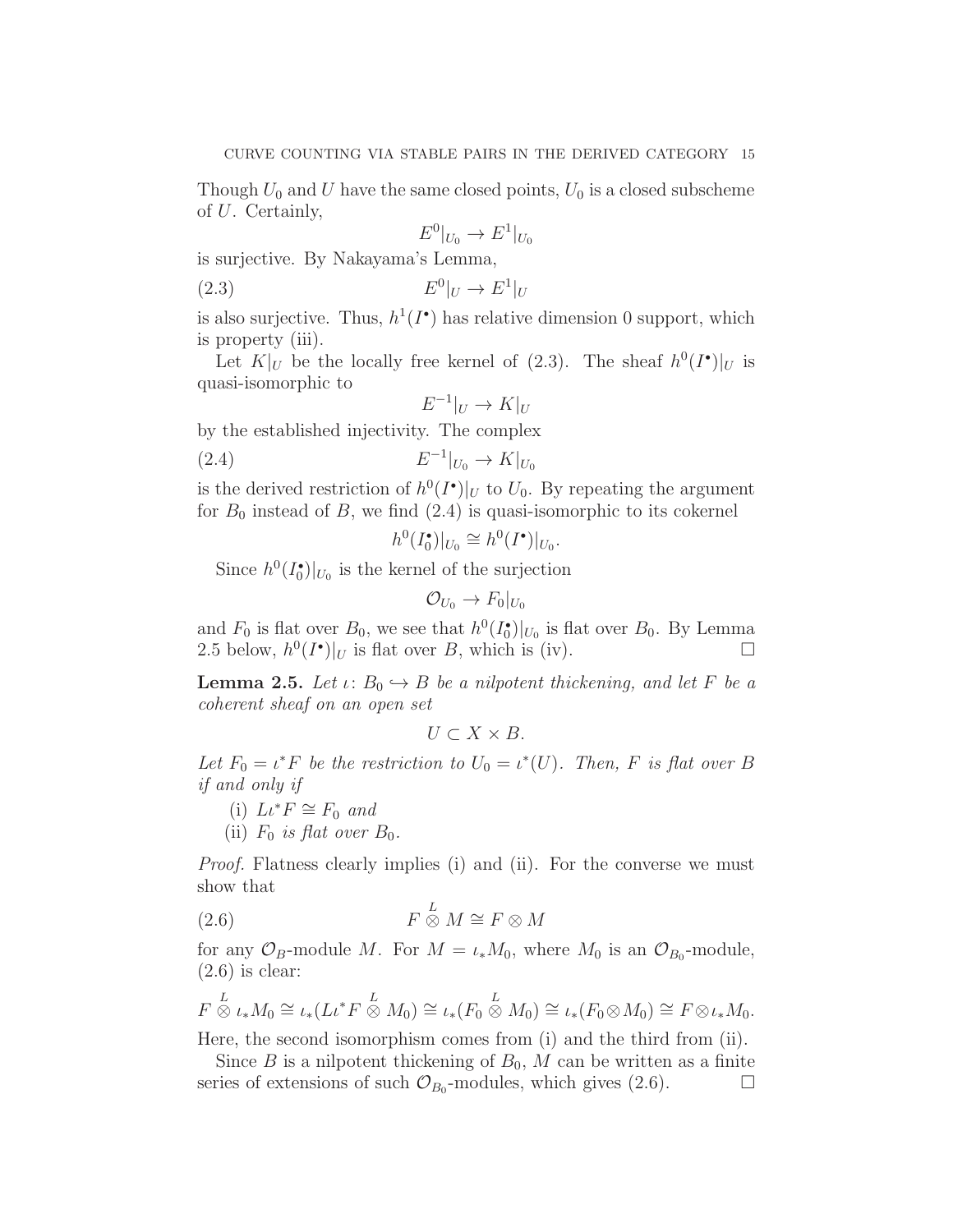**Theorem 2.7.** Every deformation  $I^{\bullet}$  over  $B$  of  $I_0^{\bullet}$  with trivial determinant is quasi-isomorphic to a complex

$$
\{\mathcal{O}_{X\times B}\overset{s}{\to} F\},\
$$

where  $F$  is a flat deformation of  $F_0$  with section s.

*Proof.* The rank of  $I^{\bullet}$  is 1. Since

$$
Q = h^1(I^{\bullet})
$$

has rank 0 on  $X \times B$ , the rank of  $h^0(I^{\bullet})$  must be 1. As a subsheaf of A,  $h^0(I^{\bullet})$  is also pure so injects into its double dual,

$$
0 \to h^0(I^{\bullet}) \to h^0(I^{\bullet})^{\vee \vee}.
$$

By (iii) and (iv) of Lemma 2.1,  $h^0(I^{\bullet})$  is flat over B away from a set of codimension 3. Therefore by [31, Lemma 6.13] the double dual is locally free away from the codimension 3 set. Moreover, in the proof of [31, Lemma 6.13], Kollár shows that a reflexive rank 1 sheaf which is locally free away from a set of codimension 3 is in fact locally free globally. Finally  $h^0(I^{\bullet})^{\vee\vee}$  has trivial determinant since  $I^{\bullet}$  does, so we find that

$$
h^0(I^{\bullet})^{\vee\vee} \cong \mathcal{O}_{X \times B}
$$

and  $h^0(I^{\bullet})$  is an ideal sheaf  $\mathscr{I}_C \subset \mathcal{O}_{X \times B}$ .

The exact triangle  $h^0(I^{\bullet}) \to I^{\bullet} \to h^1(I^{\bullet})[-1]$ , written as

$$
\mathscr{I}_C \to I^{\bullet} \to Q[-1],
$$

describes  $I^{\bullet}$  as the cone of a map  $Q[-2] \rightarrow \mathscr{I}_C$ . The latter is an element  $\alpha \in \text{Ext}^2(Q, \mathscr{I}_C)$ .

Consider the exact sequence obtained from the ideal sequence

(2.8) 
$$
0 \to \mathscr{I}_C \to \mathcal{O}_{X \times B} \to \mathcal{O}_C \to 0
$$

by applying  $Hom(Q, \cdot)$ :

$$
\mathrm{Ext}^1(Q, \mathcal{O}_{X \times B}) \to \mathrm{Ext}^1(Q, \mathcal{O}_C) \to \mathrm{Ext}^2(Q, \mathscr{I}_C) \to \mathrm{Ext}^2(Q, \mathcal{O}_{X \times B}).
$$

The first and last terms vanish since Q has codimension 3 support. Thus,

$$
Ext^1(Q, \mathcal{O}_C) \cong Ext^2(Q, \mathscr{I}_C),
$$

and  $\alpha$  is the cup product of an element  $\epsilon \in \text{Ext}^1(Q, \mathcal{O}_C)$  with the extension class in  $\text{Ext}^1(\mathcal{O}_C, \mathcal{I}_C)$  of the ideal sequence (2.8). Thus it is represented by the splicing together of the exact sequences

$$
0 \to \mathcal{O}_C \to F \to Q \to 0
$$
  

$$
\parallel
$$
  

$$
0 \to \mathcal{I}_C \to \mathcal{O}_{X \times B} \to \mathcal{O}_C \to 0,
$$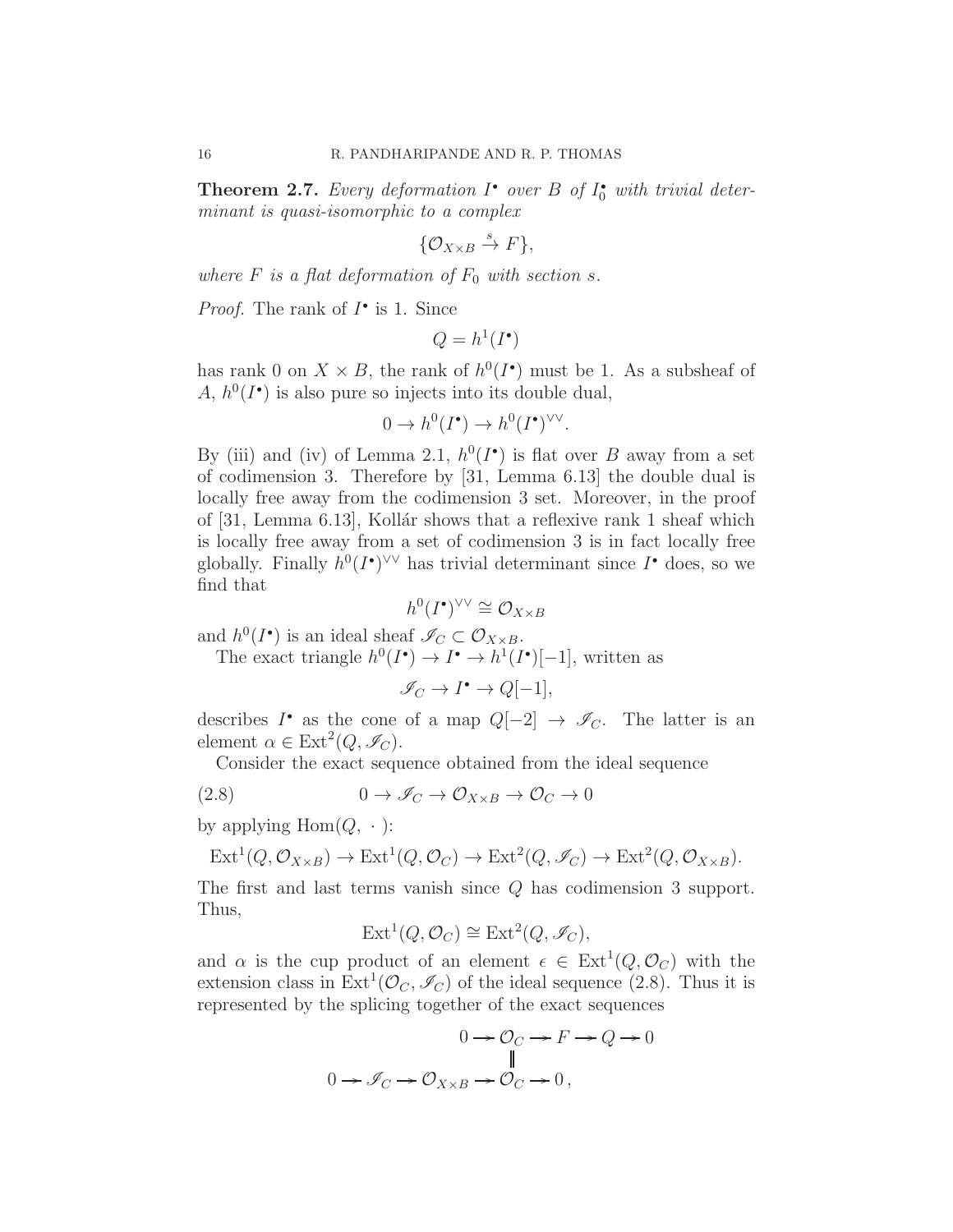where F is the extension defined by  $\epsilon$ . The result is the exact sequence

$$
0 \to \mathscr{I}_C \to \mathcal{O}_{X \times B} \to F \to Q \to 0.
$$

Hence,  $I^{\bullet}$  is quasi-isomorphic to the complex

$$
\{\mathcal{O}_{X\times B}\to F\}.
$$

Finally, we show  $F$  is flat over  $B$ . By Lemma 2.5, flatness follows if

$$
L\iota^* F \cong F_0,
$$

where  $\iota: B_0 \hookrightarrow B$  is the inclusion.

F can be described as the cone of the canonical map  $(1.13)$ ,

$$
I^{\bullet}\rightarrow \mathcal{O}_{X\times B},
$$

so the derived restriction of F to  $X \times B_0$  is the cone on the induced map

$$
I_0^{\bullet} \to \mathcal{O}_{X \times B_0}.
$$

Similarly  $F_0$  is the cone on such a map (1.13), so we need only check the two maps coincide.

By sequence (1.16),  $\mathscr{H}\!om(I^{\bullet}, \mathcal{O}_{X\times B}) \cong \mathcal{O}_{X\times B}$ . In lower degrees, (1.16) yields the vanishing of  $\mathscr{E}xt(I^{\bullet}, \mathcal{O}_{X\times B})^{\leq -1}$ . Therefore,

 $\text{Hom}(I^{\bullet}, \mathcal{O}_{X \times B}) \cong \Gamma(\mathcal{O}_B)$ 

is generated over  $\mathcal{O}_B$  by the canonical map (1.13). Similarly,

$$
\operatorname{Hom}(I_0^{\bullet}, \mathcal{O}_{X \times B_0}) \cong \Gamma(\mathcal{O}_{B_0})
$$

is generated by the canonical map. The restriction to  $X \times B_0$  of the canonical map on  $X \times B$  is  $\phi$  times the canonical map on  $X \times B_0$  for some  $\phi \in \Gamma(\mathcal{O}_{B_0})$ . However, away from the codimension 2 support C of F, both maps are just the standard isomorphism  $I^{\bullet} \cong \mathcal{O}$ , so  $\phi$  is invertible.  $\Box$ 

2.3. Obstruction theory. In Section 1.4, the association of the complex

$$
I^{\bullet} = \{ \mathcal{O}_X \stackrel{s}{\to} F \} \in D^b(X)
$$

to the pair  $(F, s)$  was seen to be injective on objects. By Theorem 2.7, the fixed determinant deformation theory in  $D^b(X)$  matches the deformation theory of pairs to all orders. Hence,  $P(X)$  is a component<sup>7</sup> of the moduli space of complexes of trivial determinant in  $D<sup>b</sup>(X)$ . We will use the obstruction theory  $\mathrm{Ext}^*(I^{\bullet}, I^{\bullet})_0$  to define a virtual fundamental class on  $P(X)$ .

<sup>&</sup>lt;sup>7</sup>We drop the subscripts n and  $\beta \neq 0$  for notational convenience. Formally, a component is used here to signify a union of connected components.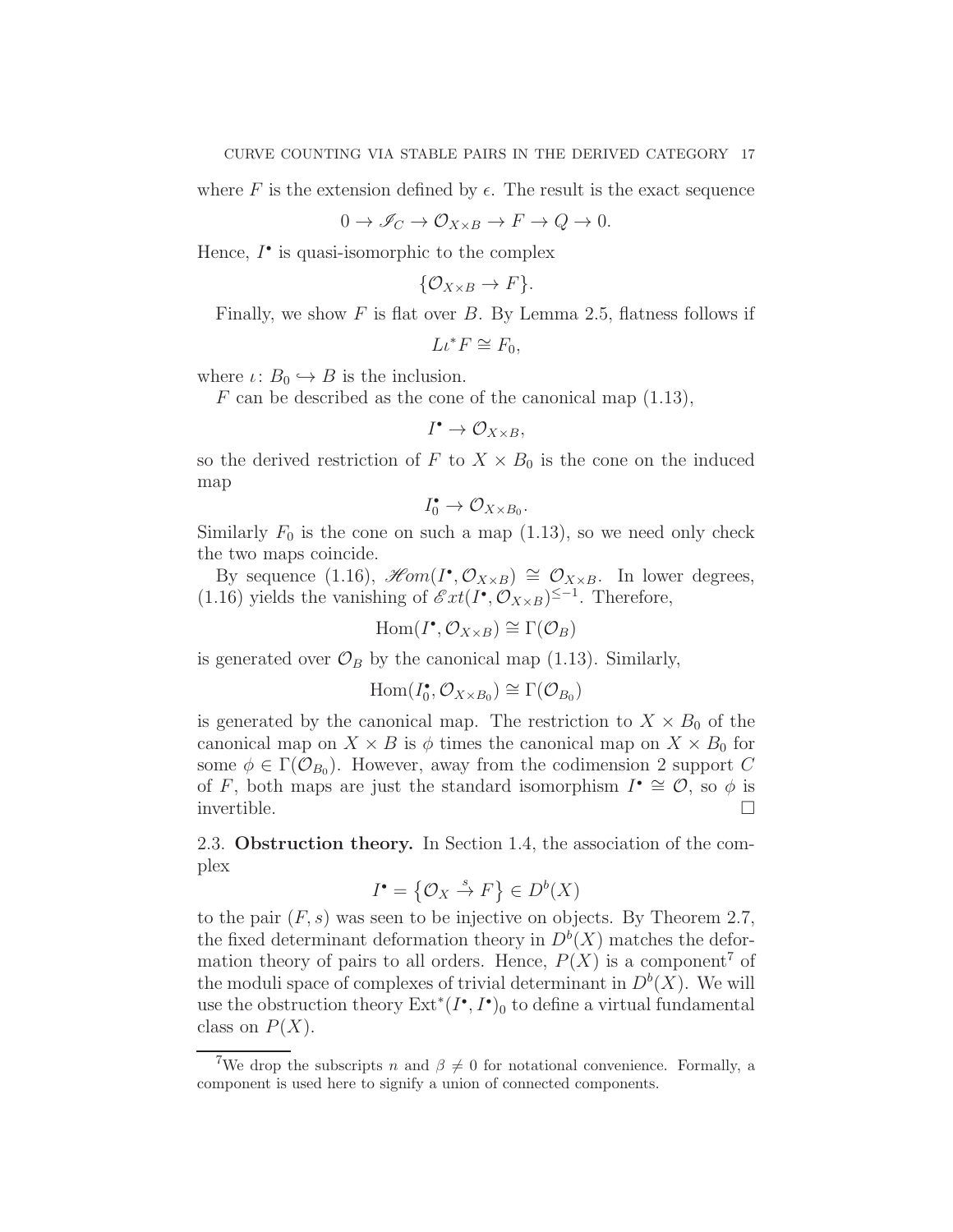Since stable pairs have no nontrivial automorphisms, the moduli space  $P(X)$  is fine. There is a *universal* stable pair<sup>8</sup>

$$
(2.9) \t\t \t\t \mathcal{O}_{X \times P(X)} \to \mathbb{F}
$$

on  $X \times P(X)$ . The moduli space is the GIT quotient of a subset of the product of a Quot scheme and a Grassmannian [32]. There is a universal sheaf pulled back from the Quot scheme, with a universal section over the product. Over the stable locus there are no stabilizers, so by Kempf's lemma (see for instance [23, Theorem 4.2.15]) the universal pair descends to  $P(X)$ .

The universal pair (2.9) determines a universal complex in the derived category,

$$
\mathbb{I}^{\bullet} = \{ \mathcal{O}_{X \times P(X)} \to \mathbb{F} \} \in D^b(X \times P(X)),
$$

with F flat over  $P(X)$ . Let  $\pi$  denote the projection

$$
\pi \colon X \times P(X) \to P(X).
$$

We will prove that the complex  $R\pi_* R\mathscr{H}\!\mathit{om}(\mathbb{I}^\bullet, \mathbb{I}^\bullet)_0$  determines an obstruction theory on  $P(X)$ .

Since  $X \times P(X)$  is projective and  $\mathbb{I}^{\bullet}$  is perfect we may resolve it by a finite complex of locally free sheaves  $A^{\bullet}$ , and form

$$
(A^{\bullet})^{\vee} \otimes A^{\bullet} \cong \mathcal{O}_{X \times P} \oplus ((A^{\bullet})^{\vee} \otimes A^{\bullet})_0.
$$

The first summand is the image of the identity map and the second is the kernel of the trace map. These split each other since

$$
\operatorname{tr} \circ \operatorname{id} = \operatorname{rank}(A^{\bullet}) = \operatorname{rank}(\mathbb{I}^{\bullet}) = 1 = \operatorname{id} \circ \operatorname{tr}.
$$

We define the quasi-isomorphism class of the trace-free Homs by

$$
R\mathscr{H}\!\mathit{om}(\mathbb{I}^\bullet,\mathbb{I}^\bullet)_{0} \simeq ((A^\bullet)^\vee \otimes A^\bullet)_{0}.
$$

The following result is a standard consequence of Lemma 1.15 and the Nakayama Lemma, but we give the argument in full.

**Lemma 2.10.** The complex  $R\pi_* R\mathcal{H}$ om( $\mathbb{I}^\bullet$ , $\mathbb{I}^\bullet$ )<sub>0</sub> on  $P(X)$  is quasi-isomorphic to a 2-term complex of locally free sheaves  $\{E_1 \rightarrow E_2\}.$ 

*Proof.* Let  $B^{\bullet}$  be a sufficiently negative locally free resolution of the complex  $((A^{\bullet})^{\vee} \otimes A^{\bullet})_0$  trimmed to start at least 4 places earlier than  $((A^{\bullet})^{\vee} \otimes A^{\bullet})_0$ . Then, by standard arguments, for all j,

- (i)  $R^{\leq 2}\pi_*B^j=0$ ,
- (ii)  $R^3 \pi_* B^j$  is locally free.

<sup>8</sup>Pairs are better than stable sheaves which have scalar automorphisms. In general, there is only a universal *twisted* sheaf on the product of X and the moduli space of stable sheaves.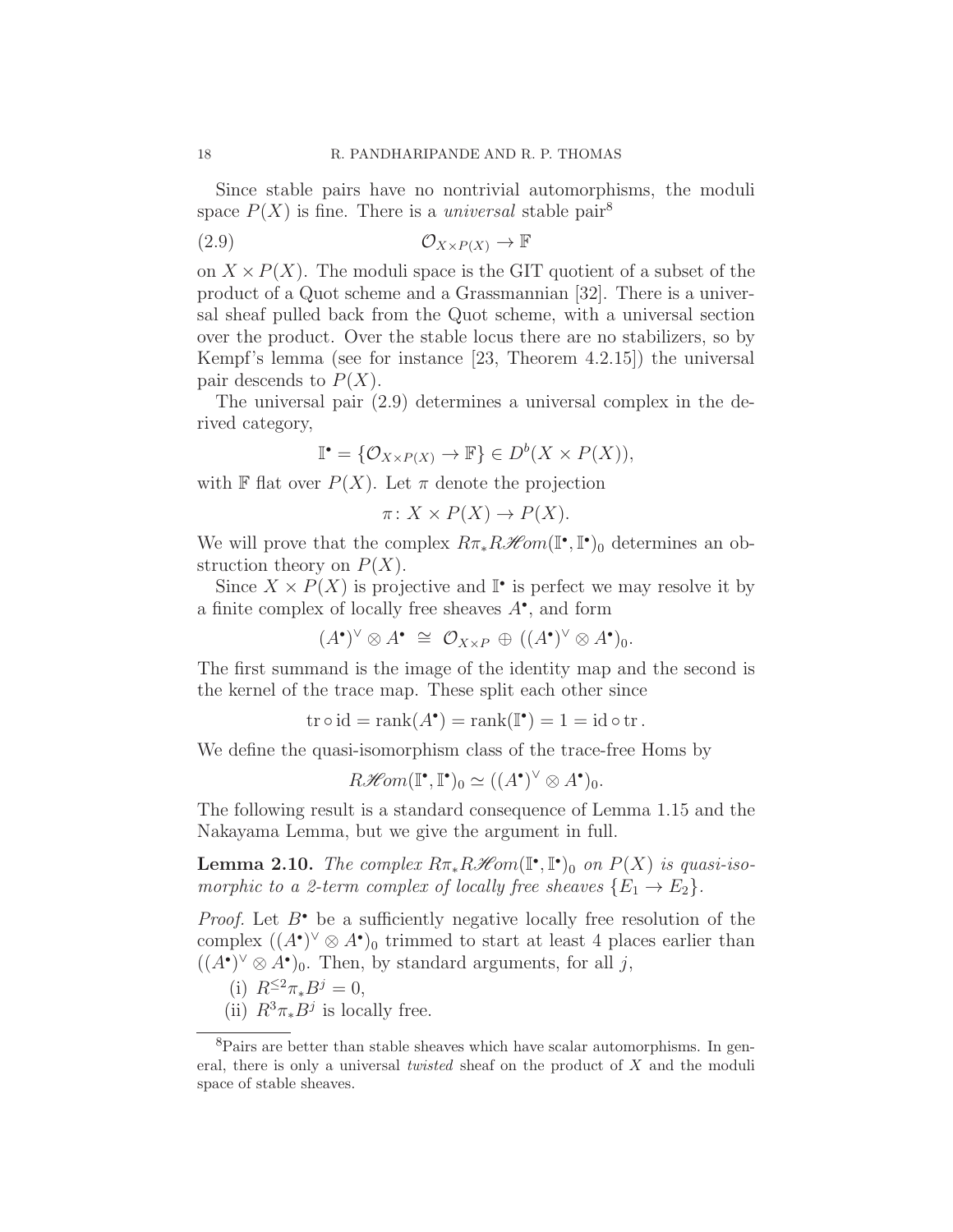The complex  $E^{\bullet}$  with

 $E^k \cong R^3 \pi_* B^{k+3}$ 

is finite, locally free, and quasi-isomorphic to  $R\pi_* R\mathscr{H}om(\mathbb{I}^\bullet, \mathbb{I}^\bullet)_0$ .

By base change, the restriction of  $E^{\bullet}$  over a point  $[I^{\bullet}] \in P(X)$ is a complex of vector spaces computing  $Ext^*(I^{\bullet}, I^{\bullet})_0$ . By Lemmas 1.15 and 1.20, the local-to-global spectral sequence, and Serre duality,  $\text{Ext}^i(I^{\bullet}, I^{\bullet})$  is nonzero only for *i* between 0 and 3.

By (1.19) and the local-to-global spectral sequence, we have the isomorphisms

$$
K_X \stackrel{\text{id}}{\longrightarrow} \mathscr{H}\!\mathit{om}(I^\bullet, I^\bullet \otimes K_X),
$$
  

$$
H^0(K_X) \stackrel{\text{id}}{\longrightarrow} \text{Hom}(I^\bullet, I^\bullet \otimes K_X).
$$

Then, by Serre duality,

$$
\text{Ext}^3(I^\bullet, I^\bullet) \xrightarrow{\text{tr}} H^3(\mathcal{O}_X)
$$

is also an isomorphism and  $\text{Ext}^3(I^{\bullet}, I^{\bullet})_0$  vanishes. Similarly, the composition

$$
\mathbb{C} \xrightarrow{\mathrm{id}} \mathrm{Hom}(I^{\bullet}, I^{\bullet}) \xrightarrow{\mathrm{tr}} H^0(\mathcal{O}_X)
$$

is multiplication by rank $(I^{\bullet}) = 1$ . Hence  $Hom(I^{\bullet}, I^{\bullet})$  also vanishes and the trace-free extensions  $\text{Ext}^i(I^{\bullet}, I^{\bullet})_0$  are concentrated entirely in degrees  $i = 1$  and 2. After base change to any point  $[I^{\bullet}] \in P(X)$ , the complex  $E^{\bullet}$  has cohomology only in degrees 1 and 2.

If  $E^{n>2}$  is the last nonzero term of  $E^{\bullet}$ , then on each fiber

$$
(2.11) \t\t\t E^{n-1} \to E^n
$$

is surjective. Hence, the map (2.11) is surjective globally with locally free kernel. Replacing  $E^{n-1}$  by the kernel and  $E^n$  by zero, we can inductively assume  $n = 2$ . Similarly if the first nonzero term is  $E^{m<1}$ , then  $E^m \to E^{m+1}$  is injective on fibers with locally free cokernel. We conclude  $E^{\bullet}$  is quasi-isomorphic to a 2-term complex  $\{E_1 \to E_2\}.$   $\Box$ 

The Atiyah class of the universal complex  $\mathbb{I}^{\bullet}$  gives an element of

(2.12) 
$$
\operatorname{Ext}^1(\mathbb{I}^\bullet, \mathbb{I}^\bullet \otimes L^\bullet_{X \times P(X)}),
$$

where  $L^{\bullet}_{X\times P(X)}$  is (a locally free resolution of) the cotangent complex of  $X \times P(X)$ . Since the cotangent complex of a product is the sum of the (pullbacks of the) cotangent complexes of the factors, the Ext group (2.12) maps to

 $\text{Ext}^1(R\mathcal{H}om(\mathbb{I}^\bullet,\mathbb{I}^\bullet)_0,\pi^*L^\bullet_{P(X)}),$ 

which by Serre duality along  $\pi$  is isomorphic to

 $\text{Ext}^{-2}(R\pi_*(R\mathscr{H}\!\mathit{om}(\mathbb{I}^\bullet,\mathbb{I}^\bullet)_0\otimes\omega_\pi),L^{\bullet}_{P(X)}).$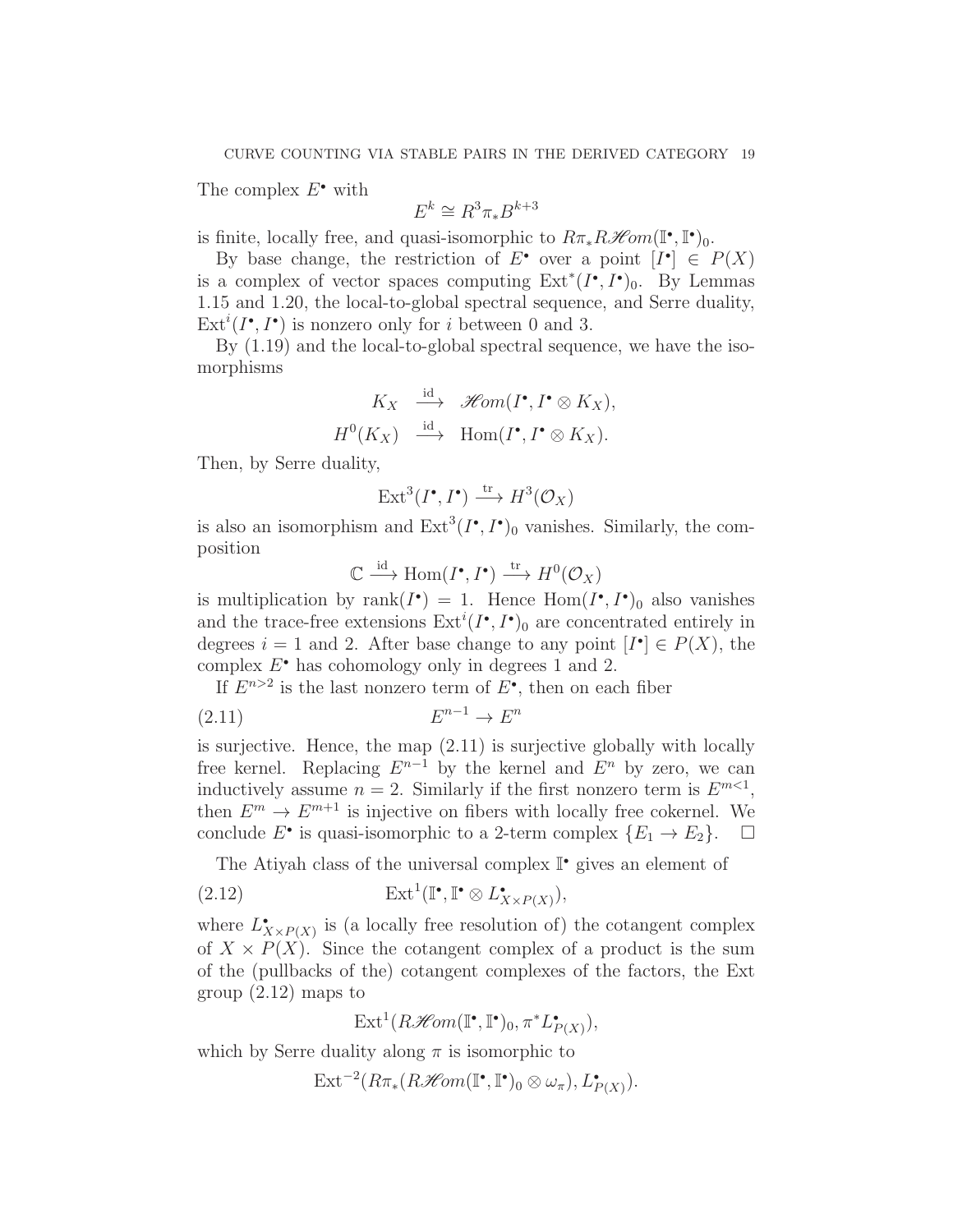The relative dualizing sheaf  $\omega_{\pi}$  is the pull-back of the canonical bundle of  $X$ . We obtain a map

(2.13) 
$$
R\pi_*(R\mathscr{H}\!\mathit{om}(\mathbb{I}^\bullet,\mathbb{I}^\bullet)_0\otimes\omega_\pi)[2]\to L_{P(X)}^\bullet.
$$

We claim that  $(2.13)$  provides a perfect obstruction theory for  $P(X)$ in the sense of [7] via the results of [24, 41, 42]. More precisely, the obstruction classes of [41, 42] are expressed in [24] as a product of Atiyah and Kodaira-Spencer classes. As a result, compatibility with  $(2.13)$  is obtained.<sup>9</sup> By Lemma 2.10 and Serre duality, the obstruction theory (2.13) is perfect: representable by a 2-term complex of locally free sheaves

$$
E_2^\vee \to E_1^\vee
$$

in degrees −1 and 0 respectively. Therefore, the results of [7, 39] yield a virtual class.

**Theorem 2.14.**  $P_n(X, \beta)$  carries an algebraic virtual class

$$
[P_n(X, \beta)]^{vir} \in A_{c_{\beta}}(P_n(X, \beta), \mathbb{Z})
$$

where

$$
c_{\beta} = \int_{\beta} c_1(X) = -\chi(R \operatorname{Hom}(I^{\bullet}, I^{\bullet})_0)
$$

is the virtual dimension of  $P_n(X, \beta)$  with the obstruction theory inherited from the moduli space of fixed determinant complexes  $I^{\bullet} \in D^b(X)$ .

Consider a smooth family of projective 3-folds,

$$
\pi: \mathcal{X} \to B,
$$

over a base B with central fiber  $X \cong \mathcal{X} \times_B \{0\}$ . Let

$$
\mathcal{P}_n(\mathcal{X}, \beta) \to B
$$

denote the relative moduli space of stable pairs on the fibers of  $\pi$ , and let

$$
i_0\colon P_n(X,\beta)\to P_n(\mathcal{X},\beta)
$$

be the inclusion of the space of stable pairs on the central fiber X. The deformation invariance of the virtual class in the following form is obtained from [24, Corollary 4.3].

**Theorem 2.15.** There is  $\pi$ -relative virtual class

$$
[\mathcal{P}_n(\mathcal{X}, \beta)]^{vir} \in A_{c_{\beta} + \dim B}(\mathcal{P}_n(\mathcal{X}, \beta), \mathbb{Z})
$$

for which

$$
i_0^![\mathcal{P}_n(\mathcal{X}, \beta)]^{vir} = [P_n(X, \beta)]^{vir}.
$$

<sup>9</sup>See Theorem 4.1 [24] for a careful discussion of the obstruction class and the results needed to prove that  $(2.13)$  is an obstruction theory for  $P(X)$ .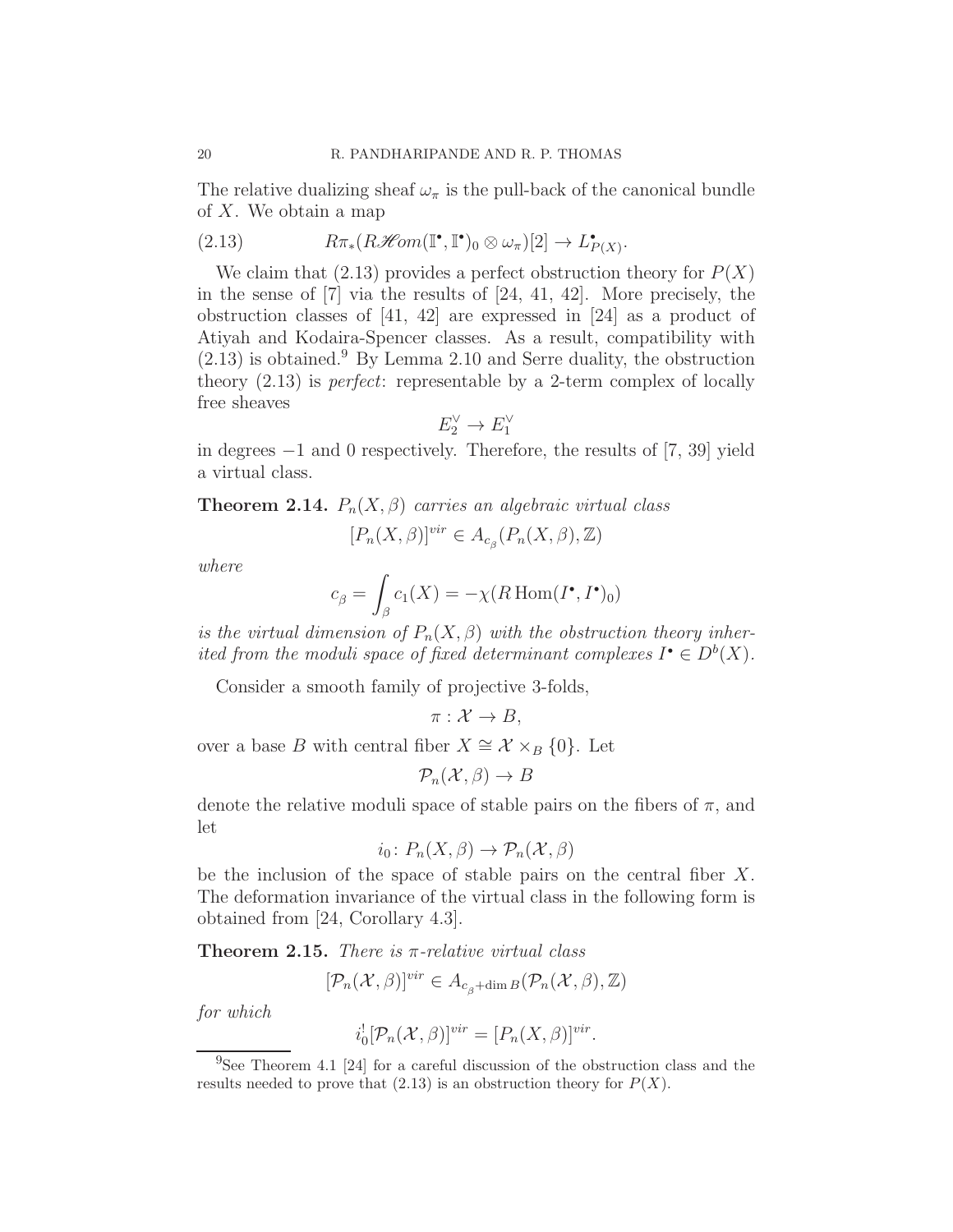2.4. Invariants. If X is a Calabi-Yau 3-fold,  $c_{\beta} = 0$  for every curve class  $\beta \in H_2(X, \mathbb{Z})$ .

**Definition 2.16.** If  $c_{\beta} = 0$ , the stable pairs invariants  $P_{n,\beta} \in \mathbb{Z}$  are defined to be the degree of the virtual cycle

$$
P_{n,\beta} = \int_{[P_n(X,\beta)]^{vir}} 1.
$$

We define similar invariants with primary field insertions in case  $c_{\beta} > 0$  in Section 3.6.

For future reference, we list the letters we use for the various curve counting invariants associated to the class  $\beta \in H^2(X,\mathbb{Z})$ . The definitions and references will be given later.

- $N_{g,\beta}$  : genus g connected Gromov-Witten invariant.
- $N_{g,\beta}^{\bullet}$ : genus g disconnected Gromov-Witten invariant with no contracted contributions.
- $n_{a,\beta}$  : genus g Gopakumar-Vafa BPS invariant.
- $I_{n,\beta}$  : DT invariant with Euler characteristic n.
- $P_{n,\beta}$  : stable pairs invariant with Euler characteristic n.

#### 3. Conjectures

3.1. GW/DT for Calabi-Yau 3-folds. We recall the conjectural GW/DT correspondence from [43] for a Calabi-Yau 3-fold X.

The disconnected Gromov-Witten invariants of X for nonzero curve classes  $\beta \in H_2(X, \mathbb{Z})$  are

$$
N_{g,\beta}^{\bullet} = \int_{[\overline{M}_g^{\bullet}(X,\beta)]^{vir}} 1,
$$

where  $\overline{M}_q^{\bullet}$  $\mathcal{L}_g(X,\beta)$  is the moduli space of stable maps with possibly disconnected domains and  $no$  contracted connected components.<sup>10</sup> Let

$$
Z_{GW,\beta}(u) = \sum_{g} N_{g,\beta}^{\bullet} u^{2g-2}.
$$

be the partition function. Alternatively, the partition function may be defined via the exponential of the connected potential,

$$
Z_{GW}(u,v) = 1 + \sum_{\beta \neq 0} Z_{GW,\beta}(u)v^{\beta} = \exp F_{GW}(u,v),
$$

where

$$
F_{GW}(u, v) = \sum_{\beta \neq 0} \sum_{g} N_{g, \beta} u^{2g - 2} v^{\beta},
$$

 $10$ We follow here the notation of [9].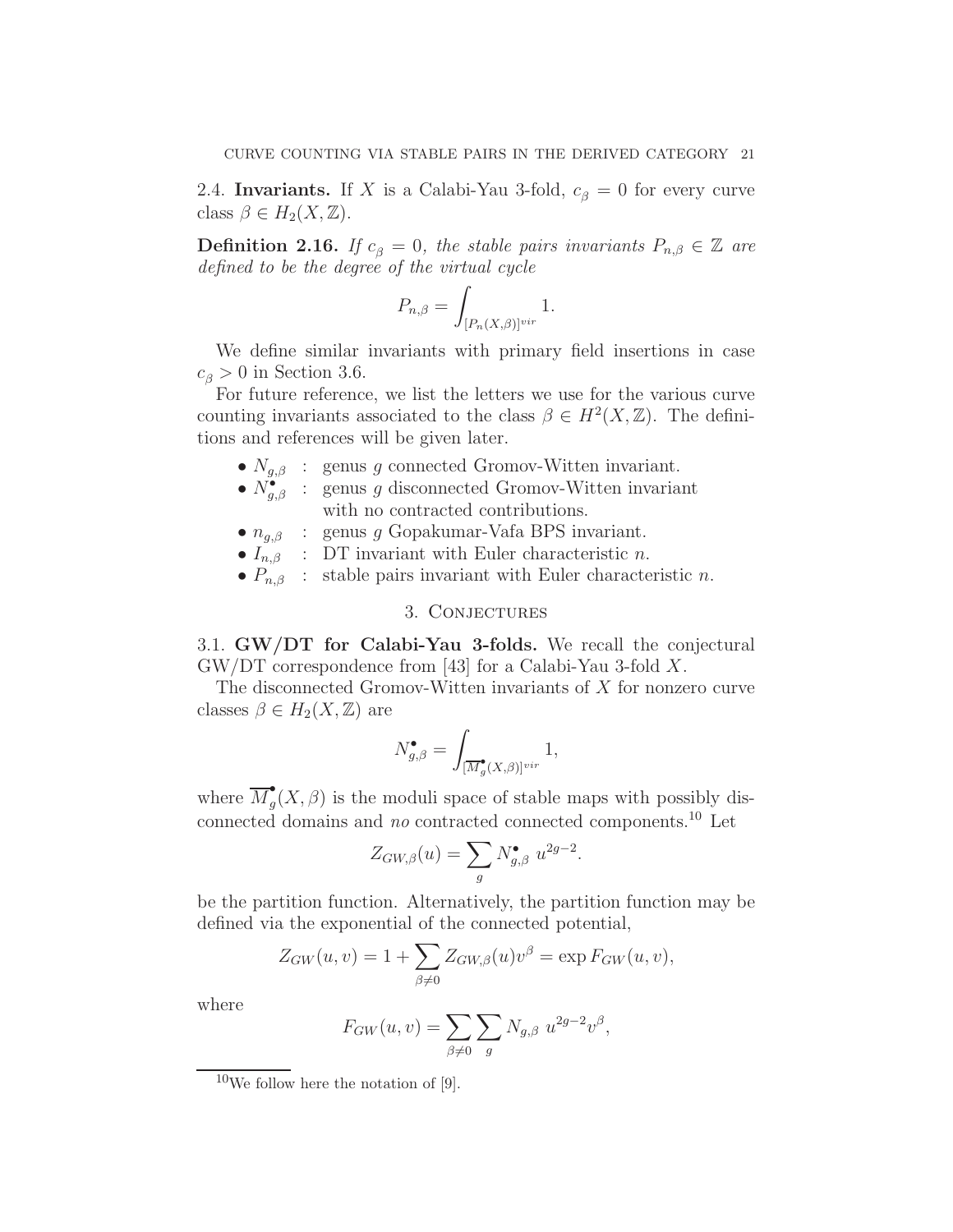and

$$
N_{g,\beta} = \int_{[\overline{M}_g(X,\beta)]^{vir}} 1
$$

is the standard connected Gromov-Witten invariant.

Let  $I_n(X, \beta)$  be the Hilbert scheme of subschemes

$$
Z\subset X
$$

with holomorphic Euler characteristic n and fundamental class  $\beta$ . To obtain a virtual class [50], the Hilbert scheme is viewed as a moduli space of ideal sheaves.<sup>11</sup> The DT invariants are defined by

$$
I_{n,\beta} = \int_{[I_n(X,\beta)]^{vir}} 1.
$$

The partition function of DT theory is

$$
Z_{DT,\beta}(q) = \sum_{n} I_{n,\beta} q^n.
$$

By the boundedness of the Hilbert scheme  $I_n(X, \beta)$ , the number of free and embedded points of any element  $Z$  — the length of the maximal 0-dimensional subsheaf of  $\mathcal{O}_Z$  — is bounded above. Therefore  $I_n(X,\beta)$ is empty for *n* sufficiently negative, and  $Z_{DT,\beta}(q)$  is a Laurent series in  $q$ .

The irreducible components of the subscheme Z consist of curves and 0-dimensional subschemes which wander all over X. A reduced partition function is defined [43] by dividing out by the degree 0 series,

$$
Z'_{DT,\beta}(q) = \frac{Z_{DT,\beta}(q)}{Z_{DT,0}(q)}.
$$

The degree 0 series is evaluated by the formula

$$
Z_{DT,0}(q) = M(-q)^{\chi(X)},
$$

conjectured in [43] and proved in [8, 34, 38]. Here,

$$
M(q) = \prod_{n\geq 1} (1 - q^n)^{-n}
$$

is the MacMahon function.

The reduced series  $Z'_{DT,\beta}(q)$  is conjectured in [43] to be the Laurent expansion of a rational function in  $q$  invariant under the transformation  $q \leftrightarrow q^{-1}$ . The GW/DT correspondence of [43] is the conjectural equality

$$
Z'_{DT,\beta}(q) \ = \ Z_{GW,\beta}(u)
$$

 $11<sub>As</sub>$  in the case of stable pairs, the straightforward obstruction theory of the Hilbert scheme is not appropriate and an alternative is required.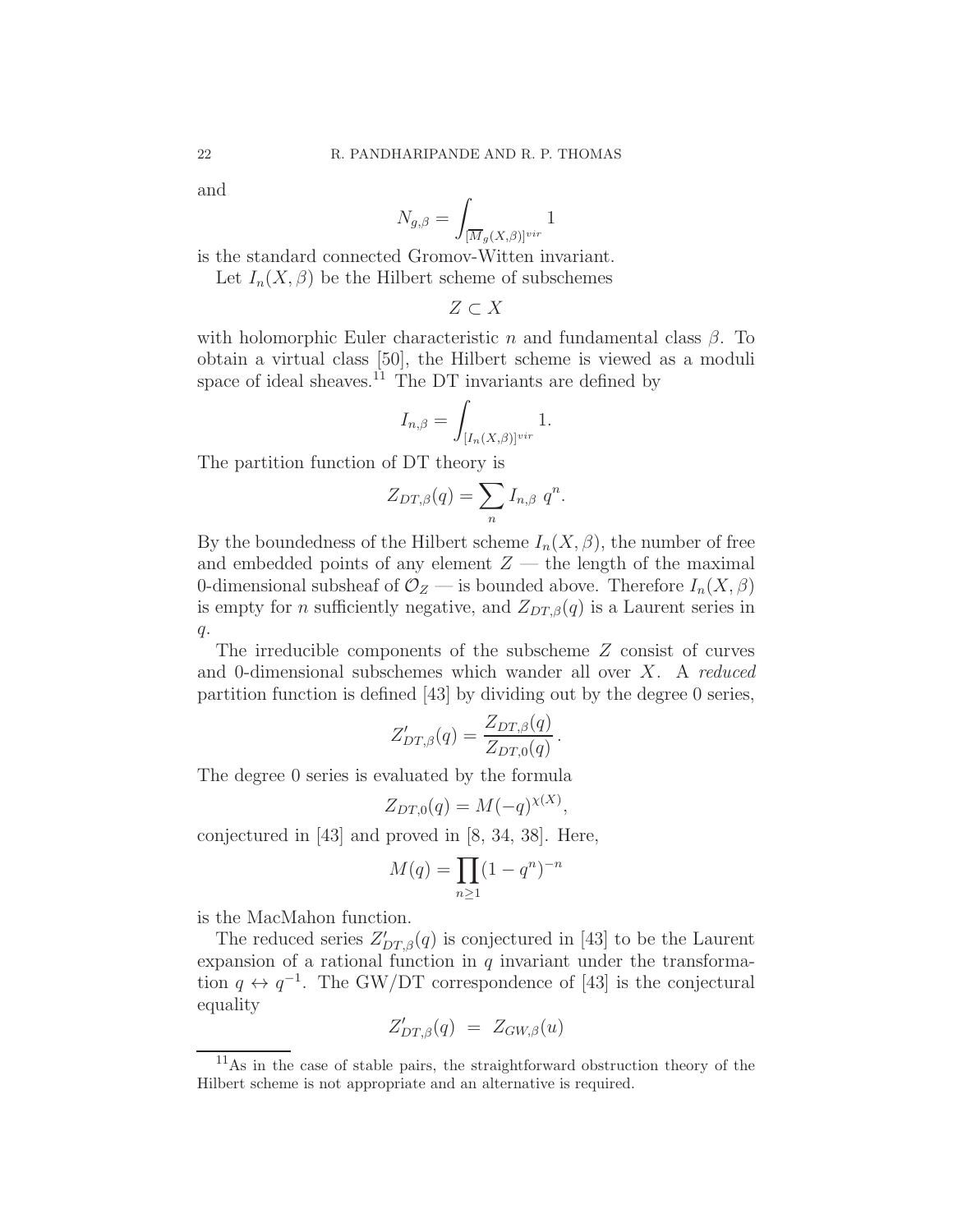after the variable change  $-q = e^{iu}$ .

3.2. Stable pairs conjectures for Calabi-Yau 3-folds. Our new invariants  $P_{n,\beta}$  counting stable pairs on X do not have the drawback of freely roaming points, so a reduced partition function is not necessary. For nonzero  $\beta \in H_2(X,\mathbb{Z})$ , let

(3.1) 
$$
Z_{P,\beta}(q) = \sum_n P_{n,\beta} q^n
$$

be the partition function of the stable pairs theory. The moduli spaces  $P_n(X, \beta)$  are empty for the same sufficiently negative n as for the  $I_n(X, \beta)$ , so  $Z_{P,\beta}(q)$  is a Laurent series in q.

**Conjecture 3.2.** The partition function  $Z_{P,\beta}(q)$  is the Laurent expansion of a rational function in q invariant under  $q \leftrightarrow q^{-1}$ .

In fact, the above rationality Conjecture will be significantly refined after our discussion of the BPS state counts of Gopakumar and Vafa.

Conjecture 3.3. All the partition functions coincide,

$$
Z_{P,\beta}(q) = Z'_{DT,\beta}(q) = Z_{GW,\beta}(u),
$$

after the variable change  $-q = e^{iu}$ .

It appears all reasonable enumerative theories of curves on Calabi-Yau 3-folds are actually equivalent.

3.3. Wall crossing formula. The first equality of Conjecture 3.3,

(3.4) 
$$
Z_{P,\beta}(q) \cdot Z_{DT,0}(q) = Z_{DT,\beta}(q)
$$

can be expanded to yield

(3.5) 
$$
\sum_{m} P_{n-m,\beta} \cdot I_{m,0} = I_{n,\beta}.
$$

Relation (3.5) should be interpreted as a wall-crossing formula for counting invariants in the derived category of coherent sheaves  $D<sup>b</sup>(X)$ under a change of stability condition [11]. So far, however, counting invariants have yet to be defined for general complexes, and Bridgeland stability conditions have not been shown to exist for compact 3-folds.

Let us assume that there is a Bridgeland stability condition for which ideal sheaves  $\mathscr{I}_Z$  of subschemes  $Z \subset X$  satisfying

$$
\chi(\mathcal{O}_Z) = n, \ \ [Z] = \beta
$$

are stable and constitute the moduli space of semistable objects of the same phase and Chern character

$$
(\text{rk}, ch_1, ch_2, ch_3) = (1, 0, -\beta, -n)
$$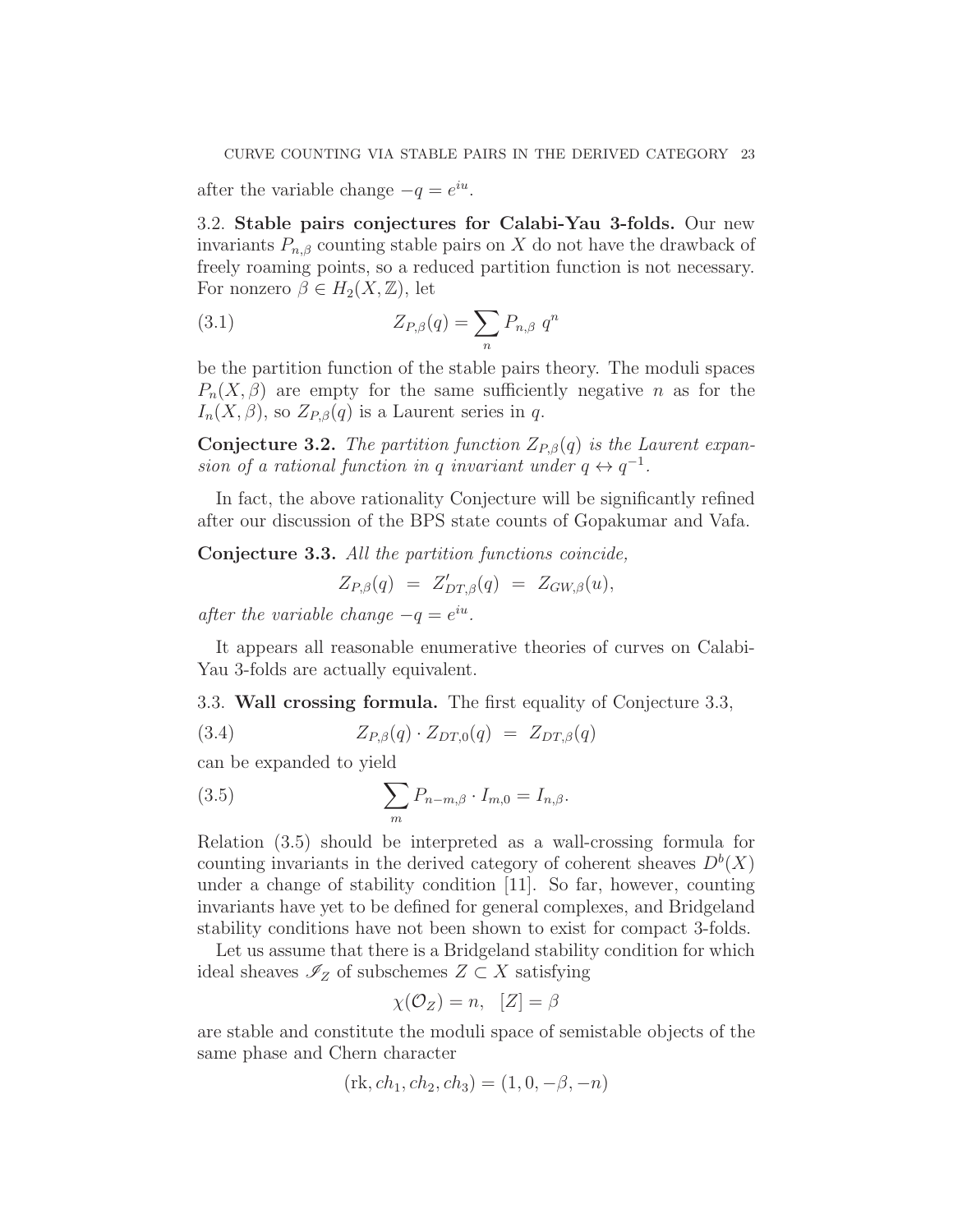and trivial determinant. The counting invariant here exists [50] and is  $I_{n,\beta} \in \mathbb{Z}$ . We also assume the structure sheaves of single points are stable. Since structure sheaves of subschemes of length  $m > 1$  are only semistable (and have automorphisms), it is not clear what their counting invariant should be, but the virtual number of ideal sheaves of such subschemes is  $I_{m,0}$ .

Now move the central charge of [11] across a codimension 1 wall along which the phase of  $\mathcal{I}_Z$  equals the phase of the structure sheaf of a point  $\mathcal{O}_p$  minus 1:

$$
\phi(\mathscr{I}_Z) = \phi(\mathcal{O}_p) - 1 = \phi(\mathcal{O}_p[-1]).
$$

Any free or embedded points  $p$  in  $Z$  give rise to exact sequences of the form

$$
0\to\mathscr{I}_Z\to\mathscr{I}_{Z'}\to\mathcal{O}_p\to 0
$$

where Z' is Z with the point p removed. In  $D^b(X)$ , we obtain an exact triangle

$$
\mathcal{O}_p[-1] \to \mathscr{I}_Z \to \mathscr{I}_{Z'},
$$

destabilizing  $\mathcal{I}_Z$  as we cross the wall.

More generally, let  $Q \subset \mathcal{O}_Z$  denote the maximal subsheaf with 0dimensional support (roughly the structure sheaf of the union of all free and embedded points). Then

$$
(3.6) \tQ[-1] \to \mathscr{I}_Z \to \mathscr{I}_{Z'}
$$

is the maximal destabilizing extension making up  $\mathscr{I}_Z$ . Conversely, previously unstable objects become stable as we cross the wall. These are objects  $I^{\bullet} \in D^b(X)$  which are extensions of the form (3.6) but in the opposite direction,

$$
\mathscr{I}_{Z'} \to I^{\bullet} \to Q[-1],
$$

classified by elements of  $\text{Ext}^2(Q, \mathscr{I}_{Z'})$ . We recognize (3.7) as the form of (1.14). We expect that the moduli space of pairs  $P_n(X, \beta)$  gives precisely the space of stable objects for the new stability condition. 12 The virtual numbers  $P_{n,\beta}$  should then be the right counting invariants.

Relation (3.5) has the form of a wall crossing formula envisaged by Joyce [27] for invariants counting stable objects in  $D^b(X)$ . The formula expresses all of the possible ways that a stable object on one side of the wall – an ideal sheaf  $\mathscr{I}_Z$  – can be written as extensions of objects in  $D^b(X)$  which are stable on the other side of the wall. No worse configurations occur since the K-theory classes of  $\mathscr{I}_Z$ ,  $\mathscr{I}_{Z'}$  and  $\mathcal{O}_p$  are all primitive and distinct. So the  $m<sup>th</sup>$  term in (3.5) is the contribution

 $12$ Recently, Bayer [4] and Toda [52] have defined variants of Bridgeland's axioms for a stability condition within which the above wall crossing occurs.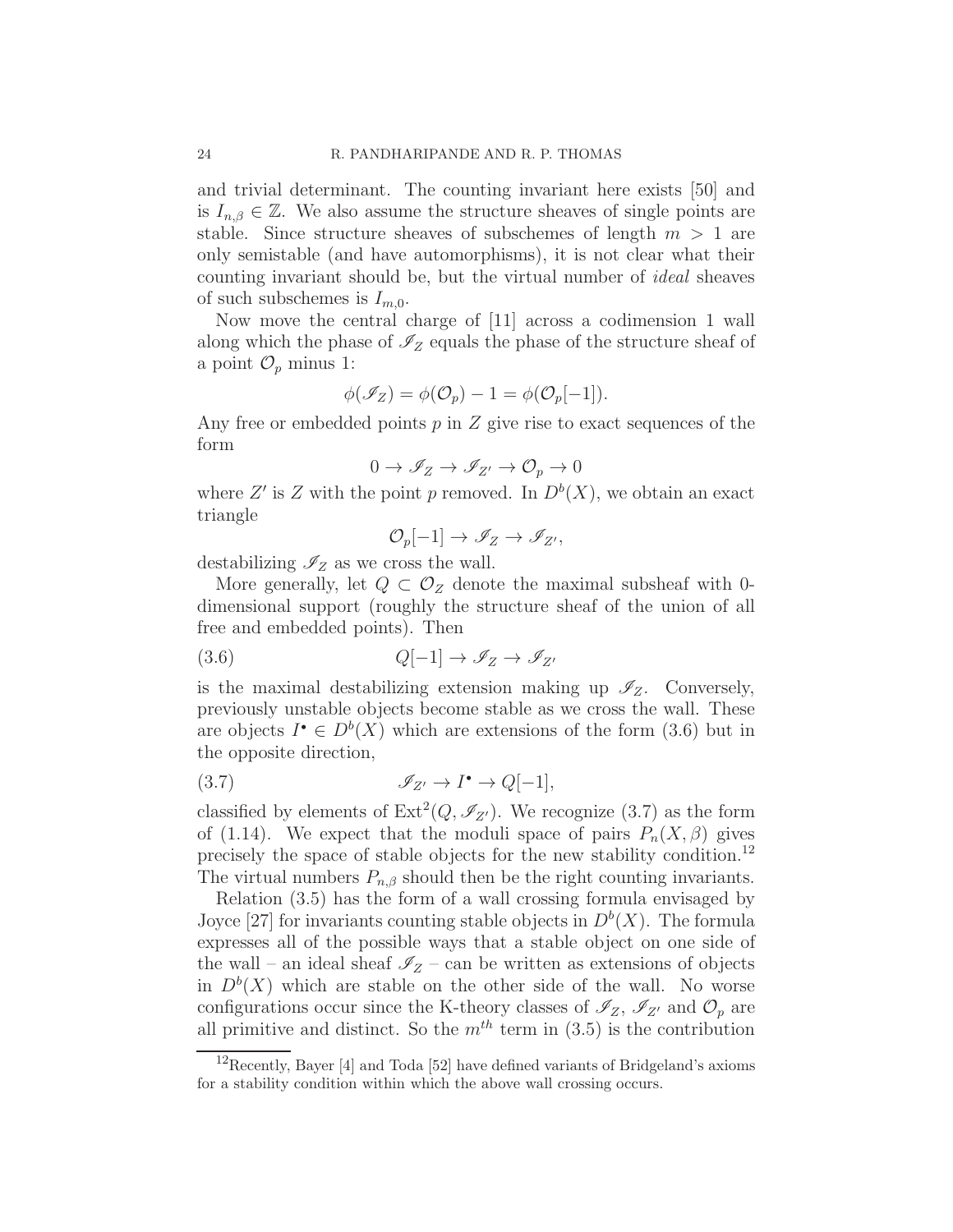from subschemes Z whose maximal 0-dimensional subscheme (or total number of free and embedded points) is of length  $m$  – the length of  $Q$ . We expect that in Joyce's theory the space of extensions between the semistable pieces  $\mathscr{I}_{Z'}$  and  $Q[-1]$  contributes

$$
(3.8) \qquad \qquad -\chi(\mathscr{I}_{Z'}, Q[-1]) = m.
$$

As  $Z'$  and  $Q$  vary this gets multiplied by the product of the invariants associated to  $\mathscr{I}_{Z'}$  and  $Q[-1]$ . The former should be  $P_{n-m,\beta}$ . Formula  $(3.5)$  requires the latter to contribute  $I_{m,0}/m$ . That is, the automorphisms of the structure sheaves of length- $m$  points should affect the virtual count for ideal sheaves of points by the factor  $1/m$ .

Until Joyce's theory can be fully extended to the derived category and made to include the virtual class, our entire discussion here remains conjectural.

Similar phenomena have been observed recently in a noncommutative example [49]. The paper [13] also studies counting invariants (and more generally BPS states) and wall crossing in  $D<sup>b</sup>(X)$  from a physical point of view. In fact, Denef and Moore predict a wall crossing of precisely the form  $(3.4)$  as the Kähler form and, crucially, the B-field, cross a certain wall in the space of stability conditions (formulae (6.21)– (6.24) of [13]). Their predictions are based on a supergravity analysis rather than algebraic geometry. For a certain stability condition, the virtual number of stable objects in  $D^b(X)$  is predicted without identifying the form of these objects. Other wall crossings studied in [13, 15] have not yet been considered mathematically.

3.4. BPS refinement. Motivated by the M-theory prediction of Gopakumar and Vafa  $[19, 20]$  for Calabi-Yau 3-folds X, we conjecture a much stronger rationality statement for  $Z_{P,\beta}(q)$ .

Let  $F_P(q, v)$  denote the *connected* series for the stable pairs invariants,

$$
F_P(q, v) = \log Z_P(q, v) = \log \left( 1 + \sum_{\beta \neq 0} Z_{P, \beta}(q) v^{\beta} \right).
$$

The functions  $F_{P,\beta}$  are defined by

$$
F_P(q, v) = \sum_{\beta \neq 0} F_{P, \beta}(q) v^{\beta},
$$

While  $F_{P,\beta}(q)$  should be thought of as counting pairs whose support is connected, we do not have a geometric method to define the invariants. Though  $F_{P,\beta}(q)$  is still a Laurent series, the coefficients of  $F_{P,\beta}(q)$  need not be integral due to the logarithm.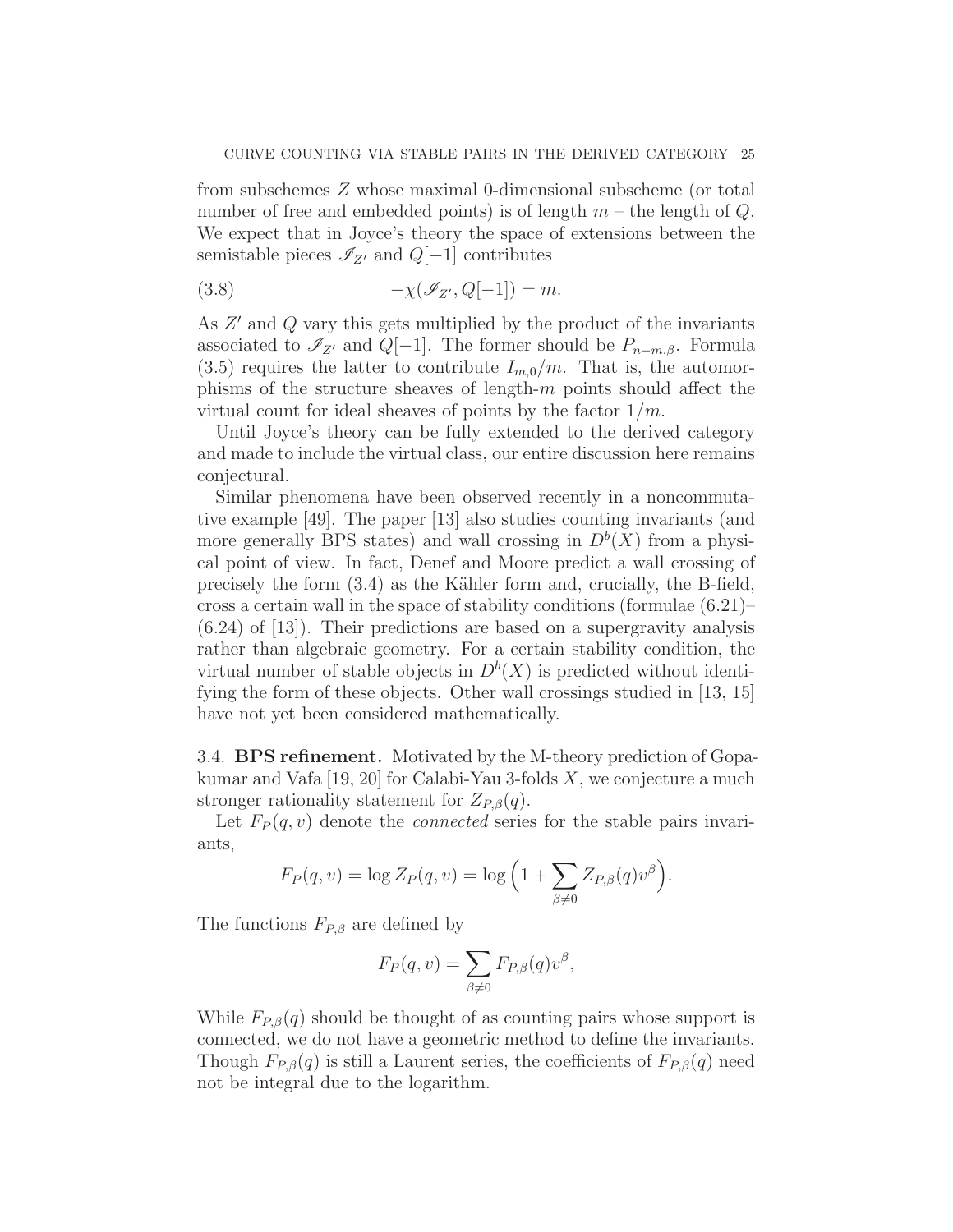Let  $V_0 \subset \mathbb{Q}(q)$  be the linear space of Laurent polynomials invariant under  $q \leftrightarrow q^{-1}$ . Certainly,

$$
\Phi(q) = \frac{(1-q)^2}{q} = q - 2 + \frac{1}{q} \in V_0.
$$

**Lemma 3.9.** Every Laurent series  $L(q) \in \mathbb{Q}(\{q\})$  can be uniquely written as a sum

(3.10) 
$$
L(q) = \sum_{g > -\infty} l_g \Phi(-q)^{g-1}, \quad l_g \in \mathbb{Q}
$$

with only finitely many positive g terms.

*Proof.* Any  $q > 1$  term

$$
\Phi(-q)^{g-1} = ((-q) - 2 + (-q)^{-1})^{g-1} \in V_0
$$

has a pole of order  $q - 1$  at  $q = 0$ . Together the  $q > 1$  terms in (3.10) specify the finite polar part of  $L(q)$ . The  $q \leq 1$  term

$$
\Phi((-q))^{g-1} = \left(\frac{(-q)}{(1 - (-q))^2}\right)^{1-g} = (-q)^{1-g} + 2(1-g)(-q)^{2-g} + \dots
$$

is regular at  $q = 0$  with a zero of order  $1 - q$ . The right side of (3.10) is thus uniquely determined.

For nonzero  $\beta \in H_2(X,\mathbb{Z})$ , let div $(\beta)$  denote the divisibility of  $\beta$ . For simplicity, we either assume  $H_2(X,\mathbb{Z})$  is torsion-free or allow  $\beta$ take values in the torsion-free quotient

$$
H_2(X,\mathbb{Z})/\tau(H_2(X,\mathbb{Z}))
$$

so each stable pairs invariant is a sum of all classes differing from  $\beta$  by torsion.<sup>13</sup>

Lemma 3.11. The set of equations

$$
\left\{ F_{P,\beta}(q) \ = \ \sum_{g \geq -\infty} \ \sum_{r | \text{div}(\beta)} n_{g,\frac{\beta}{r}} \frac{(-1)^{g-1}}{r} \left( (-q)^r - 2 + (-q)^{-r} \right)^{g-1} \right\}_{\beta \neq 0},
$$

has a unique solution  $\{n_{q,\beta}\}_{q>-\infty,\,\beta\neq 0}$ .

<sup>13</sup>In fact, no such assumption is necessary. The full torsion information can be kept. Then, the interior sum in Lemma 3.11 is over all elements of  $H_2(X,\mathbb{Z})$  whose  $r^{th}$  multiple is  $\beta$ .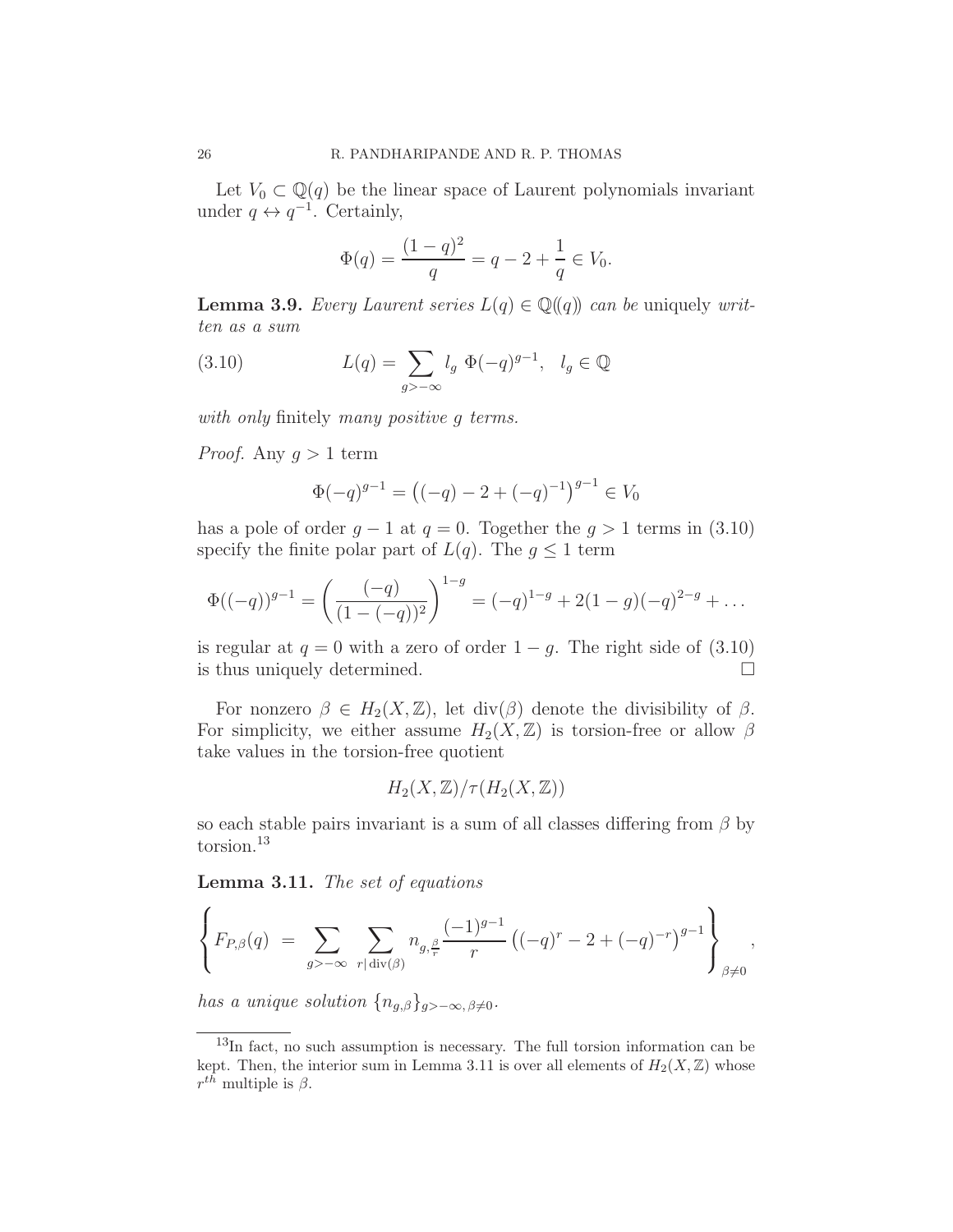*Proof.* We proceed inductively on the divisibility of  $\beta$ . If div( $\beta$ ) = 1, then the statement is a direct consequence of Lemma 3.9 applied to  $F_{P,\beta}(q)$ . For the inductive step, we apply Lemma 3.9 to

$$
F_{P,\beta}(q) - \sum_{g>-\infty} \sum_{r | \operatorname{div}(\beta), \ r>1} n_{g,\frac{\beta}{r}} \frac{(-1)^{g-1}}{r} \left( (-q)^r - 2 + (-q)^{-r} \right)^{g-1}
$$

to conclude the existence and uniqueness of the solution.

From vanishing of Lemma 3.9 applied inductively, we obtain the following result.

## **Lemma 3.12.** For fixed  $\beta$ ,  $n_{q,\beta} = 0$  for all sufficiently large g.

We *define* the Gopakumar-Vafa BPS state counts in genus  $q$  and class  $\beta \neq 0$  for X to be the solutions  $n_{g,\beta}$  of Lemma 3.11. Our motivation for the definition is the agreement of the formula

$$
F_P(q, v) = \sum_{g > -\infty} \sum_{\gamma \neq 0} \sum_{r \geq 1} n_{g,\gamma} \frac{(-1)^{g-1}}{r} \Phi((-q)^r)^{g-1} v^{r\gamma},
$$

after truncation by Conjecture 3.14 below and the variable change

$$
-q = e^{iu},
$$

with the string theoretic Gopakumar-Vafa formula

$$
(3.13) \tF_{GW}(u,v) = \sum_{g \ge 0} \sum_{\gamma \ne 0} n_{g,\gamma} u^{2g-2} \sum_{r \ge 1} \frac{1}{r} \left( \frac{\sin(ru/2)}{u/2} \right)^{2g-2} v^{r\gamma}
$$

for Gromov-Witten theory via BPS counts.

Philosophically, we view the integrals  $P_{n,\beta}$  as giving a rigorous treatment of the heuristic approach<sup>14</sup> to BPS state counting proposed in [29] via virtual Euler characteristics of Hilbert schemes of points on curves in X. Certainly,  $P_n(X, \beta)$  may be thought of as a compactification of the Hilbert scheme of points on curves in X. And,  $P_{n,\beta}$  is precisely<sup>15</sup> a signed virtual Euler characteristic.

We replace the rationality statement of Conjecture 3.2 with a much stronger and more geometric vanishing.

## **Conjecture 3.14.** The invariants  $n_{q,\beta}$  vanish for  $q < 0$ .

<sup>&</sup>lt;sup>14</sup>S. Katz [28] has proposed a mathematical definition of the  $g = 0$  BPS state counts via virtual Euler characteristics of moduli of semistable sheaves on curves in X. Katz's construction, in which neither pairs nor derived categories appear, is nevertheless not unrelated to our perspective.

<sup>&</sup>lt;sup>15</sup>In the Calabi-Yau case, the obstruction theory on  $P_n(X,\beta)$  is self-dual [5, 16] and the virtual count  $P_{n,\beta}$  is the virtual Euler characteristic, up to sign.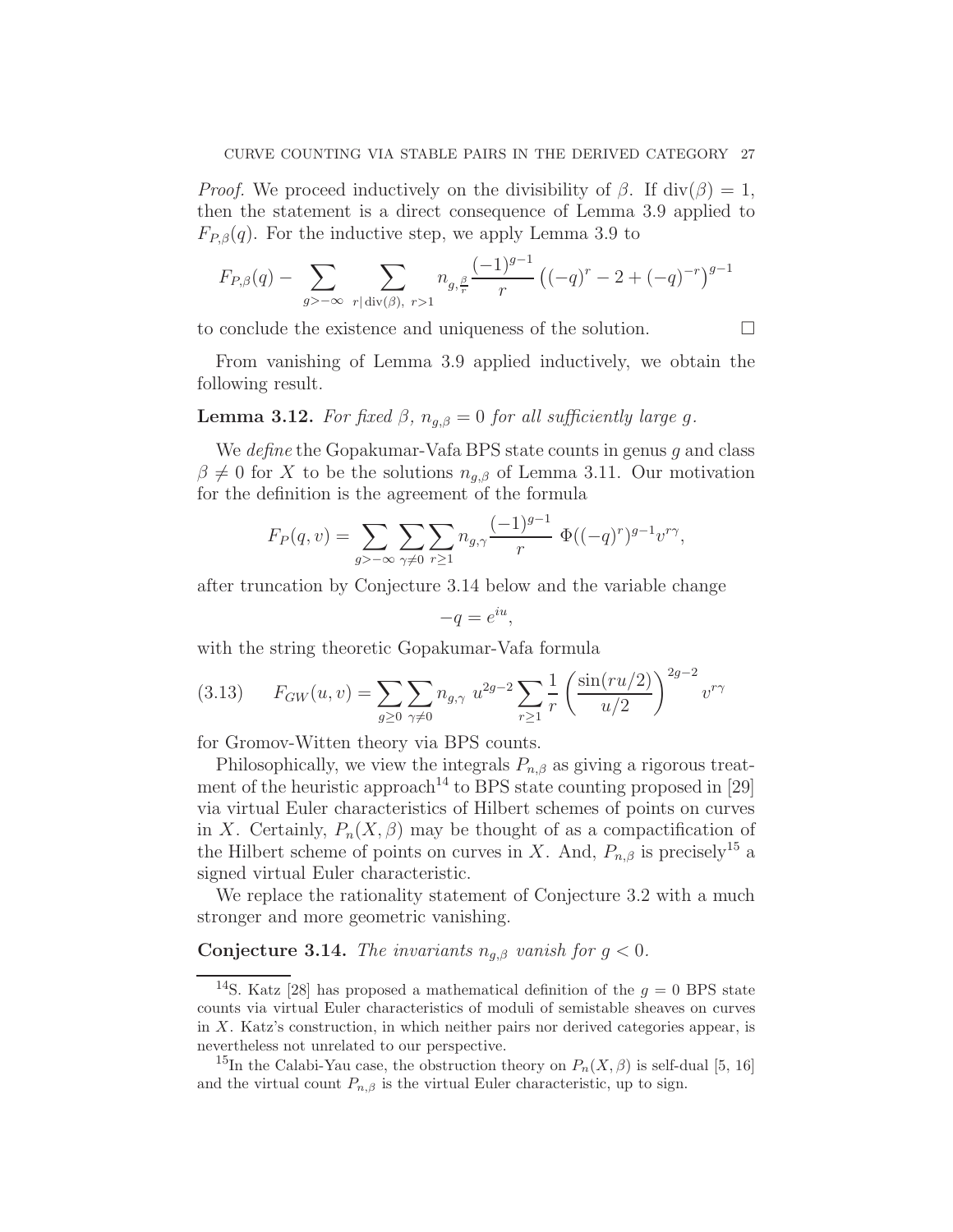Define the linear subspace  $V_d \subset \mathbb{Q}(q)$  for  $d > 0$  by the following spanning set:

(3.15) 
$$
V_d = \text{Span}_{\mathbb{Q}} \{ \Phi((-q)^r)^{g-1} \}_{g \ge 0, 1 \le r \le d}.
$$

Since  $V_0$  is the linear space of Laurent polynomials invariant under  $q \leftrightarrow q^{-1}$ ,  $V_0$  is spanned by  $\{\Phi(-q)^{g-1}\}_{g\geq 1}$  and contained in all  $V_d$ . A basis of  $V_d/V_0$  is given by the  $g = 0$  terms of (3.15),

$$
\frac{(-q)}{(1 - (-q))^2}, \frac{(-q)^2}{(1 - (-q)^2)^2}, \dots, \frac{(-q)^d}{(1 - (-q)^d)^2}.
$$

Conjecture 3.14 implies the nontrivial inclusion

$$
(3.16) \t\t F_{P,\beta}(q) \in V_{\text{div}(\beta)}
$$

As a consequence, we conclude that both  $F_{P,\beta}(q)$  and  $Z_{P,\beta}(q)$  have possible poles *only at*  $r^{th}$  *roots of unity* where  $r \leq \text{div}(\beta)$ .

.

In fact, inclusion (3.16) is much stronger than the statement about poles. For example,

$$
\Psi(q) = \frac{q}{1+q+q^2}
$$

is invariant under  $q \leftrightarrow q^{-1}$ , has poles at only  $3^{rd}$  roots of unity, but is easily seen to satisfy

$$
\forall d, \quad \Psi(q) \notin V_d.
$$

Conjecture 3.14 implies the following two effectivity statements. The asterisk denotes the dependence on the conjecture.

**Lemma<sup>\*</sup> 3.17.**  $F_{P,\beta}(q)$  is uniquely and effectively determined by the coefficients of order  $q^n$  for  $-\infty < n \leq \text{div}(\beta)$ .

*Proof.* We can uniquely write  $F_{P,\beta}$  as an element of  $\Theta(q) \in V_0$  plus a linear combination of

$$
(3.18) \qquad \frac{(-q)}{(1 - (-q))^2}, \frac{(-q)^2}{(1 - (-q)^2)^2}, \ \ldots, \ \frac{(-q)^{\operatorname{div}(\beta)}}{(1 - (-q)^{\operatorname{div}(\beta)})^2}.
$$

The functions (3.18) are regular at  $q = 0$ . Therefore, the coefficients of  $q^n$  for  $n \leq 0$  uniquely determine  $\Theta(q)$ , and the coefficients of  $q^n$  for  $1 \leq n \leq \text{div}(\beta)$  determine the linear combination (3.18).

**Lemma<sup>∗</sup> 3.19.**  $Z_P(q, v)$  is uniquely and effectively determined by the invariants  $\{P_{n,\beta}: -\infty < n \leq 1, \forall \beta\}.$ 

Proof. The argument follows the proof of Lemma 3.17. Since data is given for all classes  $\beta$  simultaneously, we may work by induction on the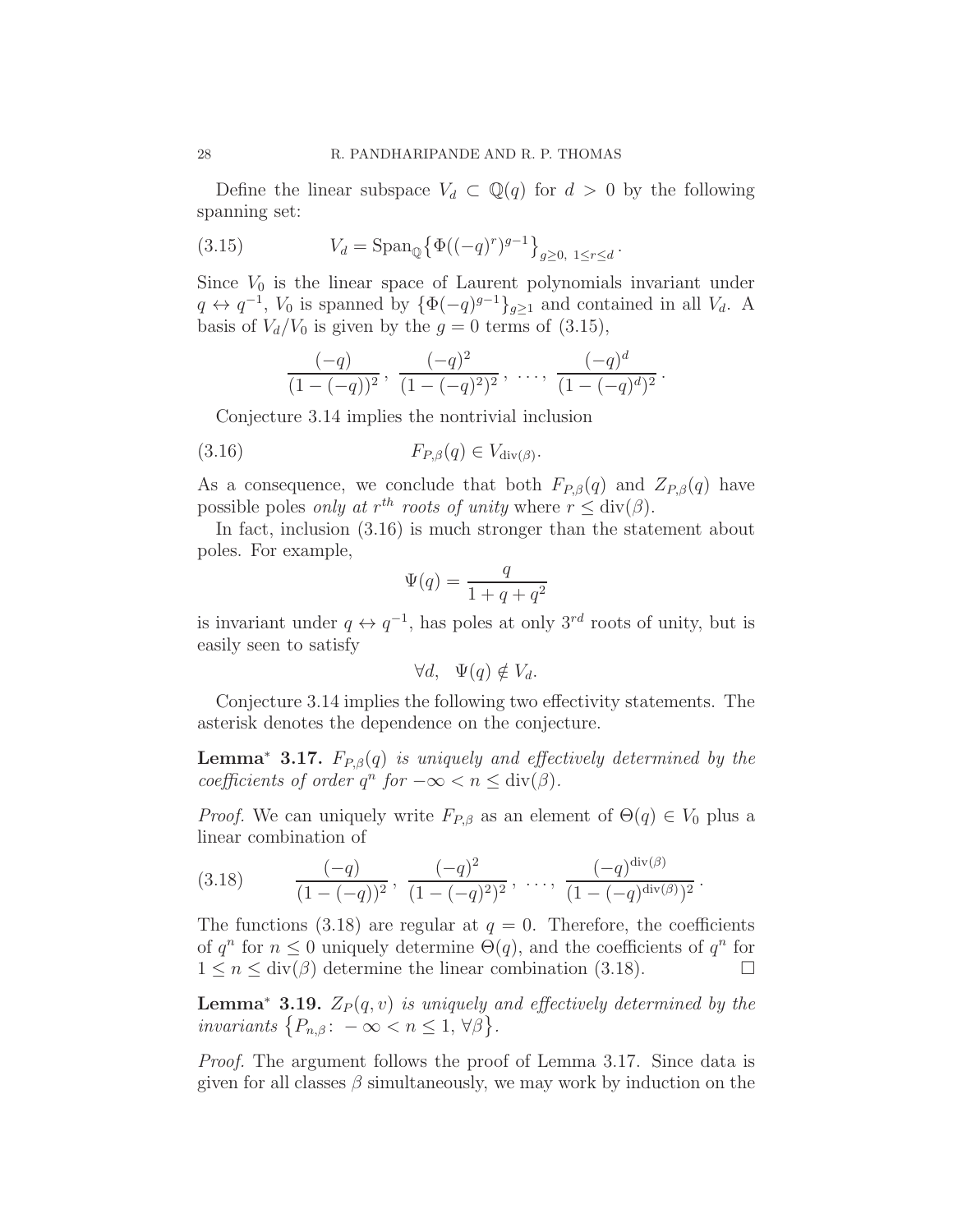degree of  $\beta$ . The coefficients of  $v^{\beta}$  when  $\beta$  is primitive are dealt with by Lemma 3.17. For general  $\beta$  we need only handle the  $r = 1$  terms in

$$
F_{P,\beta}(q) = \sum_{g\geq 0} \sum_{r|\text{div}(\beta)} n_{g,\frac{\beta}{r}} \frac{(-1)^{g-1}}{r} \left( (-q)^r - 2 + (-q)^{-r} \right)^{g-1},
$$

since the others are dealt with by the induction assumption.  $\Box$ 

The proof of Lemma<sup>\*</sup> 3.19 shows the statement is local in the following sense. To determine  $Z_{P,\gamma}(q)$ , the data  $\{P_{n,\beta}\}_{n\leq 1}$  is required only for classes  $\beta$  which are effective summands of  $\gamma$ .

3.5. BPS integrality. We show the integrality constraints on the stable pairs counts  $P_{n,\beta}$  exactly matches the BPS integrality of  $n_{q,\beta}$ . We do not require Conjecture 3.14 for the result.

**Theorem 3.20.** The invariants  $P_{n,\beta}$  are integers for all  $n, \beta \neq 0$  if and only if the coefficients  $n_{q,\beta}$  are integers for all  $q, \beta \neq 0$ .

*Proof.* By definition,  $Z_{P,\beta}$  is the  $v^{\beta}$  coefficient of

$$
\exp\left(\sum_{g>-\infty}\sum_{\gamma\neq 0}\sum_{k\geq 1}n_{g,\gamma}\frac{(-1)^{g-1}}{k}\left((-q)^k-2+(-q)^{-k}\right)^{g-1}v^{k\gamma}\right).
$$

To simplify notation, let

$$
\tilde{n}_{g,\gamma} = (-1)^{g-1} n_{g,\gamma}, \quad Q = -q.
$$

Then,  $Z_{P,\beta}$  is the  $v^{\beta}$  coefficient of

(3.21) 
$$
\exp\left(\sum_{g>-\infty}\sum_{\gamma\neq 0}\sum_{k\geq 1}\frac{\tilde{n}_{g,\gamma}}{k}\Phi(Q^k)^{g-1}v^{k\gamma}\right).
$$

We have seen already in the proof of Lemma 3.9 that for all  $k \in \mathbb{Z}$ ,

(3.22) 
$$
\Phi(Q)^k = \sum_{l \ge -k} \phi_l^k Q^l, \quad \phi_l^k \in \mathbb{Z},
$$

with leading coefficient  $\phi_{-k}^k = 1$ .

Let  $L$  be a very ample line bundle on  $X$ . We prove the Theorem inductively on the degree

$$
L_{\beta} = \int_{\beta} c_1(L)
$$

of  $\beta$ .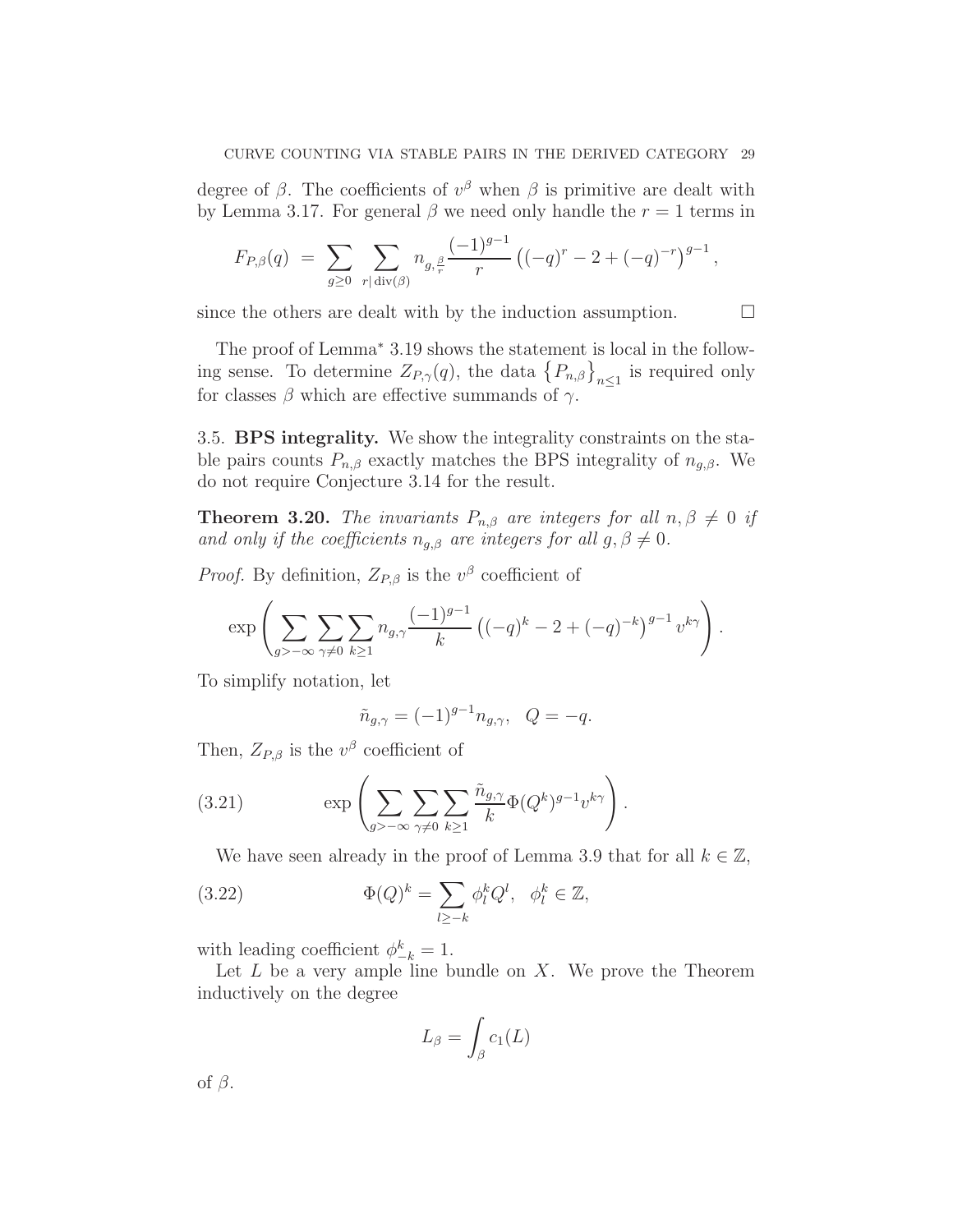Classes  $\beta \neq 0$  of minimal degree are necessarily primitive. Hence, only terms with  $\gamma = \beta$  and  $k = 1$  contribute to the  $v^{\beta}$  coefficient of (3.21),

$$
Z_{P,\beta} = \sum_{g \ge -\infty} \tilde{n}_{g,\beta} \Phi(Q)^{g-1}.
$$

By the expansion (3.22), the coefficients of  $Z_{P,\beta}$  and the invariants  $\tilde{n}_{q,\beta}$ are related by a triangular transformation with 1s along the diagonal. Hence,

$$
\left\{P_{n,\beta}\right\}_{n\in\mathbb{Z}}\,\text{are integral}\,\iff\,\left\{\tilde{n}_{g,\beta}\right\}_{g\in\mathbb{Z}}\,\text{are integral}.
$$

For the induction step, we write  $Z_{P,\beta}(q)$  with the  $\gamma = \beta$  and  $k = 1$ term in front:

$$
(3.23)\sum_{g>-\infty}\tilde{n}_{g,\beta}\Phi(Q)^{g-1}+\left(\exp\sum_{g>-\infty}\sum_{\gamma\neq\beta}\sum_{k\geq 1}\frac{\tilde{n}_{g,\gamma}}{k}\Phi(Q^k)^{g-1}v^{k\gamma}\right)_{\!\!v^{\beta}},
$$

where the suffix denotes taking the  $v^{\beta}$  coefficient. The term inside the brackets in (3.23) is

$$
\exp \sum_{g>-\infty} \sum_{\gamma \neq \beta} \sum_{k \geq 1} \sum_{l \geq 1-g} \frac{\tilde{n}_{g,\gamma}}{k} \phi_l^{g-1} Q^{kl} v^{k\gamma}.
$$

Doing the sum over  $k$  first, we obtain

$$
\exp \sum_{g \geq -\infty} \sum_{\gamma \neq \beta} \sum_{l \geq 1-g} \tilde{n}_{g,\gamma} \phi_l^{g-1} \left( -\log(1 - Q^l v^{\gamma}) \right).
$$

Substitution in (3.23) yields the following expression for  $Z_{P,\beta}(q)$ :

(3.24) X g>−∞ n˜g,βΦ(Q) <sup>g</sup>−<sup>1</sup> + Y g>−∞ Y γ6=β Y l≥1−g 1 1 − Q<sup>l</sup>v γ <sup>n</sup>˜g,γ·<sup>φ</sup> g−1 l ! v β .

By the argument in the base case, if all the  $\tilde{n}_{g,\gamma}$  contributing to the second term are integral, then

$$
\left\{P_{n,\beta}\right\}_{n\in\mathbb{Z}}\,\text{are integral}\,\iff\,\left\{\tilde{n}_{g,\beta}\right\}_{g\in\mathbb{Z}}\,\text{are integral}.
$$

But all the  $\tilde{n}_{q,\gamma}$  contributing to the second term correspond to classes  $\gamma$ of strictly lower degree than  $\beta$ , so the induction hypothesis applies.  $\Box$ 

Since the stable pair invariants  $P_{n,\beta}$  are certainly integral, we conclude the BPS counts defined by  $n_{q,\beta}$  are also integral. Conversely, the integrality of  $n_{g,\beta}$  imposes no further conditions on  $P_{n,\beta}$ .

If the vanishing of Conjecture 3.14 is assumed, we conclude the integrality placed on Gromov-Witten theory by Conjecture 3.3 exactly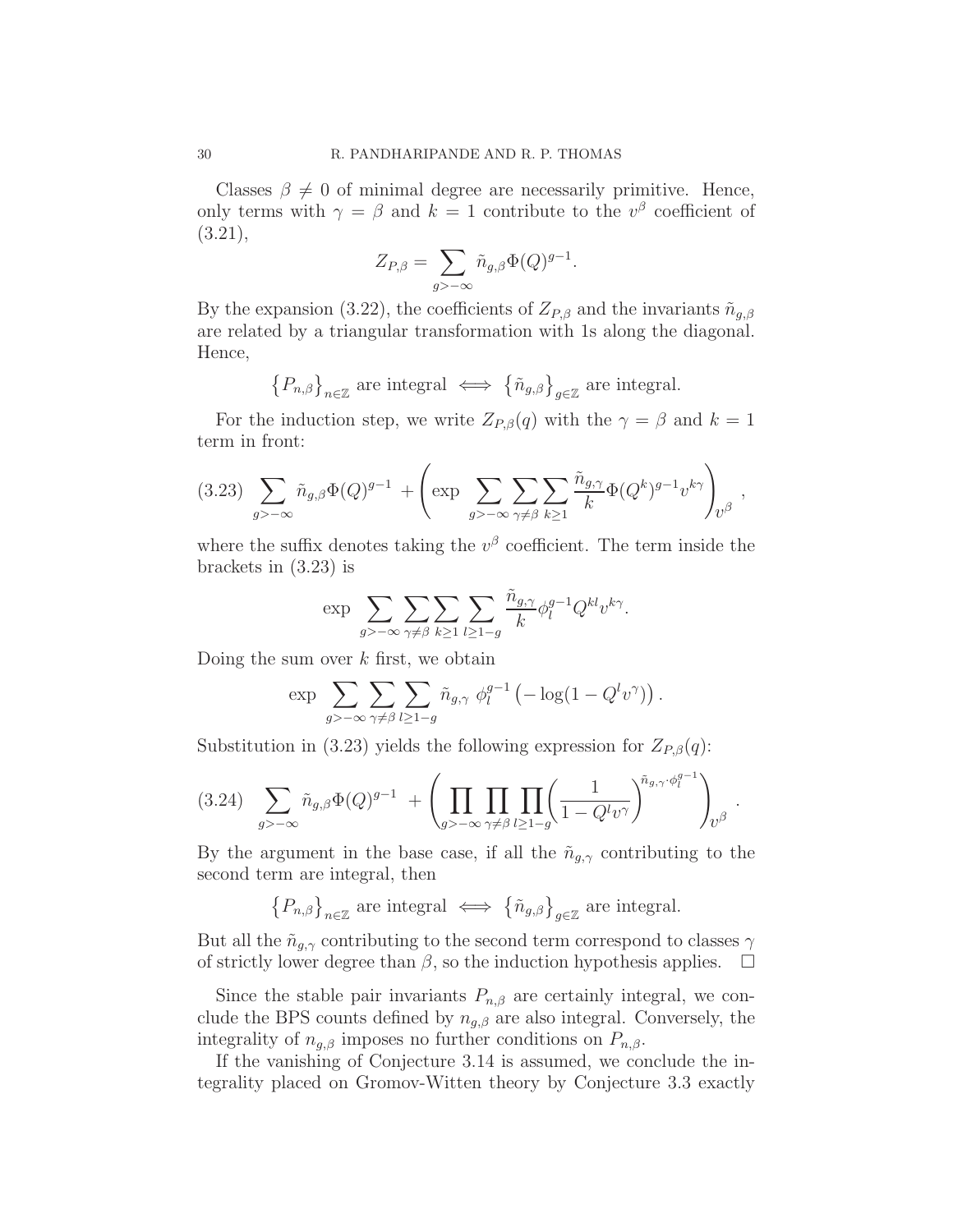coincides with the integrality predicted by the Gopakumar-Vafa formula (3.13).

3.6. The Fano case. For an arbitrary 3-fold  $X$ , the virtual dimension of the moduli space of pairs is

$$
\dim_{\mathbb{C}}[P_n(X,\beta)]^{vir} = c_{\beta},
$$

where

$$
c_{\beta} = \int_{\beta} c_1(X).
$$

For a nontrivial theory, we must have  $c_{\beta} \geq 0$ . In the *local Calabi*-Yau case satisfying  $c_{\beta} = 0$ , the discussion is identical to the global Calabi-Yau case treated in Sections 3.2-3.5. In the local Fano case satisfying  $c_{\beta} > 0$ , insertions in the theory are necessary. We explain here the conjectural structure of the local Fano case with primary field insertions.<sup>16</sup>

Let  $T_1, \ldots, T_m \in H^*(X, \mathbb{Z})$  be a basis of the cohomology<sup>17</sup> of X mod torsion. Let

$$
N_{g,\beta}^{\bullet}(T_1^{e_1}\ldots T_m^{e_m}) = \int_{[\overline{M}_{g,\sum_i e_i}^{\bullet}(X,\beta)]^{vir}} \prod_{i=1}^m \prod_{j=1}^{e_i} \text{ev}_{i,j}^*(T_i)
$$

denote the disconnected Gromov-Witten invariant with primary field insertions and no degree 0 connected components. The primary fields should be viewed as simple incidence conditions. The curves are required to intersect the Poincaré duals of the insertions  $T_i$ .

For nonzero  $\beta \in H_2(X,\mathbb{Z})$ , let

$$
Z_{GW,\beta}(u,t_i)=\sum_{g}\sum_{e_{\bullet}}N^{\bullet}_{g,\beta}(T_1^{e_1}\ldots T_m^{e_m})\frac{t_1^{e_1}\ldots t_m^{e_m}}{e_1!\ldots e_m!}u^{2g-2}.
$$

The sum is over finitely many negative and infinitely many positive g. The second sum is over all vectors  $(e_1, \ldots, e_m)$  of non-negative integers. Let

$$
Z_{GW}(u, v, t_i) = 1 + \sum_{\beta \neq 0} Z_{GW, \beta}(u, t_i) v^{\beta}
$$

be the full partition function.

Alternatively,  $Z_{GW} = \exp F_{GW}$  is the exponential of the connected Gromov-Witten series,

$$
F_{GW}(u, v, t_i) = \sum_{\beta \neq 0} F_{GW, \beta}(u, t_i) v^{\beta},
$$

<sup>&</sup>lt;sup>16</sup>There exists a full descendent theory which we will treat elsewhere.

 $17$ For simplicity, we assume there is no odd cohomology. There is no difficulty including the odd cohomology with supercommuting variables.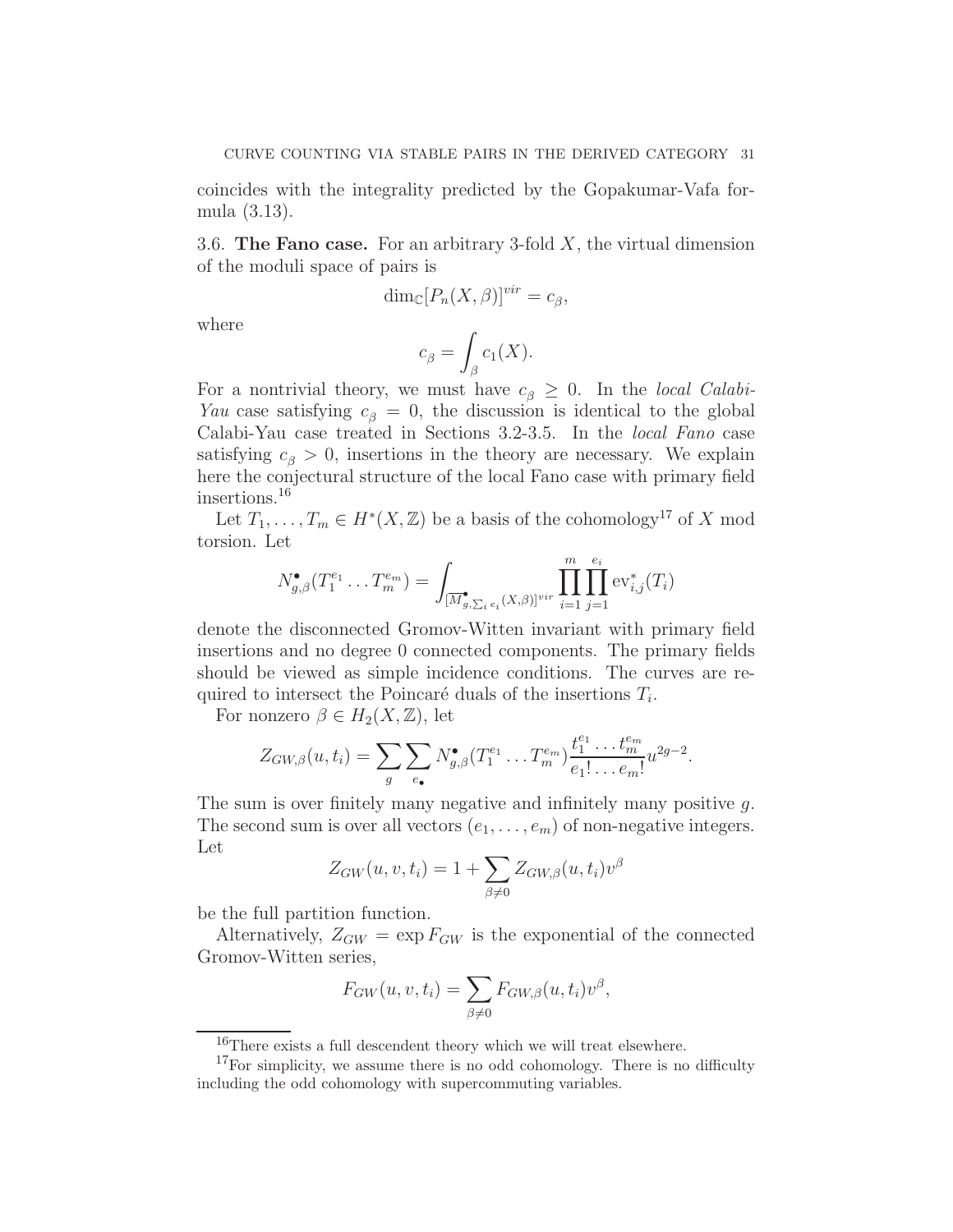where

$$
F_{GW,\beta}(u,t_i) = \sum_{g\geq 0} \sum_{e_{\bullet}} N_{g,\beta}(T_1^{e_1} \dots T_m^{e_m}) \frac{t_1^{e_1} \dots t_m^{e_m}}{e_1! \dots e_m!} u^{2g-2}.
$$

To define the corresponding series via stable pairs, let

$$
\mathbb{F} \to X \times P_n(X, \beta)
$$

denote the universal sheaf (2.9). For a pair

$$
[\mathcal{O}_X \to F] \in P_n(X, \beta),
$$

the restriction of  $\mathbb F$  to the fiber

$$
X \times [\mathcal{O}_X \to F] \subset X \times P_n(X, \beta)
$$

is canonically isomorphic to  $F$ . Let

$$
\pi_X \colon X \times P_n(X, \beta) \to X,
$$

$$
\pi_P \colon X \times P_n(X, \beta) \to P_n(X, \beta)
$$

be the projections on the first and second factors. By definition, the operation

$$
\pi_{P*}(\pi_X^*(T_i)\cdot \text{ch}_2(\mathbb{F})\cap (\pi_P^*(\cdot))) : H_*(P_n(X,\beta)) \to H_*(P_n(X,\beta))
$$

is the action of the primary field  $\tau_0(T_i)$ .

For nonzero  $\beta \in H_2(X,\mathbb{Z})$ , define the stable pairs invariant with primary field insertions by

$$
P_{n,\beta}(T_1^{e_1} \dots T_m^{e_m}) = \int_{[P_n(X,\beta)]^{vir}} \prod_{i=1}^m \tau_0(T_i)^{e_i}
$$
  
= 
$$
\int_{P_n(X,\beta)} \prod_{i=1}^m \tau_0(T_i)^{e_i} ([P_n(X,\beta)]^{vir}).
$$

The partition function is

$$
Z_P(q, v, t_i) = 1 + \sum_{\beta \neq 0} Z_{P,\beta}(q, t_i) v^{\beta},
$$

where

$$
Z_{P,\beta}(q,t_i)=\sum_n\sum_{e_\bullet}P_{n,\beta}(T_1^{e_1}\ldots T_m^{e_m})\frac{t_1^{e_1}\ldots t_m^{e_m}}{e_1!\ldots e_m!}q^n.
$$

Since  $P_n(X, \beta)$  is empty for sufficiently negative n,  $Z_{P,\beta}(q, t_i)$  is a Laurent series in  $q$ . The connected stable pair invariants are obtained formally via the logarithm,

$$
F_P(q, v, t_i) = \sum_{\beta \neq 0} F_{P,\beta}(q, t_i) v^{\beta} = \log Z_P(q, v, t_i),
$$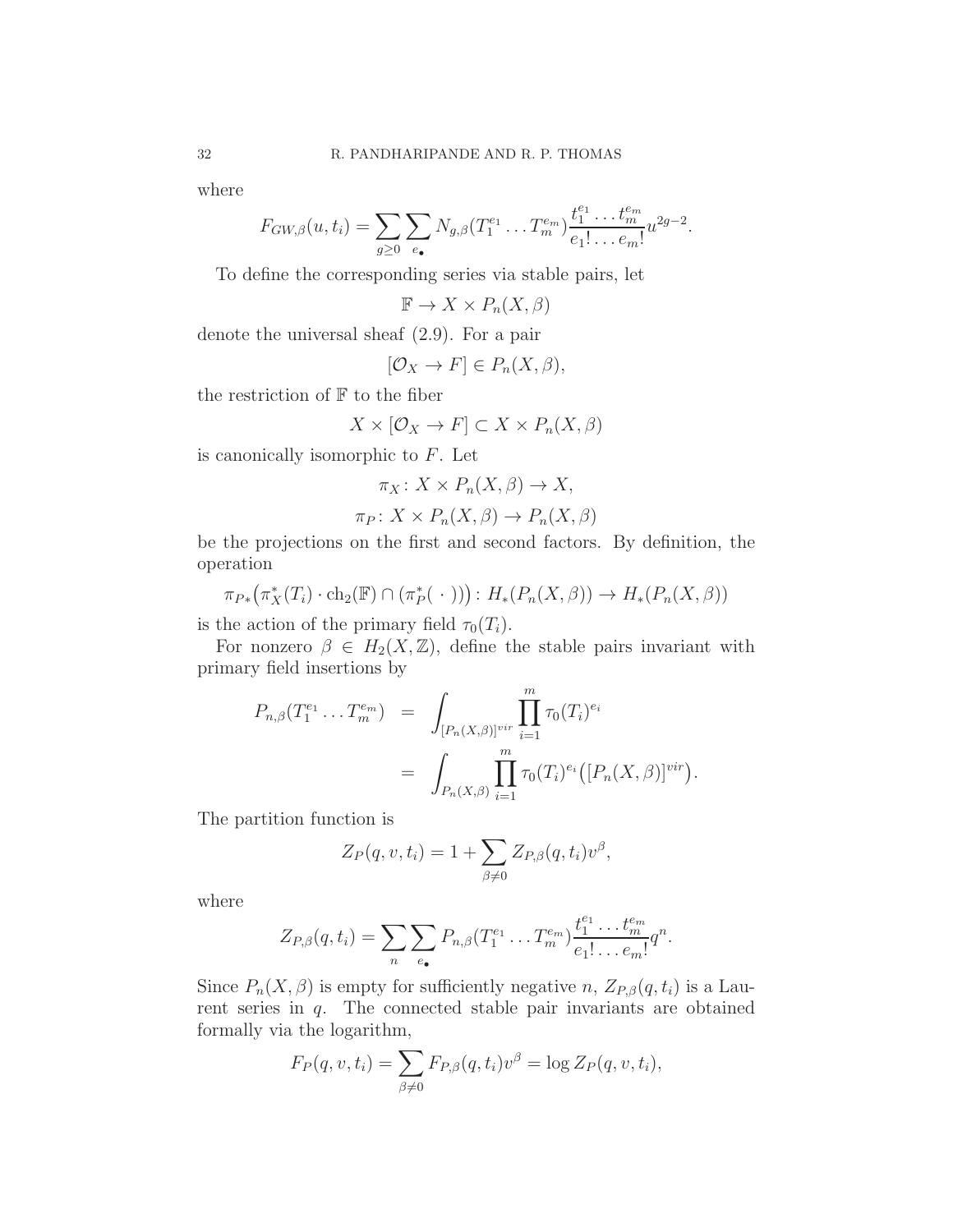as in the Calabi-Yau case.

We state the rationality conjecture for  $Z_{P,\beta}$  in BPS form following the Gromov-Witten structure explained in [45, 46]. The equation

$$
(3.25) \quad F_{P,\beta}(q,t_i) = \sum_{g \geq -\infty} n_{g,\beta}(T_1^{e_1} \dots T_m^{e_m}) \frac{t_1^{e_1} \dots t_m^{e_m}}{e_1! \dots e_m!} \cdot (-1)^{g-1} \left( (-q) - 2 + (-q)^{-1} \right)^{g-1} \left( 1 + q \right)^{c_\beta}.
$$

uniquely determines the invariants  $n_{g,\beta}(T_1^{e_1} \dots T_m^{e_m}) \in \mathbb{Z}$ . The latter are defined to be the BPS state counts. Moreover, for fixed  $\beta$ ,

$$
n_{g,\beta}(T_1^{e_1}\ldots T_m^{e_m})=0
$$

for all sufficiently large g. The proofs are identical to those in the Calabi-Yau case.

**Conjecture 3.26.** The invariants  $n_{g,\beta}(T_1^{e_1} \dots T_m^{e_m})$  vanish for  $g < 0$ .

Conjecture 3.26 is the stronger form of rationality obtained from the BPS perspective. As before, we obtain an effectivity statement as a consequence.

**Lemma<sup>∗</sup> 3.27.**  $Z_P(q, v, t_i)$  is uniquely and effectively determined by the invariants  $\{P_{n,\beta}(T_1^{e_1} \ldots T_m^{e_m})\}_{n \leq 1}$ .

Conjecture 3.28. All the partition functions coincide

$$
\begin{array}{rcl}\n(-q)^{-\frac{c_{\beta}}{2}}Z_{P,\beta}(q,v,t_i) & = & (-q)^{-\frac{c_{\beta}}{2}}Z'_{DT,\beta}(q,v,t_i) \\
& = & (-iu)^{c_{\beta}}Z_{GW,\beta}(u,v,t_i)\n\end{array}
$$

after the change of variables  $-q = e^{iu}$ .

The second equality in Conjecture 3.28 is the GW/DT correspondence for primary fields in the local Fano case [44]. We refer the reader to [44] for the definitions of the reduced partition function  $Z'_{DT,\beta}(q, v, t_i).$ 

3.7. Variants. Let  $G$  be a linearized algebraic group action on  $X$ . The construction of the virtual class for the moduli space of stable pairs in Section 2 is valid in the equivariant setting,

$$
[P_n(X,\beta)]^{vir} \in A_{c_\beta}^G(P_n(X,\beta),\mathbb{Z}).
$$

We may then define an equivariant theory of stable pairs and an equivariant correspondence following [9]. We leave the details to the reader.

Another standard direction is the relative theory. While relative Gromov-Witten theory has well-developed foundations [26, 35, 36, 37],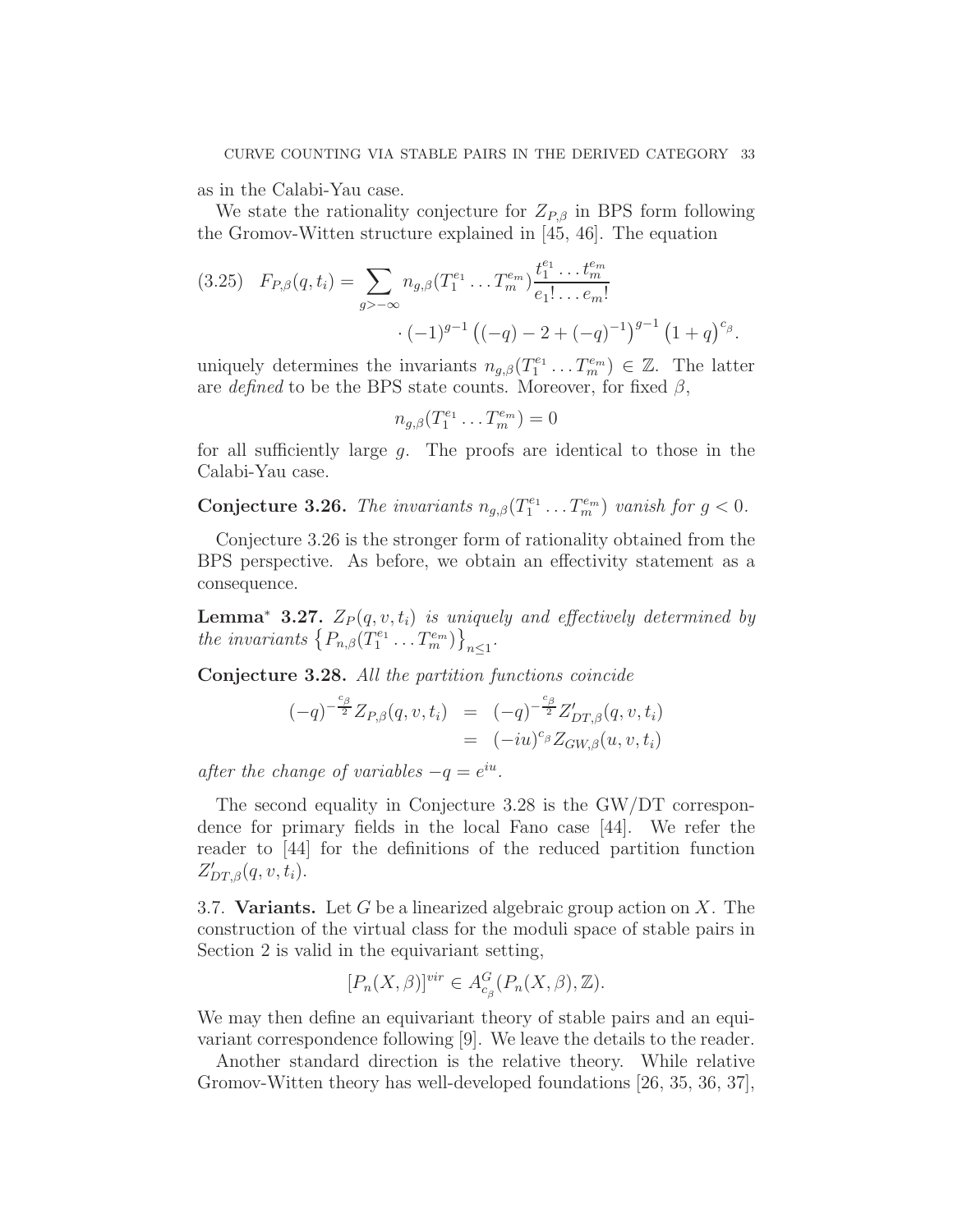relative DT theory awaits a definitive treatment. A sketch of the relative theory for ideal sheaves (following suggestions of J. Li) is given in [44]. A very similar discussion holds for the theory of stable pairs.

Let X be a nonsingular projective 3-fold, and let  $S \subset X$  be a nonsingular divisor. The moduli space  $P_n(X/S, \beta)$  parameterizes stable relative pairs

$$
(3.29) \t\t \t\t \mathcal{O}_{X[k]} \stackrel{s}{\to} F
$$

on  $X[k]$ , the k-step degeneration [37] along S. F is a sheaf on  $X[k]$ with

$$
\chi(F) = n
$$

and whose support pushes down to the class

$$
\beta \in H_2(X, \mathbb{Z}).
$$

The stability conditions for the data are more complicated in the relative geometry:

- (i)  $F$  is pure with finite locally free resolution,
- (ii) the higher derived functors of the restriction of  $F$  to the singular loci of X[k] and to the relative divisor  $S_{\infty} \subset X[k]$  – vanish,
- (iii) the section s has 0-dimensional cokernel supported away from the singular loci of  $X[k]$ .
- (iv) the pair (3.29) has only finitely many automorphisms covering the automorphisms of  $X[k]/X$ .

The moduli space  $P_n(X/S, \beta)$  is a complete Deligne-Mumford stack equipped with a map to the Hilbert scheme of points of  $S$  via the relative geometry. We expect a perfect obstruction theory of virtual dimension  $\int_{\beta} c_1(X)$  to be induced from the deformation theory of complexes. All of these topics would benefit from foundational work.

The relative theory of stable pairs should admit a degeneration formula [40] and a correspondence to relative Gromov-Witten and relative DT theory following [44].

Several other variants can be considered: families invariants for 3 folds, equivariant relative invariants, residue invariants in the presence of a torus action, and so on. We expect the stable pairs theory to be equivalent in all reasonable cases to the corresponding Gromov-Witten and DT theories.

## 4. First examples

4.1. Local  $\mathbb{P}^1$ . The simplest possible example is to consider the local Calabi-Yau 3-fold  $X$  given by the total space of the bundle

$$
\mathcal{O}_{\mathbb{P}^1}(-1)^{\oplus 2}\to \mathbb{P}^1
$$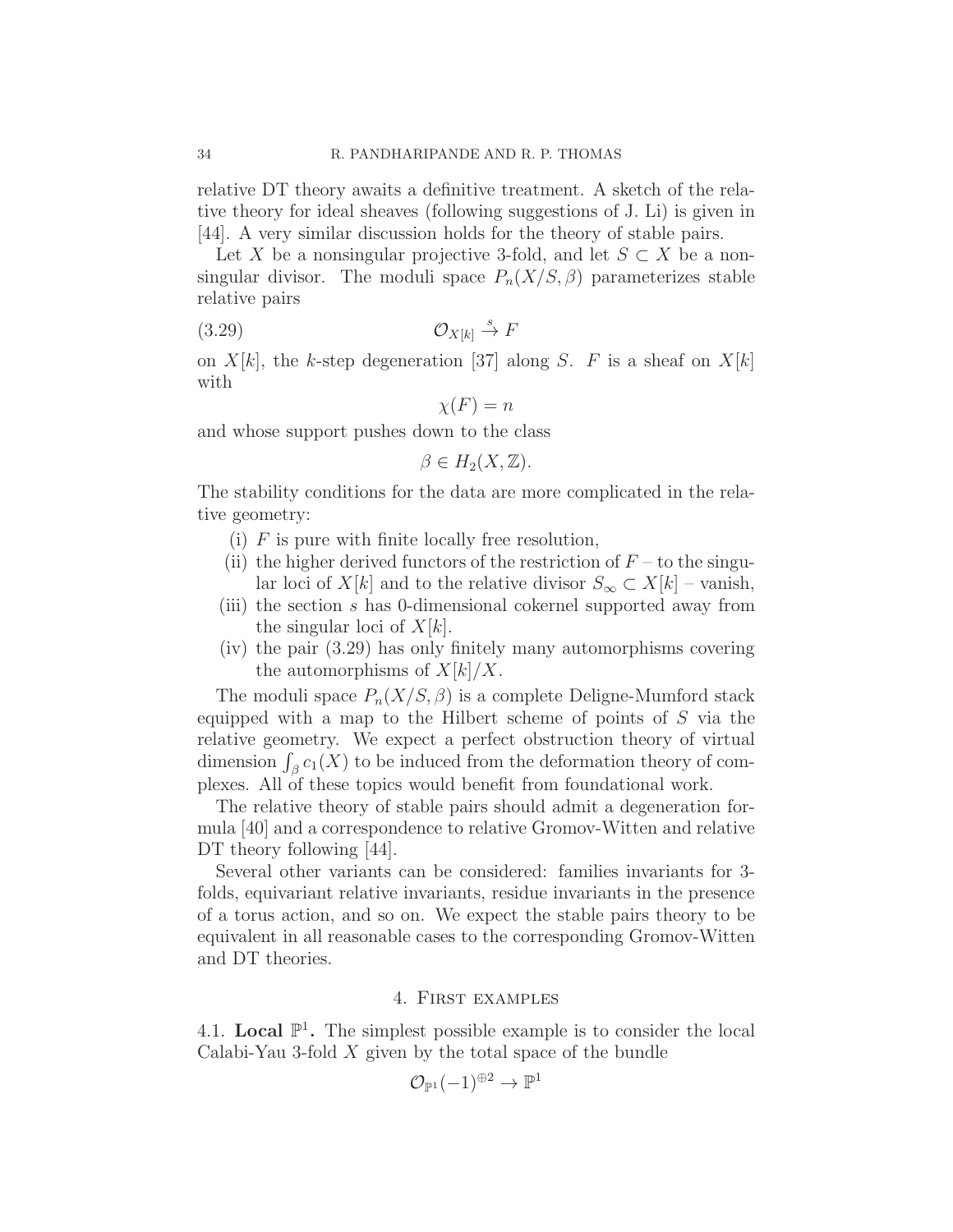in the class  $[\mathbb{P}^1]$  of the zero section. Then,  $P_n(X, [\mathbb{P}^1])$  parameterizes nonzero sections, up to scale, of  $\mathcal{O}_{\mathbb{P}^1}(n-1)$  supported on  $\mathbb{P}^1$ . Thus,

$$
P_n(X, [\mathbb{P}^1]) \cong \text{Sym}^{n-1}(\mathbb{P}^1) \cong \mathbb{P}^{n-1}
$$

is nonsingular. As noted earlier, in the Calabi-Yau case, the obstruction theory of the moduli space of stable pairs is self-dual. Hence, if the moduli space is nonsingular, the obstruction bundle is the cotangent bundle. So

$$
P_{n,[\mathbb{P}^1]} = (-1)^{n-1} \chi_{top}(\mathbb{P}^{n-1}) = (-1)^{n-1} n,
$$

for  $n \geq 1$ , and is 0 otherwise. Therefore

$$
Z_{P,[\mathbb{P}^1]}(q) = q - 2q^2 + 3q^3 - \ldots = \frac{q}{(1+q)^2},
$$

in complete agreement with  $Z_{GW,[\mathbb{P}^1]}$  and  $Z'_{DT,[\mathbb{P}^1]}$  [17, 43].

For curve class  $\beta = 2[\mathbb{P}^1]$ , the lowest possible value of the holomorphic Euler characteristic is 3. The moduli space  $P_3(X, 2[\mathbb{P}^1])$  is a copy of  $\mathbb{P}^1$  corresponding to the choice of a sub-bundle

$$
\mathcal{O}_{\mathbb{P}^1}(-1) \subset \mathcal{O}_{\mathbb{P}^1}(-1)^{\oplus 2}.
$$

The associated stable pair is the structure sheaf of the curve obtained by doubling along the sub-bundle with the canonical section. So the potential starts as

$$
Z_{P,2[\mathbb{P}^1]}(q) = -2q^3 + \dots.
$$

The next moduli space  $P_4(X, 2[\mathbb{P}^1])$  is more interesting. Most stable pairs correspond to a choice of sub-bundle

$$
\mathcal{O}_{\mathbb{P}^1}(-2) \subset \mathcal{O}_{\mathbb{P}^1}(-1)^{\oplus 2}.
$$

We then take the structure sheaf of the doubling of the zero section along the sub-bundle with the canonical section. We obtain an open set in  $\mathbb{P}(H^0(\mathcal{O}_{\mathbb{P}^1}(1))^{\oplus 2}) \cong \mathbb{P}^3$  consisting of pairs of sections of  $\mathcal{O}_{\mathbb{P}^1}(1)$ which are not proportional to each other. Along the quadric where the sections become proportional, we find instead an  $\mathcal{O}_{\mathbb{P}^1}(-1)$  sub-bundle along which we again double the zero section. We then take the ideal sheaf of a reduced point  $p \in \mathbb{P}^1$  and twist by  $\mathcal{O}_{\mathbb{P}^1}(1)$ . The resulting sheaf F satisfies  $\chi(F) = 4$  and has a unique section (up to automorphisms of the sheaf). We find a  $\mathbb{P}^1 \times \mathbb{P}^1$  of pairs which glues into  $\mathbb{P}^3$  as the quadric.

However, if the moduli space were really  $\mathbb{P}^3$ , then the invariant would be −4, and we would have

$$
Z_{P,2[\mathbb{P}^1]}(q) = -2q^3 - 4q^4 + \dots
$$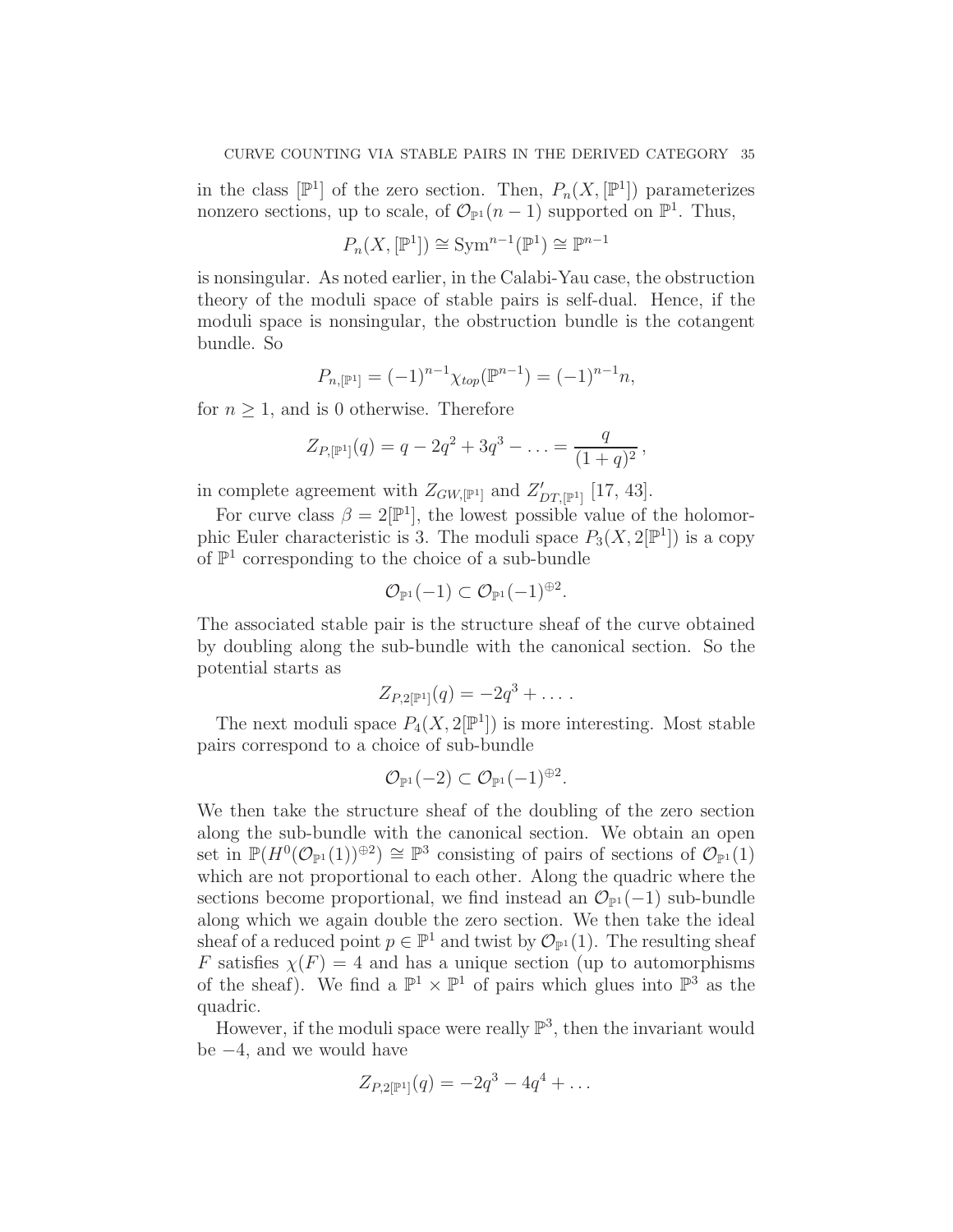in disagreement with the predictions

$$
Z_{GW,2[\mathbb{P}^1]}(q) = Z'_{DT,2[\mathbb{P}^1]}(q) = -2q^3 + 4q^4 + \dots
$$

of [17, 43]. In fact the moduli space has a thickening along the quadric

$$
\mathbb{P}^1\times \mathbb{P}^1\subset \mathbb{P}^3
$$

corresponding to the first order movement of the point  $p$  in the direction of the  $\mathcal{O}_{\mathbb{P}^1}(-1)$  sub-bundle. A computation shows there are no more deformations: the moduli space  $P_4(X, 2[\mathbb{P}^1])$  has Zariski tangent spaces of dimension 4 along the quadric (and 3 over the rest of  $\mathbb{P}^3$ ).

The natural  $(\mathbb{C}^*)^3$  acting on  $\mathcal{O}_{\mathbb{P}^1}(-1)^{\oplus 2}$  fixing the Calabi-Yau form acts on  $P_4(X, 2[\mathbb{P}^1])$  with 4 isolated fixed points, all lying on the quadric. In the virtual localisation formula of [18], the fixed points each count as  $(-1)^4$ , where 4 is the dimension of the corresponding Zariski tangent space. Thus, the extra thickened dimension along the quadric indeed makes the invariant 4 instead of  $-4$ .

# 4.2. Contribution of an isolated curve. Let X be a 3-fold, and let

$$
C \subset X
$$

be a nonsingular embedded curve of genus  $q$  which represents an infinitesimally isolated solution of the incidence<sup>18</sup> conditions  $\prod_i T_i^{e_i}$ . The curve C has a well-defined contribution to the Gromov-Witten potential  $Z_{GW,[C]}$  by [45],

(4.1) 
$$
Z_{GW,[C]}^C(u) = \left(\frac{\sin(u/2)}{u/2}\right)^{2g-2+f_C c_1(X)} u^{2g-2}.
$$

We will calculate the contribution of  $C$  to the stable pairs theory to be

(4.2) 
$$
Z_{P,[C]}^C(q) = q^{1-g}(1+q)^{2g-2+f_C c_1(X)},
$$

in agreement with our conjectures in the Calabi-Yau and Fano cases.

Since all pure rank 1 sheaves on  $C$  are locally free, the stable pairs with support on C are of the form

$$
(F,s)=(\mathcal{O}_C(D),s_D),
$$

where  $D \subset C$  is a divisor and  $s_D$  is the canonical section of  $\mathcal{O}_C(D)$ . The cokernel of  $s_D$  is  $\mathcal{O}_D(D)$ . Thus, the moduli space

(4.3) 
$$
P_{1-g+d}^C(X,[C]) \subset P_{1-g+d}(X,[C])
$$

of stable pairs cut by the incidence conditions is simply the space  $Sym<sup>d</sup>(C)$  of degree d divisors on C. The infinitesimal isolation of C implies the inclusion (4.3) is both open and closed.

<sup>&</sup>lt;sup>18</sup>In the Calabi-Yau case, no incidence conditions are required.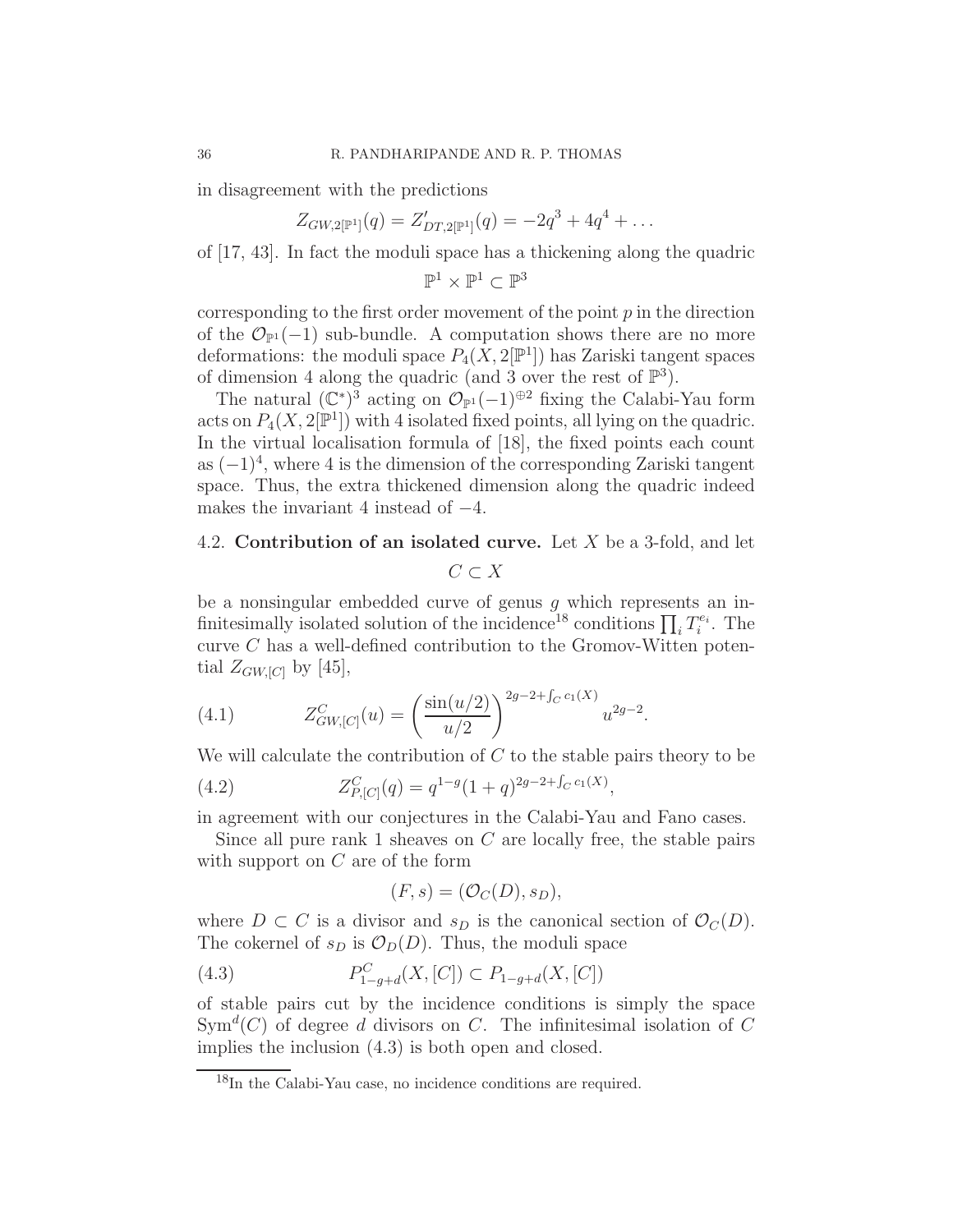To calculate the contribution of  $C$ , we must identify the obstruction bundle

$$
Obs \to \text{Sym}^d(C)
$$

determined by the deformation theory of the complex

$$
I^{\bullet} = \{ \mathcal{O}_X \to \mathcal{O}_C(D) \}.
$$

In the Calabi-Yau case,

$$
Obs = T_{\mathrm{Sym}^d(C)}^{\vee}
$$

by the self-duality of the obstruction theory. Then,

(4.4) 
$$
Z_{P,[C]}^C(q) = \sum_{d \ge 0} q^{1-g+d} (-1)^d \chi_{top}(\text{Sym}^d(C)).
$$

**Lemma 4.5.**  $\sum_{d\geq 0} \chi_{top}(\text{Sym}^d(C))q^d = (1-q)^{-\chi_{top}(C)}$ .

Proof. There are many elementary derivations of the result. By expressing  $Sym^d(X)$  as the quotient of  $X^d$  by the symmetric group, we see  $\chi_{top}(\mathrm{Sym}^d(X))$  depends only on  $\chi_{top}(X)$  for any topological space. From the identity

$$
\text{Sym}^d(X \sqcup \{p\}) \cong \text{Sym}^d(X) \sqcup \text{Sym}^{d-1}(X \sqcup \{p\}),
$$

we deduce

$$
\sum_{d\geq 0} \chi_{top}(\mathrm{Sym}^d(X))q^d = (1-q)\sum_{d\geq 0} \chi_{top}(\mathrm{Sym}^d(X \sqcup \{p\}))q^d.
$$

Hence, we need only prove the identity for  $X$  with positive Euler characteristic, for which we may replace X by a finite number of points.  $\Box$ 

Therefore (4.4) becomes  $Z_{P,[C]}^C(q) = q^{1-g}(1+q)^{2g-2}$  and the verification of (4.2) in the Calabi-Yau case is complete. The stable pairs calculation provides a simple geometric interpretation of the Hodge integrals entering in (4.1).

The obstruction bundle in the Fano case is determined in the next result.

**Proposition 4.6.** The obstruction space  $\text{Ext}^2(I^{\bullet}, I^{\bullet})_0$  sits inside a canonical exact sequence

$$
0 \to H^1(\nu_C) \to \text{Ext}^2(I^{\bullet}, I^{\bullet})_0 \to H^0(\mathcal{O}_D(D) \otimes K_X)^{\vee} \to 0
$$

where  $\nu_C$  is the normal bundle to  $C \subset X$ .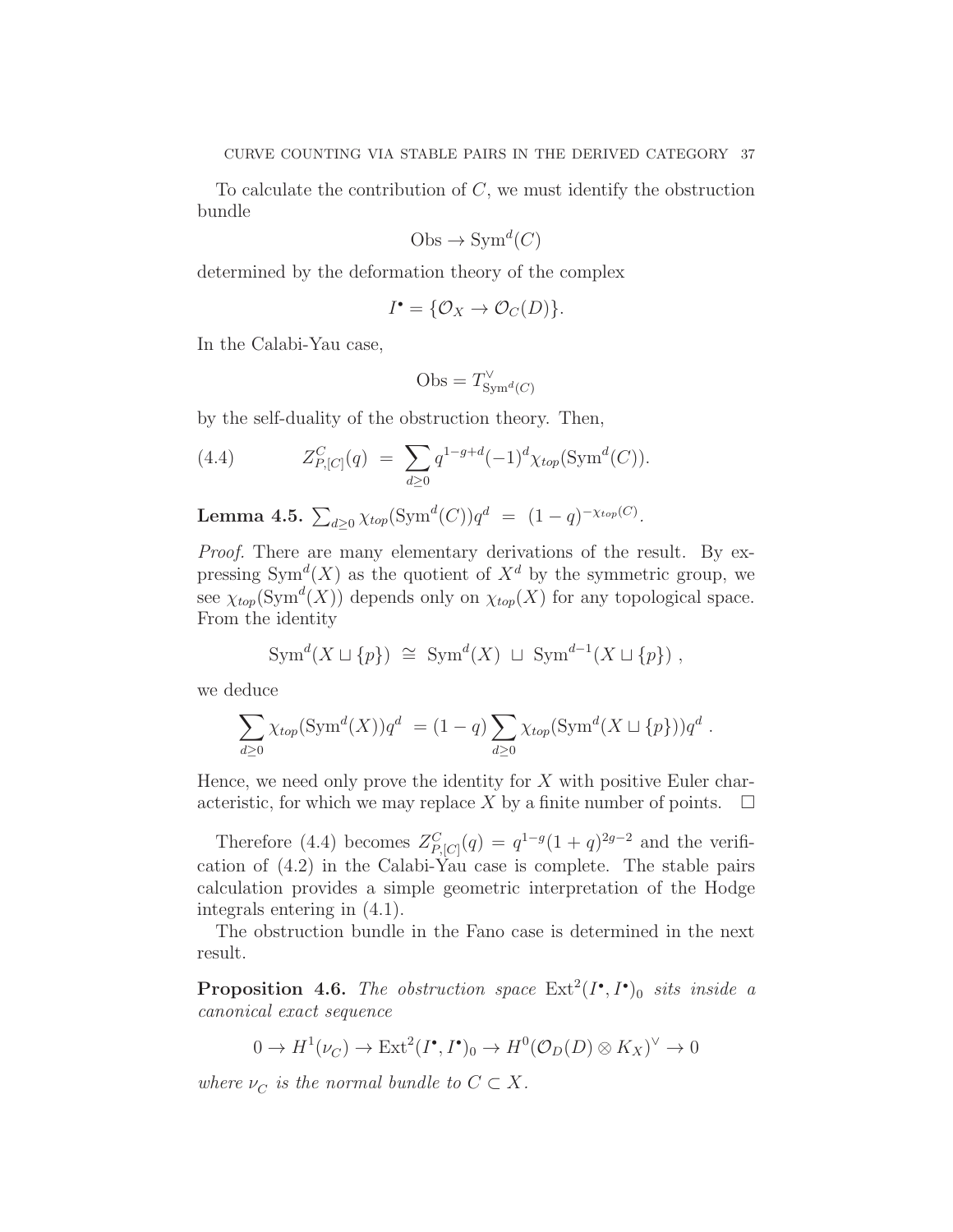*Proof.* Applying Hom $(\cdot, I^{\bullet})$  to the exact triangle  $I^{\bullet} \to \mathcal{O}_X \to F$  yields the exact sequence

$$
(4.7) \quad \operatorname{Ext}^2(F, I^{\bullet}) \to \operatorname{Ext}^2(\mathcal{O}_X, I^{\bullet}) \to \operatorname{Ext}^2(I^{\bullet}, I^{\bullet}) \to
$$

$$
\operatorname{Ext}^3(F, I^{\bullet}) \to \operatorname{Ext}^3(\mathcal{O}_X, I^{\bullet}) \to \operatorname{Ext}^3(I^{\bullet}, I^{\bullet}).
$$

The exact sequence obtained by applying  $Hom(\mathcal{O}_X, \cdot)$  to the same triangle and the vanishing  $H^2(F) = H^3(F) = 0$  together yield

$$
Ext^3(\mathcal{O}_X, I^{\bullet}) = Ext^3(\mathcal{O}_X, \mathcal{O}_X) \cong H^3(\mathcal{O}_X).
$$

The last map in (4.7) is the identity  $H^3(\mathcal{O}_X) \to \text{Ext}^3(I^{\bullet}, I^{\bullet})$  and an injection since the composition

$$
H^3(\mathcal{O}_X) \xrightarrow{\mathrm{id}} \mathrm{Ext}^3(I^\bullet, I^\bullet) \xrightarrow{\mathrm{tr}} H^3(\mathcal{O}_X)
$$

is multiplication by rank  $(I^{\bullet}) = 1$ . Thus, we may replace  $(4.7)$  by the exact sequence

 $(4.8) \operatorname{Ext}^2(F, I^{\bullet}) \to \operatorname{Ext}^2(\mathcal{O}_X, I^{\bullet}) \to \operatorname{Ext}^2(I^{\bullet}, I^{\bullet}) \to \operatorname{Ext}^3(F, I^{\bullet}) \to 0,$ 

fitting into the diagram

$$
\operatorname{Ext}^1(F, F) \longrightarrow H^1(F) \longrightarrow \operatorname{Ext}^2(I^{\bullet}, I^{\bullet})_0
$$
\n
$$
\downarrow \qquad \qquad \downarrow \qquad \qquad \downarrow
$$
\n
$$
\operatorname{Ext}^2(F, I^{\bullet}) \longrightarrow \operatorname{Ext}^2(\mathcal{O}_X, I^{\bullet}) \longrightarrow \operatorname{Ext}^2(I^{\bullet}, I^{\bullet}) \longrightarrow \operatorname{Ext}^3(F, I^{\bullet}) \longrightarrow 0
$$
\n
$$
\downarrow \qquad \qquad \downarrow
$$
\n
$$
H^2(\mathcal{O}_X) \longrightarrow H^2(\mathcal{O}_X)
$$
\n
$$
\downarrow \qquad \qquad \downarrow
$$
\n
$$
0 \qquad \qquad 0
$$

The first two vertical sequences are obtained from the exact triangle  $I^{\bullet} \to \mathcal{O}_X \to F$  and the third is obtained from the trace map. The diagram commutes because the lower square does. The commutation for the lower square holds since  $\text{Ext}^2(\mathcal{O}_X, I^{\bullet}) = H^2(\mathcal{I}_C)$  and the map to Hom $(I^{\bullet}, I^{\bullet})$  induced by the canonical maps  $\mathscr{I}_{C} \to I^{\bullet} \to \mathcal{O}_{X}$  takes  $f \in \mathscr{I}_C$  to  $f \cdot id$ .

The first horizontal map in the above diagram, restricted to

$$
H^1(\mathcal{O}_C) = H^1(\mathcal{H}om(F,F)) \subset \text{Ext}^1(F,F),
$$

is multiplication by the section  $s: H^1(\mathcal{O}_C) \to H^1(F)$  which is onto because  $H^1(Q) = 0$  since Q is supported in dimension 0. Therefore the diagram gives

$$
\text{Ext}^2(I^\bullet, I^\bullet)_0 \cong \text{Ext}^3(F, I^\bullet).
$$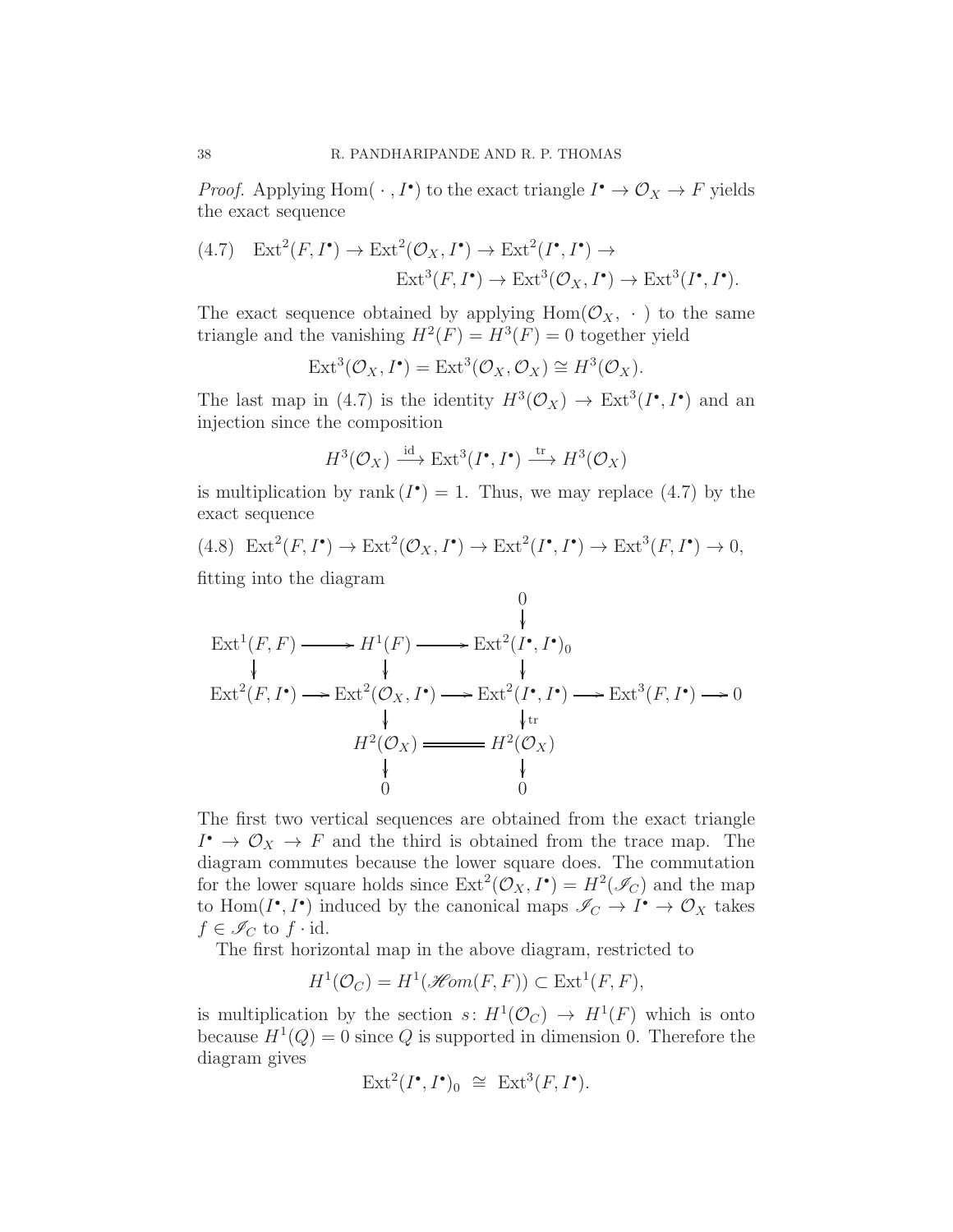The latter is Serre dual to  $Hom(I^{\bullet}, F \otimes K_X)$ . The exact sequence

$$
(4.9) \quad 0 \to \mathscr{E}xt^{-1}(I^{\bullet}, F \otimes K_X) \to K_X|_{C} \xrightarrow{\ s} F \otimes K_X
$$

$$
\to \mathscr{H}om(I^{\bullet}, F \otimes K_X) \to \mathscr{E}xt^1(F, F \otimes K_X) \to 0.
$$

is obtained by applying  $\mathscr{H}\!om(\cdot, F \otimes K_X)$  to  $I^{\bullet} \to \mathcal{O}_X \to F$ . Since s is injective,  $\mathscr{E}xt^{i}(I^{\bullet}, F \otimes K_X) = 0$  for  $i < 0$  and

(4.10) 
$$
\text{Hom}(I^{\bullet}, F \otimes K_X) = H^0(\mathcal{H}om(I^{\bullet}, F \otimes K_X)).
$$

Then, by  $(4.9)$ ,

$$
0 \to \mathcal{O}_D(D) \otimes K_X \to \mathscr{H}\!om(I^{\bullet}, F \otimes K_X) \to \nu_C \otimes K_X \to 0.
$$

Taking  $H^0$  we have, by  $(4.10)$ ,

$$
0 \to H^0(\mathcal{O}_D(D) \otimes K_X) \to \text{Hom}(I^{\bullet}, F \otimes K_X) \to H^0(\nu_C \otimes K_X) \to 0.
$$
  
Dualizing gives the required result.

Since  $C$  is assumed to be infinitesimally isolated, the obstruction space  $H^1(\nu_C)$  vanishes. Therefore,

$$
\mathrm{Obs}_{[D]} = H^0(\mathcal{O}_D(D) \otimes K_X)^\vee
$$

for  $[D] \in \text{Sym}^d(C)$ .

Let  $Z \subset \text{Sym}^d(C) \times C$  be the universal divisor, and let  $\mathcal{O}_Z(Z)$  be its normal bundle. Let

$$
\pi_d \colon Z \to \mathrm{Sym}^d(C), \ \ \pi_C \colon Z \to C
$$

be the projections. The first projection  $\pi_d$  is a d-fold cover.

Let  $L$  be a line bundle on  $C$  of degree  $l$ . A rank  $d$  vector bundle  $L_d$ on  $Sym^d(C)$  is obtained tautologically by

$$
L_d = \pi_{d*}(\mathcal{O}_Z(Z) \otimes \pi_C^* L^{\vee})^{\vee},
$$

The identity

$$
\int_{\mathrm{Sym}^d(C)} c_d(L_d) = \binom{2g-2+l}{d} = \frac{(2g-2+l)\dots(2g-2+l-d+1)}{d!},
$$

where we use the formula on the right if  $2g-2+l < 0$ , is easily obtained via intersection theory on the d!-fold cover

$$
\epsilon: C^d \to \text{Sym}^d(C).
$$

The product of the d Chern roots of  $\epsilon^*(L_d)$  is

$$
\prod_{i=1}^{d} \left( \pi_i^*(c_1(K_C) + c_1(L)) - \sum_{j=i+1}^{d} \Delta_{ij} \right),
$$

where

$$
\pi_i: C^d \to C
$$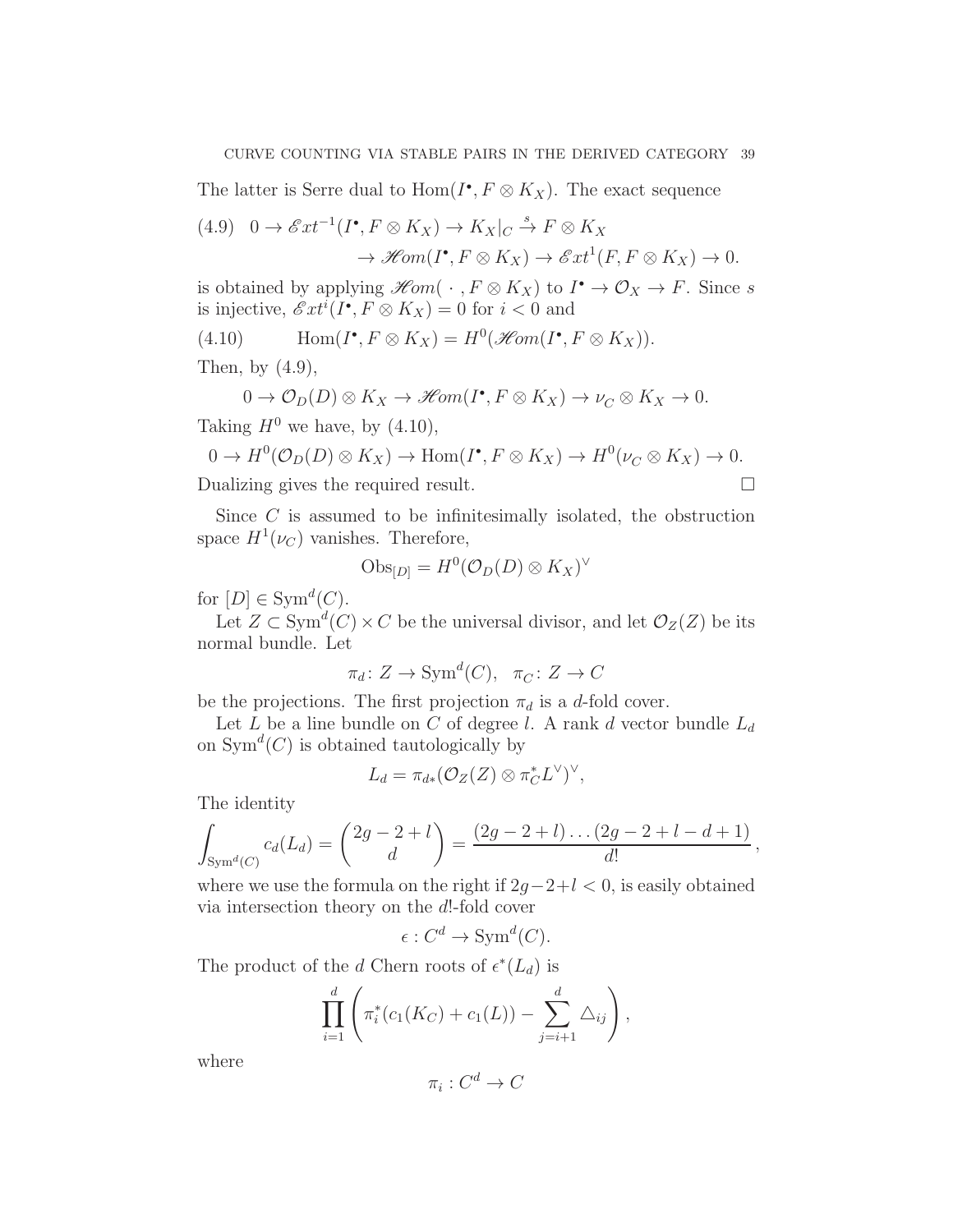is the  $i^{th}$  projection and  $\Delta_{ij}$  is the codimension 1 diagonal. The leading term

$$
\frac{(2g-2+l)^d}{d!} = \frac{1}{d!} \int_{C^d} \prod_{i=1}^d \pi_i^* (c_1(K_C) + c_1(L))
$$

is obtained from the leading terms of the Chern roots, and the lower order terms are obtained from the diagonals.

In our case, Obs =  $L_d$  where  $L = K_X^{\vee}|_C$  has degree  $l = \int_C c_1(X)$ . The stable pairs invariant is

$$
P_{1-g+d}^C(X,[C]) = \frac{(2g-2+l)\dots(2g-2+l-d+1)}{d!}.
$$

Therefore

$$
Z_{P,C}(q) = \sum_{d\geq 0} \frac{(2g-2+l)\dots(2g-2+l-d+1)}{d!} q^{1-g+d}
$$
  
=  $q^{1-g}(1+q)^{2g-2+l}$   
=  $q^{1-g}(1+q)^{2g-2+f_C c_1(X)}$ ,

in perfect agreement with (4.2).

Finally, we see here that the stable pairs invariant is truly local with respect to C. As in the Gromov-Witten case, the local calculation  $(4.2)$  is valid in any ambient geometry in which C is infinitesimally isolated. The DT invariant always probes the whole manifold because of the wandering points. To extract simple local curve results valid in ambient geometries for DT theory is technically very difficult [6].

## 5. The vertex

5.1. Overview. The study of 3-fold theories of nonsingular toric varieties naturally leads to the notion of a vertex. The vertex takes its simplest form when restricted to the toric Calabi-Yau case.<sup>19</sup> In Gromov-Witten theory, the Calabi-Yau vertex is an evaluation of special Hodge integrals [2]. The DT vertex, calculated in [43, 44], is related to normalized box counting. A full development of the stable pairs vertex will be presented in [47]. We give a short summary of the results and conjectures in the Calabi-Yau case here.

5.2. DT vertex. Let  $\mathbb{C}^3$  have coordinates  $x_1, x_2, x_3$ . Let the torus

$$
\mathbf{T}=(\mathbb{C}^*)^3
$$

<sup>19</sup>Only non-compact geometries can be both toric and Calabi-Yau.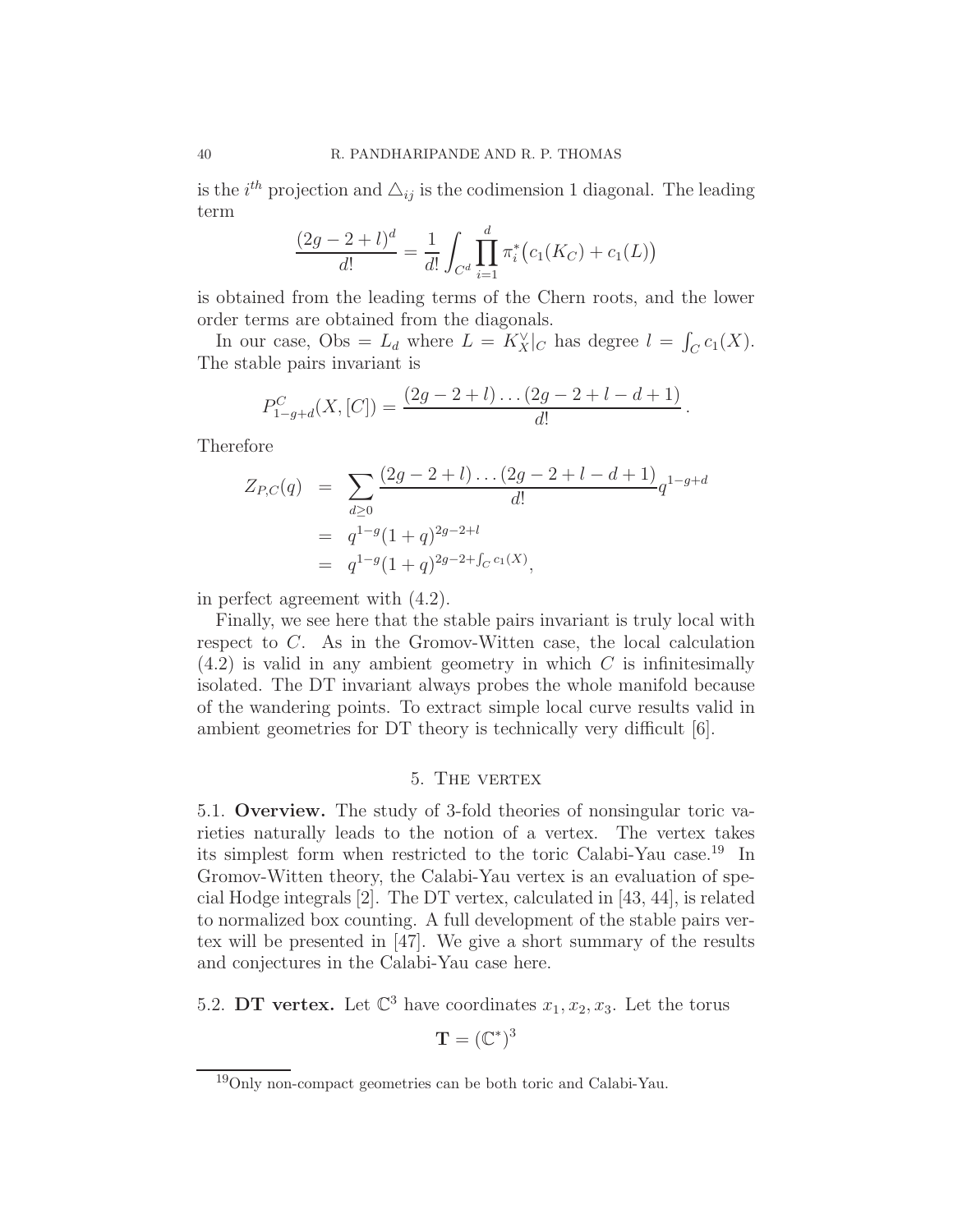acting diagonally on  $\mathbb{C}^3$ . Let  $C \subset \mathbb{C}^3$  be a **T**-fixed subscheme of dimension at most 1. The subscheme  $C$  is defined by a monomial ideal

$$
\mathscr{I}_C \subset \mathbb{C}[x_1, x_2, x_3].
$$

The latter may be visualized as a 3-dimensional partition  $\pi$ . The localisations

$$
(\mathscr{I}_C)_{x_1} \subset \mathbb{C}[x_1, x_2, x_3]_{x_1},
$$

$$
(\mathscr{I}_C)_{x_2} \subset \mathbb{C}[x_1, x_2, x_3]_{x_2},
$$

$$
(\mathscr{I}_C)_{x_3} \subset \mathbb{C}[x_1, x_2, x_3]_{x_3},
$$

are all T-fixed, and each corresponds to a 2-dimensional partition  $\mu^i$ . Alternatively, the 2-dimensional partitions  $\mu^{i}$  can be defined as the infinite limits of the  $x_i$ -constant cross-sections of  $\pi$ . If all the  $\mu^i$  are empty, then C must be 0-dimensional.

Given a triple  $\vec{\mu} = (\mu^1, \mu^2, \mu^3)$  of outgoing partitions, there exists a unique minimal T-fixed subscheme

$$
C_{\overrightarrow{\mu}} \subset \mathbb{C}^3
$$

with outgoing partitions  $\mu^i$ . If the  $\mu^i$  are not all empty, then  $C_{\vec{\mu}}$  is easily seen to be a Cohen-Macaulay curve.

Let  $S_{\mu}^{\rightarrow}$  be the set of **T**-fixed subschemes  $C \subset \mathbb{C}^3$  with outgoing partitions  $\mu^i$ . Since the **T**-fixed subschemes are isolated,  $S_{\vec{\mu}}$  is a discrete set. Each  $[C] \in S_{\overrightarrow{\mu}}$  contains the minimal subscheme as a quotient

$$
\mathcal{O}_C \to \mathcal{O}_{C_{\overrightarrow{\mu}}} \to 0.
$$

The minimal subscheme is the unique Cohen-Macaulay element of  $S_{\vec{\mu}}$ . Let  $|\vec{\mu}|$  denote the renormalized volume<sup>20</sup> of the partition  $\pi$  corresponding to  $\mathscr{I}_{C_{\overrightarrow{\mu}}}$ . For  $[C] \in S_{\overrightarrow{\mu}}$ , define the length by

$$
\ell(C)=\dim_{\mathbb{C}}(\mathscr{I}_{C_{\overrightarrow{\mu}}}/\mathscr{I}_{C})<\infty.
$$

Consider the series

$$
Z_{\vec{\mu}}^{DT}(q) = (-q)^{|\vec{\mu}|} \sum_{[C] \in S_{\vec{\mu}}} (-q)^{\ell(C)}.
$$

$$
|\pi| = \#\{\pi \cap [0, \ldots, N]^3\} - (N+1) \sum_{1}^3 |\mu^i|, \quad N \gg 0.
$$

The renormalized volume is independent of the cut-off  $N$  as long as  $N$  is sufficiently large. The number  $|\pi|$  so defined may be negative.

<sup>&</sup>lt;sup>20</sup>The renormalized volume  $|\pi|$  is defined by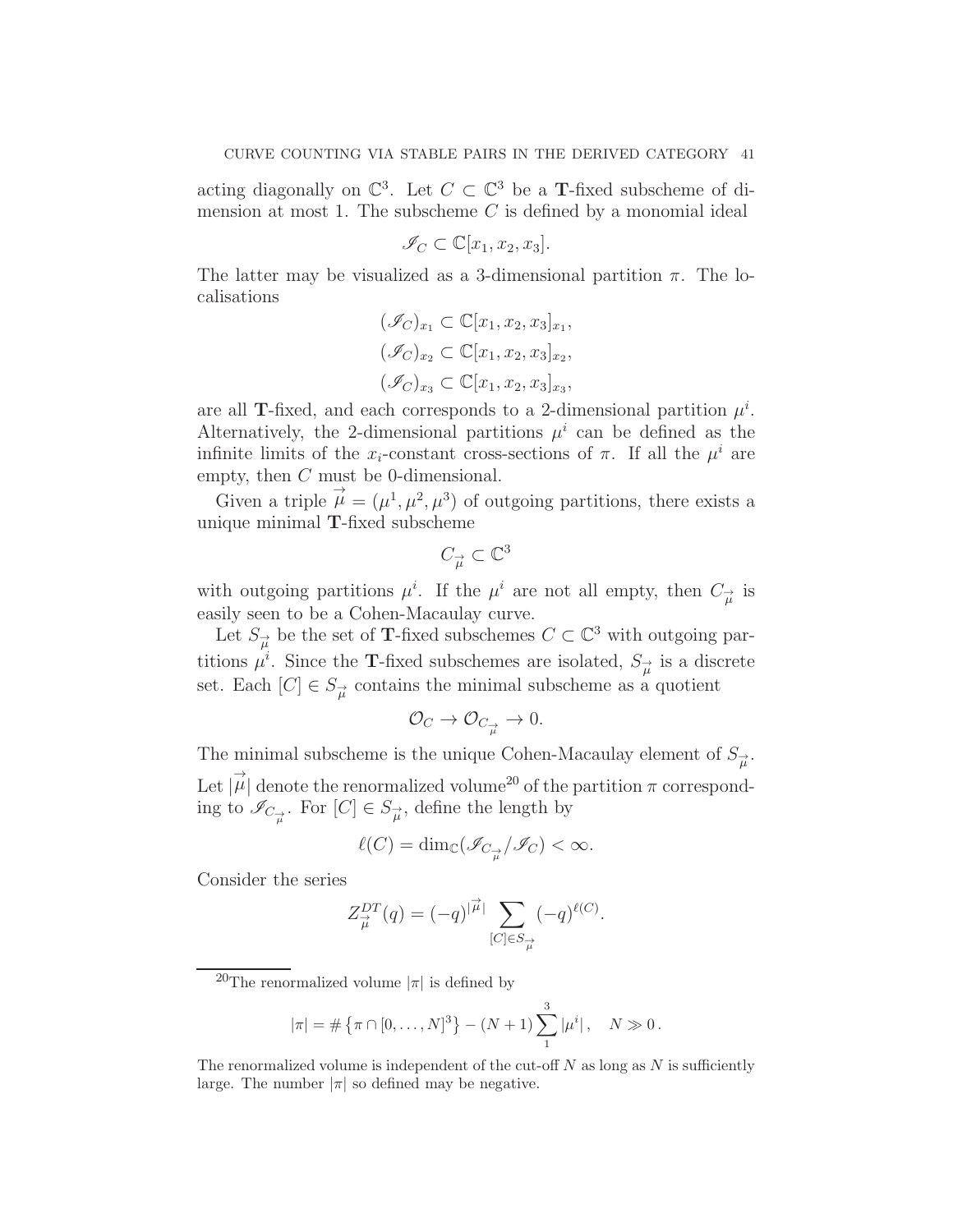Since there are only finitely many elements of given length,  $Z_{\vec{\mu}}^{DT}(q)$  is well-defined.

The series  $Z_{\emptyset,\emptyset,\emptyset}^{DT}(q)$  is the well-known MacMahon function enumerating finite 3-dimensional partitions,

$$
Z_{\emptyset,\emptyset,\emptyset}^{DT}(q) = \prod_{n\geq 1} \frac{1}{(1 - (-q)^n)^n}.
$$

The normalized vertex [43, 44] governing the DT theory in the toric Calabi-Yau case is

$$
\mathsf{W}^{DT}_{\overrightarrow{\mu}}(q)=\frac{Z^{DT}_{\overrightarrow{\mu}}}{Z^{DT}_{\emptyset,\emptyset,\emptyset}}(q).
$$

The DT vertex can be viewed a normalized count of 3-dimensional partitions.

5.3. Stable pairs vertex. Given a T-fixed stable pair on  $\mathbb{C}^3$ ,

$$
\mathcal{O}_{\mathbb{C}^3}\stackrel{s}{\to}F,
$$

the scheme theoretic support must be of the form

$$
C_{\overrightarrow{\mu}} \subset \mathbb{C}^3.
$$

Moreover, the quotient Q must be supported at the origin.

We will use the characterization of Proposition 1.8 to study **T**-fixed stable pairs with support  $C_{\vec{\mu}}$ . Let

$$
\mathfrak{m} \subset \mathcal{O}_{C_{\overrightarrow{\mu}}}
$$

be the ideal sheaf of the origin in  $C_{\vec{\mu}}$ . Let

$$
M_1 = \mathbb{C}[x_1, x_2, x_3]_{x_1}/\mathcal{I}_{\mu^1},
$$
  
\n
$$
M_2 = \mathbb{C}[x_1, x_2, x_3]_{x_2}/\mathcal{I}_{\mu^2},
$$
  
\n
$$
M_3 = \mathbb{C}[x_1, x_2, x_3]_{x_3}/\mathcal{I}_{\mu^3},
$$

be the quotients by the T-fixed ideals  $\mathcal{I}_{\mu^{i}}$  determined by the respective outgoing partitions, and let

$$
M_{\overrightarrow{\mu}} = \bigoplus_{i=1}^{3} M_i
$$

be viewed as a  $\mathbb{C}[x_1, x_2, x_3]$ -module. There is a canonical homomorphism

 $\mathcal{O}_{C_{\overrightarrow{\mu}}} \to M_{\overrightarrow{\mu}}$ 

given by

$$
1 \mapsto (1, 1, 1).
$$

The limit in Proposition 1.8 has a simple description,

$$
\lim_{\longrightarrow} \mathscr{H}\!om(\mathfrak{m}^r,\mathcal{O}_{C_{\overrightarrow{\mu}}})/\mathcal{O}_{C_{\overrightarrow{\mu}}} = M_{\overrightarrow{\mu}}/\mathcal{O}_{C_{\overrightarrow{\mu}}}
$$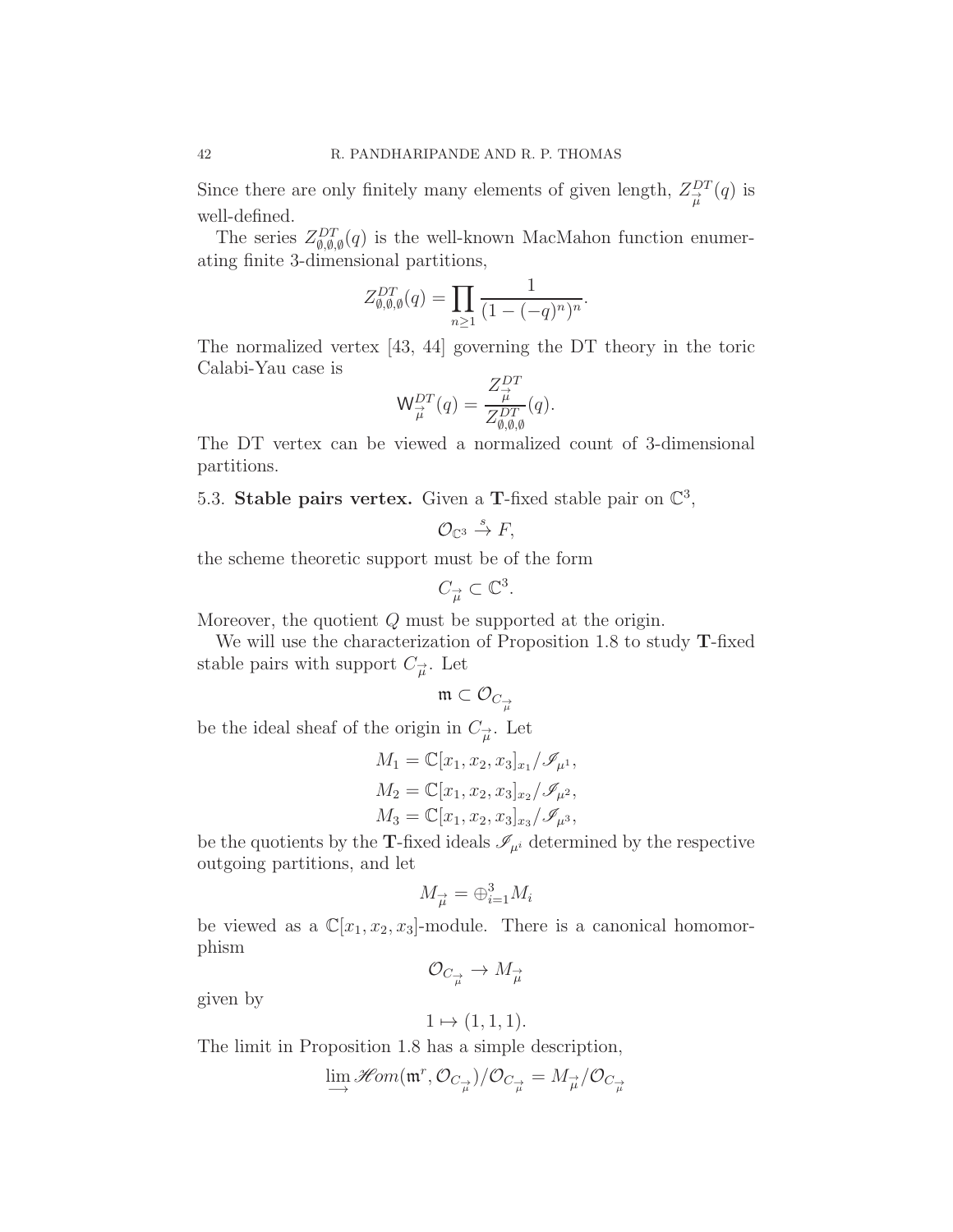as a  $\mathbb{C}[x_1, x_2, x_3]$ -module.

By Proposition 1.8, **T**-fixed stable pairs on  $\mathbb{C}^3$  correspond to **T**-fixed  $\mathbb{C}[x_1, x_2, x_3]$ -submodules  $Q \subset M_{\overrightarrow{\mu}}/\mathcal{O}_{C_{\overrightarrow{\mu}}}$  of finite length

$$
\ell(Q) = \dim_{\mathbb{C}}(Q).
$$

Unlike the DT case, such **T**-fixed submodules need not be isolated. However, the geometry of the moduli of T-fixed submodules modules of  $M_{\vec{\mu}}/\mathcal{O}_{C_{\vec{\mu}}}$  is elementary: the components are simply products<sup>21</sup> of  $\mathbb{P}^1$ .

Let the set  $S^M_{\mu}$  index the components Q of the moduli space of **T**fixed submodules of  $M_{\overrightarrow{\mu}}/\mathcal{O}_{C_{\overrightarrow{\mu}}}$ . The components are easily indexed by a box counting strategy explained in [47]. The stable pairs vertex is conjectured<sup>22</sup> in [47] to be the series

$$
\mathsf{W}_{\overrightarrow{\mu}}^P(q) = (-q)^{|\overrightarrow{\mu}|} \sum_{[\mathcal{Q}] \in S_{\overrightarrow{\mu}}^M} \chi_{top}(\mathcal{Q}) (-q)^{\ell(\mathcal{Q})}.
$$

The topological Euler characteristic above is always a power of 2. Since the length is constant in components,  $\ell(Q)$  is well-defined. Again, there are only finitely many components of given length.

We conjecture a correspondence between the DT and stable pairs vertices.

## Conjecture 5.1.  $W_{\mu^1,\mu^2,\mu^3}^{DT}(q) = W_{\mu^1,\mu^2,\mu^3}^P(q)$ .

Independent of the geometric and string theoretic framework, Conjecture 5.1 is a striking statement about the algebro-combinatorics of  $\mathbb{C}[x_1, x_2, x_3].$ 

5.4. Example. The simplest 3-leg example occurs when

$$
\mu^1 = \mu^2 = \mu^3 = (1).
$$

The Cohen-Macaulay curve  $C_{(1),(1),(1)}$  is the union of the 3 coordinate axes. From the definitions, we find

(5.2) 
$$
\frac{M_{(1),(1),(1)}}{\mathcal{O}_{C_{(1),(1),(1)}}} = \frac{\mathbb{C}[x_1, x_1^{-1}] \oplus \mathbb{C}[x_2, x_2^{-1}] \oplus \mathbb{C}[x_3, x_3^{-1}]}{(1,1,1) \cdot \mathbb{C}[x_1, x_2, x_3]}.
$$

<sup>&</sup>lt;sup>21</sup>The  $0^{th}$  product is a point. In fact, the **T**-fixed modules are isolated if at least one of the  $\mu^{i}$  is empty. Indeed, the proof Conjecture 5.1 in the 1 and 2-leg case is not difficult [47]. Non-trivial moduli of T-fixed submodules appear only in the full 3-leg case.

 $^{22}$ Proofs are given in the 1 and 2-leg cases.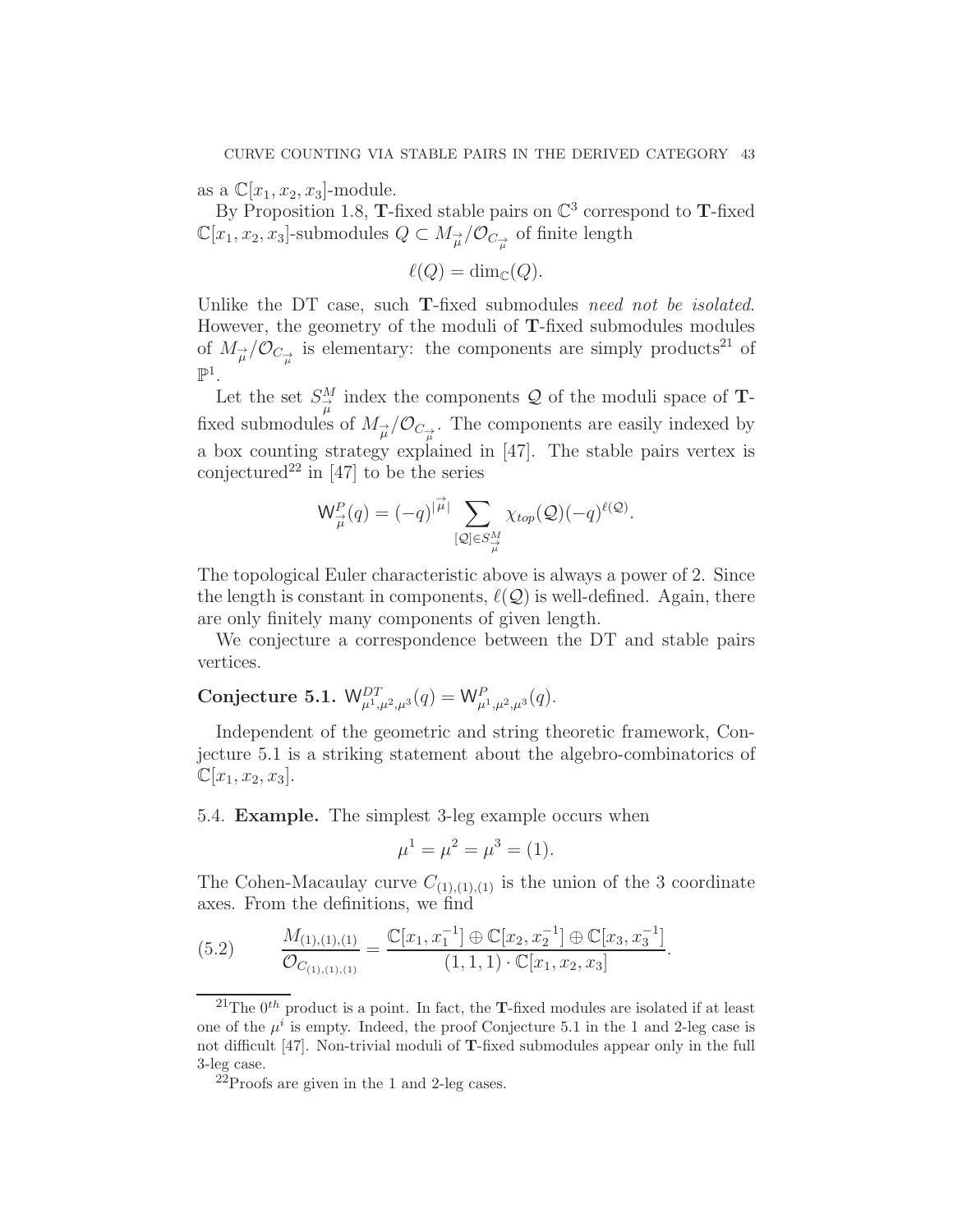To compute the stable pairs vertex, we must study the T-fixed submodules of (5.2). Of course, 0 is the unique submodule of length 0. The first interesting case is length 1. Then,

$$
(\gamma_1, \gamma_2, \gamma_3) \in \mathbb{C}^3 \setminus \langle (1, 1, 1) \rangle
$$

determines a T-fixed submodule of length 1 of (5.2). So the moduli space for length 1 is isomorphic to  $\mathbb{P}^1$ . For length 2, the **T**-fixed submodules are

$$
\langle (x_1^{-1}, 0, 0) \rangle, \langle (0, x_2^{-1}, 0) \rangle, \langle (0, 0, x_3^{-1}) \rangle,
$$
  

$$
\langle (1, 0, 0), (0, 1, 0), (0, 0, 1) \rangle
$$

all of which are isolated points. In general, the T-fixed submodules are elementary to enumerate since the generators must be vectors of monomials. We find

$$
(-q)^2 \cdot \mathsf{W}_{(1),(1),(1)}^P(q) = 1 + 2(-q) + \sum_{n \ge 2} \left( \binom{n}{2} + 3 \right) (-q)^n
$$

$$
= \frac{1 - q^5}{(1 - q)(1 + q)^3}
$$

$$
= 1 - 2q + 4q^4 - 6q^3 + \dots
$$

Indeed, the vertex  $\mathsf{W}_{\overrightarrow{\mu}}^P(q)$  is always a rational function.

The DT vertex  $W_{(1),(1),(1)}^{D_T}$  counts boxes added to the Cohen-Macaulay curve  $C_{(1),(1),(1)}$ . We find

$$
(-q)^2 \cdot W_{(1),(1),(1)}^{DT}(q) = 1 - 3q + 9q^2 - 22q^3 + \dots
$$

Since the MacMahon function is

$$
\mathsf{W}_{\emptyset,\emptyset,\emptyset}^{DT}(q) = 1 - q + 3q^2 - 6q^3 + \dots,
$$

Conjecture 5.1 is verified to order 3 by

$$
1 - 2q + 4q^{4} - 6q^{3} + \dots = \frac{1 - 3q + 9q^{2} - 22q^{3} + \dots}{1 - q + 3q^{2} - 6q^{3} + \dots}.
$$

In fact, the exact equality of Conjecture 5.1 is not hard to obtain by box counting for the example  $((1),(1),(1))$ .

#### **REFERENCES**

- [1] V. Alexeev and A. Knutson. *Complete moduli spaces of branchvarieties*, math.AG/0602626.
- [2] M. Aganagic, A. Klemm, M. Mariño, and C. Vafa. *The topological vertex*, Comm. Math. Phys., 254, 425–478, 2005. hep-th/0305132.
- [3] P. S. Aspinwall and D. R. Morrison. *Topological field theory and rational curves*, Comm. Math. Phys., 151, 245–262, 1993.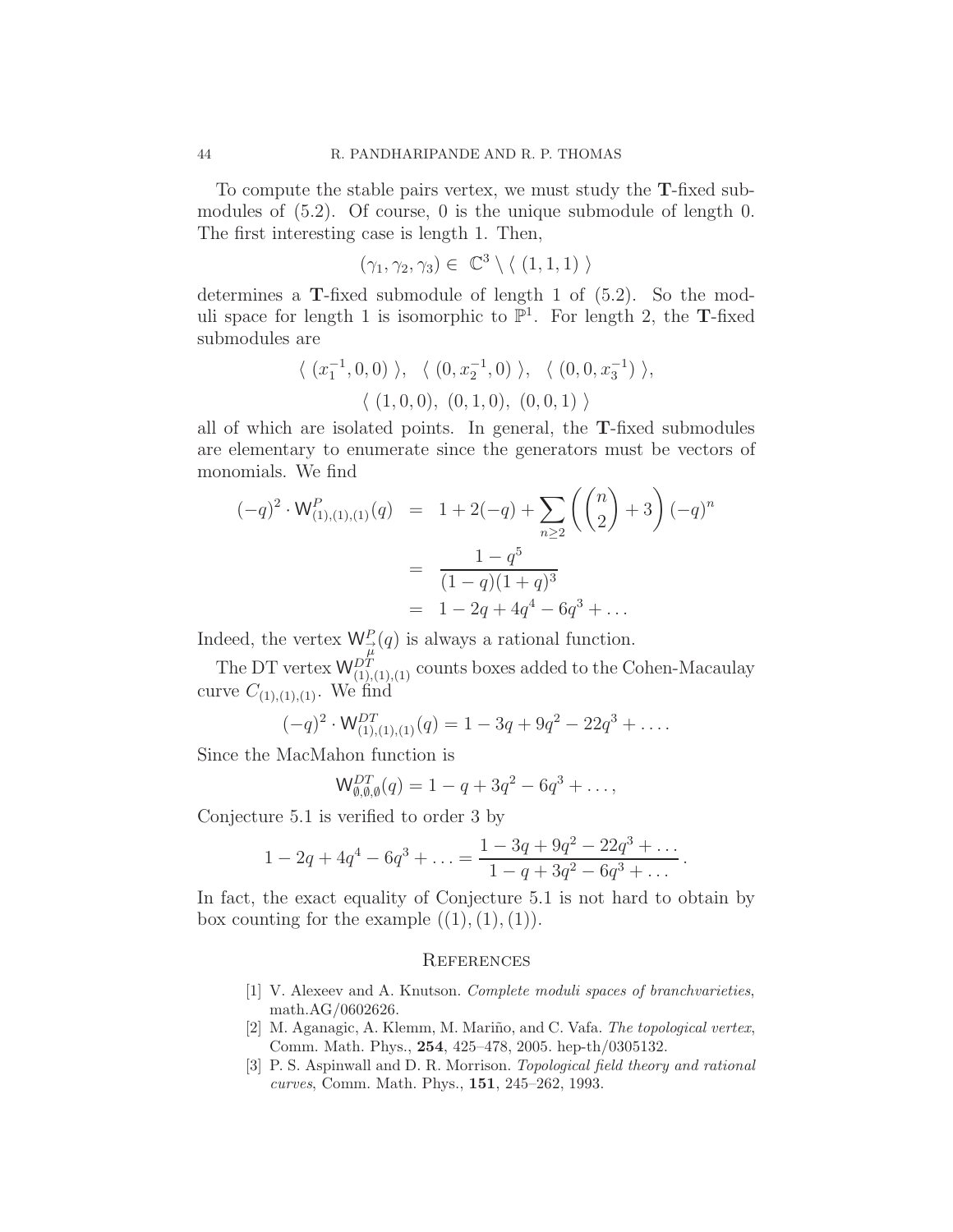- [4] A. Bayer, *Polynomial Bridgeland stability conditions and the large volume limit*, arXiv:0712.1083.
- [5] K. Behrend. *Donaldson-Thomas invariants via microlocal geometry*, to appear in Ann. of Math., 2009. math.AG/0507523.
- [6] K. Behrend and J. Bryan. *Super-rigid Donaldson-Thomas invariants*, Math. Res. Lett. 14, 559–571, 2007. math.AG/0601203.
- [7] K. Behrend and B. Fantechi. *The intrinsic normal cone*, Invent. Math., 128, 45–88, 1997. math.AG/9601010.
- [8] K. Behrend and B. Fantechi. *Symmetric obstruction theories and Hilbert schemes of points on threefolds*, Algebra Number Theory 2, 313–345, 2008. math.AG/0512556.
- [9] J. Bryan and R. Pandharipande. *The local Gromov-Witten theory of curves*, J. Amer. Math. Soc. 21, 101–136, 2008. math.AG/0411037.
- [10] T. Bridgeland. *Flops and derived categories*, Invent. Math., 147, 613– 632, 2002. math.AG/0009053.
- [11] T. Bridgeland. *Stability conditions on triangulated categories*, Ann. of Math. 166, 317–345, 2007. math.AG/0212237.
- [12] P. Candelas, X. C. de la Ossa, P. S. Green, and L. Parkes. *A pair of Calabi-Yau manifolds as an exactly soluble superconformal theory*, Nuclear Phys. B, 359, 21–74, 1991.
- [13] F. Denef and G. W. Moore. *Split states, entropy enigmas, holes and halos*, hep-th/0702146.
- [14] D. E. Diaconescu. *Moduli of ADHM sheaves and local Donaldson-Thomas theory*, arXiv:0801.0820.
- [15] D. E. Diaconescu and G. W. Moore. *Crossing the wall: Branes vs. bundles*, hep-th/07063193.
- [16] S. K. Donaldson and R. P. Thomas. *Gauge theory in higher dimensions*. In *The geometric universe (Oxford, 1996)*, 31–47. Oxford Univ. Press, Oxford, 1998.
- [17] C. Faber and R. Pandharipande. *Hodge integrals and Gromov-Witten theory*, Invent. Math., 139, 173–199, 2000. math.AG/9810173.
- [18] T. Graber and R. Pandharipande. *Localization of virtual classes*, Invent. Math., 135, 487–518, 1999. math.AG/9708001.
- [19] R. Gopakumar and C. Vafa. *M-theory and topological strings–I*, hepth/9809187.
- [20] R. Gopakumar and C. Vafa. *M-theory and topological strings–II*, hepth/9812127.
- [21] M. Honsen. *A compact moduli space parameterizing Cohen-Macaulay curves in projective space*. PhD thesis, MIT, 2004.
- [22] S. Hosono, M.-H. Saito, and A. Takahashi. *Relative Lefschetz actions and BPS state counting*, IMRN, 15, 783–816, 2001.
- [23] D. Huybrechts and M. Lehn. *The geometry of moduli spaces of shaves*. Aspects of Mathematics, E31. Friedr. Vieweg & Sohn, Braunschweig, 1997.
- [24] D. Huybrechts and R. P. Thomas. *Deformation-obstruction theory for complexes via Atiyah and Kodaira–Spencer classes*, arXiv:0805.3527.
- [25] M. Inaba. *Moduli of stable objects in a triangulated category*, math.AG/0612078.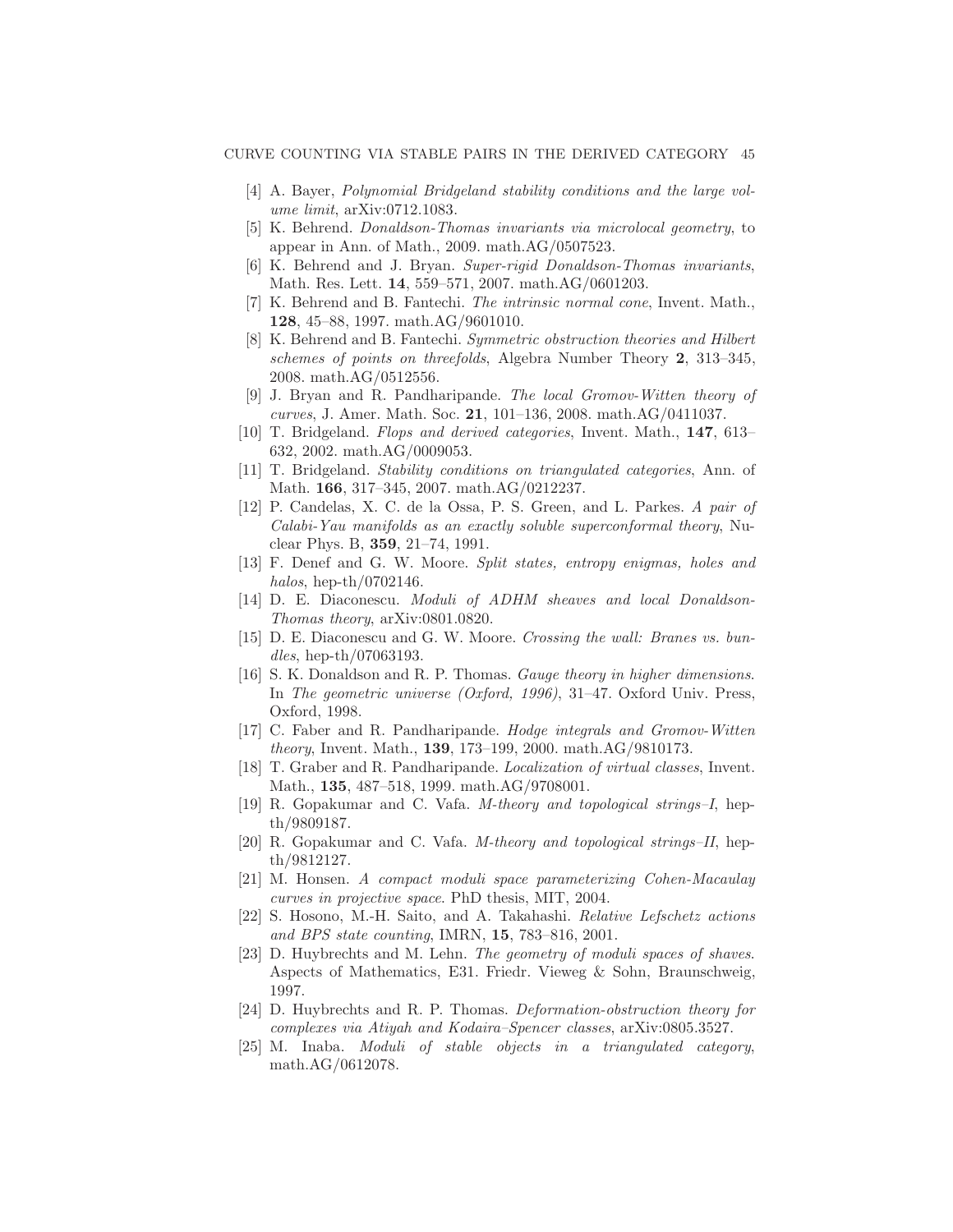- [26] E. Ionel and T. H. Parker. *Relative Gromov-Witten invariants*, Ann. of Math. (2), 157, 45–96, 2003. math.SG/9907155.
- [27] D. Joyce. *Configurations in abelian categories. IV. Invariants and changing stability conditions*, Adv. Math. 217, 125–204, 2008. math.AG/0410268.
- [28] S. Katz. *Genus zero Gopakumar-Vafa invariants of contractible curves*, J. Differential Geom. 79, 185–195, 2008. math.AG/0601193.
- [29] S. Katz, A. Klemm, and C. Vafa. *M-theory, topological strings and spinning black holes*, Adv. Theor. Math. Phys., 3, 1445–1537, 1999. hepth/9910181.
- [30] A. Klemm and R. Pandharipande. *Enumerative geometry of Calabi-Yau 4-folds*, Comm. Math. Phys. 281, 621–653, 2008. math.AG/0702189.
- [31] J. Kollár. *Projectivity of complete moduli*, J. Differential Geom., **32**, 235– 268, 1990.
- [32] J. Le Potier. *Systèmes cohérents et structures de niveau*, Astérisque, 214, 143, 1993.
- [33] J. Le Potier. *Faisceaux semi-stables et systèmes cohérents*. In *Vector bundles in algebraic geometry (Durham, 1993)*, vol 208 of London Math. Soc. Lecture Note Ser., 179–239. Cambridge Univ. Press, Cambridge, 1995.
- [34] M. Levine and R. Pandharipande. *Algebraic cobordism revisited*, math.AG/0605196.
- [35] A.-M. Li and Y. Ruan. *Symplectic surgery and Gromov-Witten invariants of Calabi-Yau 3-folds I*, Invent. Math. 145, 151–218, 2001.
- [36] J. Li. *Stable morphisms to singular schemes and relative stable morphisms*, J. Differential Geom., 57, 509–578, 2001. math.AG/0009097.
- [37] J. Li. *A degeneration formula of GW-invariants*, J. Differential Geom., 60, 199–293, 2002. math.AG/0110113.
- [38] J. Li. *Zero dimensional Donaldson-Thomas invariants of threefolds*, Geom. Topol. 10, 2117–2171, 2006. math.AG/0604490.
- [39] J. Li and G. Tian. *Virtual moduli cycles and Gromov-Witten invariants of algebraic varieties*, J. Amer. Math. Soc., 11, 119–174, 1998. math.AG/9602007.
- [40] J. Li and B. Wu. *Degeneration of Donaldson-Thomas invariants*, in preparation.
- [41] M. Lieblich. *Moduli of complexes on a proper morphism*, J. Algebraic Geom., 15, 175–206, 2006. math.AG/0502198.
- [42] W. Lowen. *Obstruction theory for objects in abelian and derived categories*, Comm. Algebra 33 (2005), 3195–3223. math.KT/0407019.
- [43] D. Maulik, N. Nekrasov, A. Okounkov, and R. Pandharipande. *Gromov-Witten theory and Donaldson-Thomas theory. I*, Compos. Math., 142, 1263–1285, 2006. math.AG/0312059.
- [44] D. Maulik, N. Nekrasov, A. Okounkov, and R. Pandharipande. *Gromov-Witten theory and Donaldson-Thomas theory. II*, Compos. Math., 142, 1286–1304, 2006. math.AG/0406092.
- [45] R. Pandharipande. *Hodge integrals and degenerate contributions*, Comm. Math. Phys., 208, 489–506, 1999. math.AG/9811140.
- [46] R. Pandharipande. Three questions in Gromov-Witten theory. In *Proceedings of the International Congress of Mathematicians, Vol. II (Beijing, 2002)* 503–512, Beijing, 2002. Higher Ed. Press. math.AG/0302077.